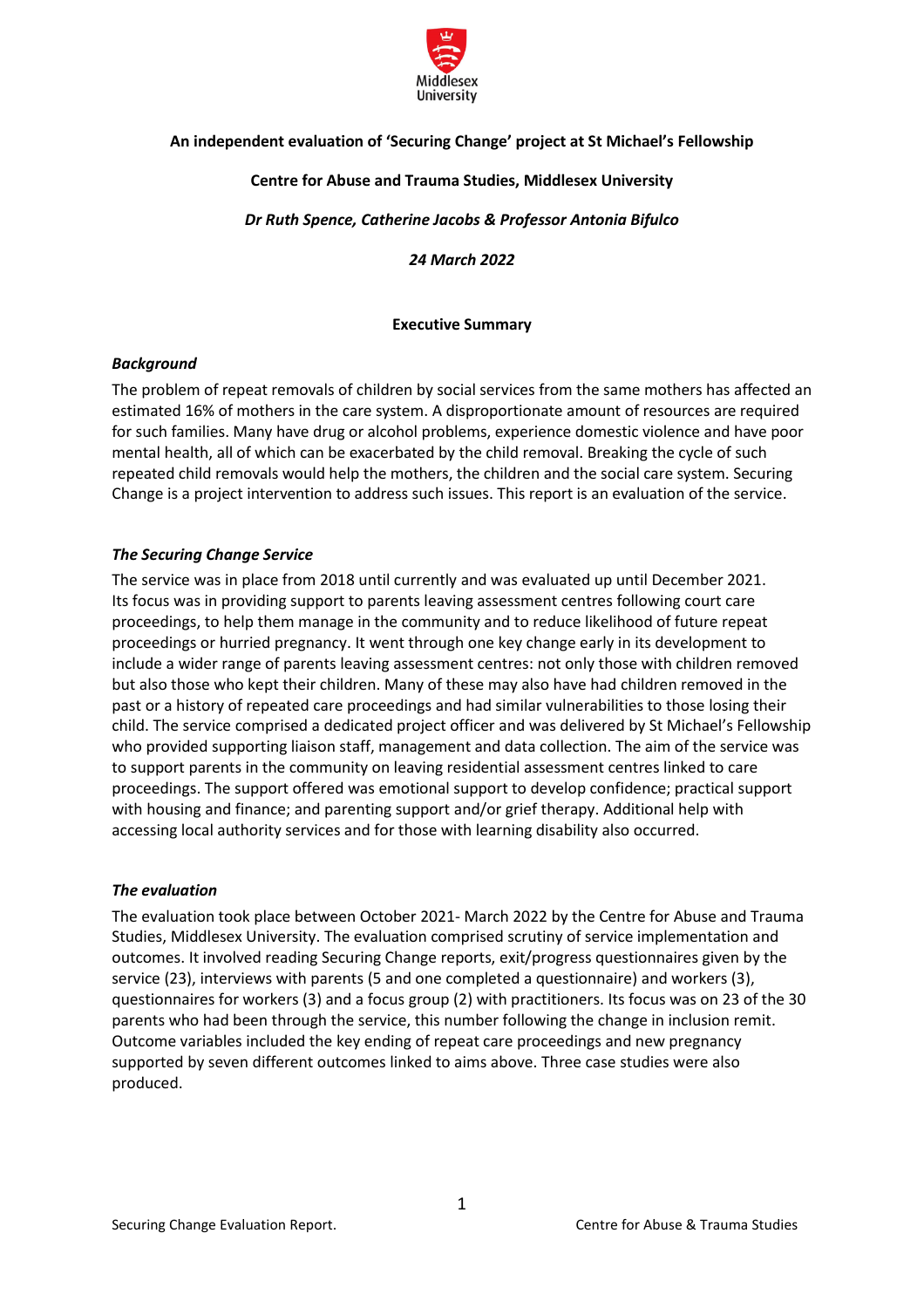

## *Findings*

**Implementation:** The information provided showed successful implementation of the service even under the difficult conditions of the Covid 19 pandemic. Parents were willing to access the service, including those with children removed. Given high levels of service mistrust typically involved in these families this is attributed to key positive characteristics of the Project Officer engaged and her personal interaction with them. The parents were largely referred from St Michael's own assessment centres, with one house in particular being responsible for most. Average length of engagement in the service was around 12 months. To date one worker was able to sustain the case load required. The data sheet provided about parents in the service was useful, but needs more constant update and attention to missing information.

**Outcomes**: Questionnaires showed improvement in a range of the domains examined – the highest being for improved coping and support with health/ mental health and domestic violence. Parents voiced positive impact of the service and particular praise for the project worker. This was common to parents with children removed and those who kept their children. Practitioners questioned were also very positive about the service.

In terms of repeated care proceedings or pregnancy, most avoided this in the period after closure. There were two pregnancies – one immediately prior to the Securing Change help and kept secret to a mother with learning difficulties; the other was after the service once some child arrangements had fallen through and the mother was again drinking. This reported by a local authority social worker. There was also a parent who was later reunited with her children as a consequence of Securing Change support and coping well.

## *Recommendations*

# *Service expansion:*

The project worker selected proved to be an invaluable resource for Securing Change. However, to ensure sustainability and stability of service as well as its expansion ideally more workers should be involved. At present the service is dependent upon St Michaels worker support. One aspect to consider is the different working required for parents with a child removed and those who retain their children. These could be more clearly demarcated by worker and ways of working. Another issue is that of parents with learning disability and the additional specialist work needed**.** The current caseload of 14-16 mothers and fathers was considered the current maximum achievable working with the tailored, open-ended approach to meet the needs of the parents. Further referrals from St Michael's houses as well as more widely would require an expansion of this valuable service.

# *Further follow-up data*

In order to examine the longer-term impacts of Securing Change, further follow-up data after leaving the service would be valuable. Funding to allow contacts in the year following leaving the service, and to keep an updated database of parents experience would be a valuable asset. (See also resourcing of current data listed below).

# *Clarification of service boundaries & identity*

It would be useful to identify more clearly the boundaries between Securing Change, St Michaels residential service and social work input. In addition, the messages disseminated about Securing Change service and success may benefit from the identification of a clearer theoretical approach. This may tie together aspects of the eclectic, relational and personally-tailored approach. This might include Attachment theory in the importance of attuned parenting and valuing close relationships, as well as the therapeutic model focussing on loss and grief work involved in losing a child.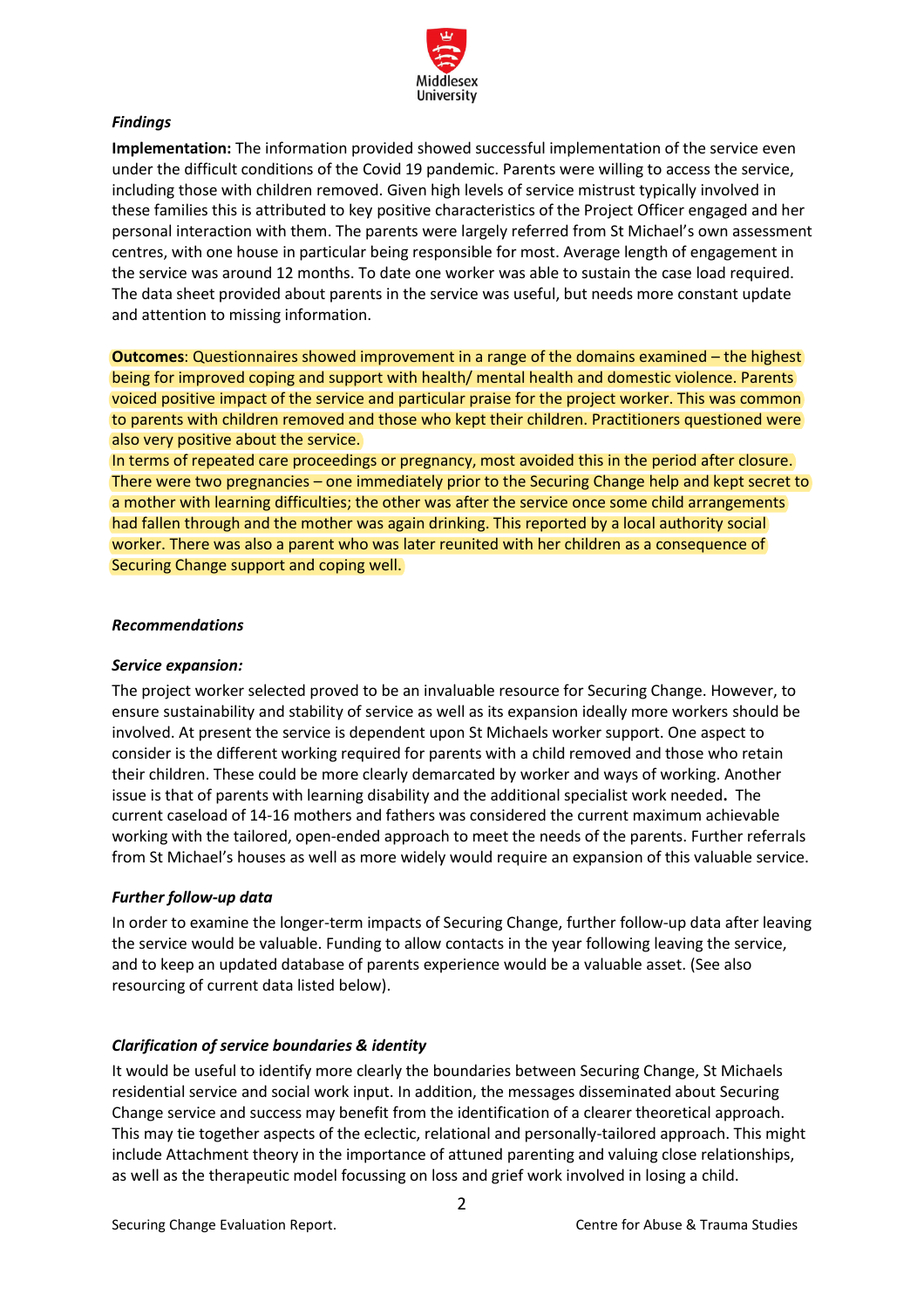

#### *In-service procedures improvement*

- The **database** on clients held by Securing Change needs to be updated more regularly so upto-date information can easily be retrieved when needed. Also, the of checklists approach/ongoing monitoring and categorisation of work undertaken using the categories identified would help with continued self-monitoring**.**
- Parents **Information Leaflet** to be given out by Crawford House and Jigsaw staff to help inform parents should be reinstated.
- **Use of standardised assessments** (whether questionnaire or interview) would establish markers of change in parents more definitively. St Michael's utilise the Attachment Style Interview and Parenting Role Interview for attachment and parenting respectively – these assessments could potentially be used to inform the Securing Change service and on occasion repeated to look for sustained improvement in both relationships and parenting care. Alternatively, questionnaires could be used for this. This may require further funding but could be justified in terms of establishing the mechanisms by which longer term change for parents occurs.
- **Ongoing analysis of outcome data continued**: Keeping on top of this would provide strong evidence regarding the benefits of Securing Change and it would be always readily available for reports and funding bids as required. This work to input this data, analyse questionnaires and help undertake ongoing evaluation is valuable and resources should be provided for it.

## **Conclusion**

Our overall conclusion is that Securing Change has done very valuable work in supporting parents who have undergone care proceedings and have had children recently or previously removed. The flexible and personalised care provided has supported them with their loss or their ongoing parenting and other needs. It clearly filled a gap in services and worked with very deprived client group. We would like to see it continue and grow.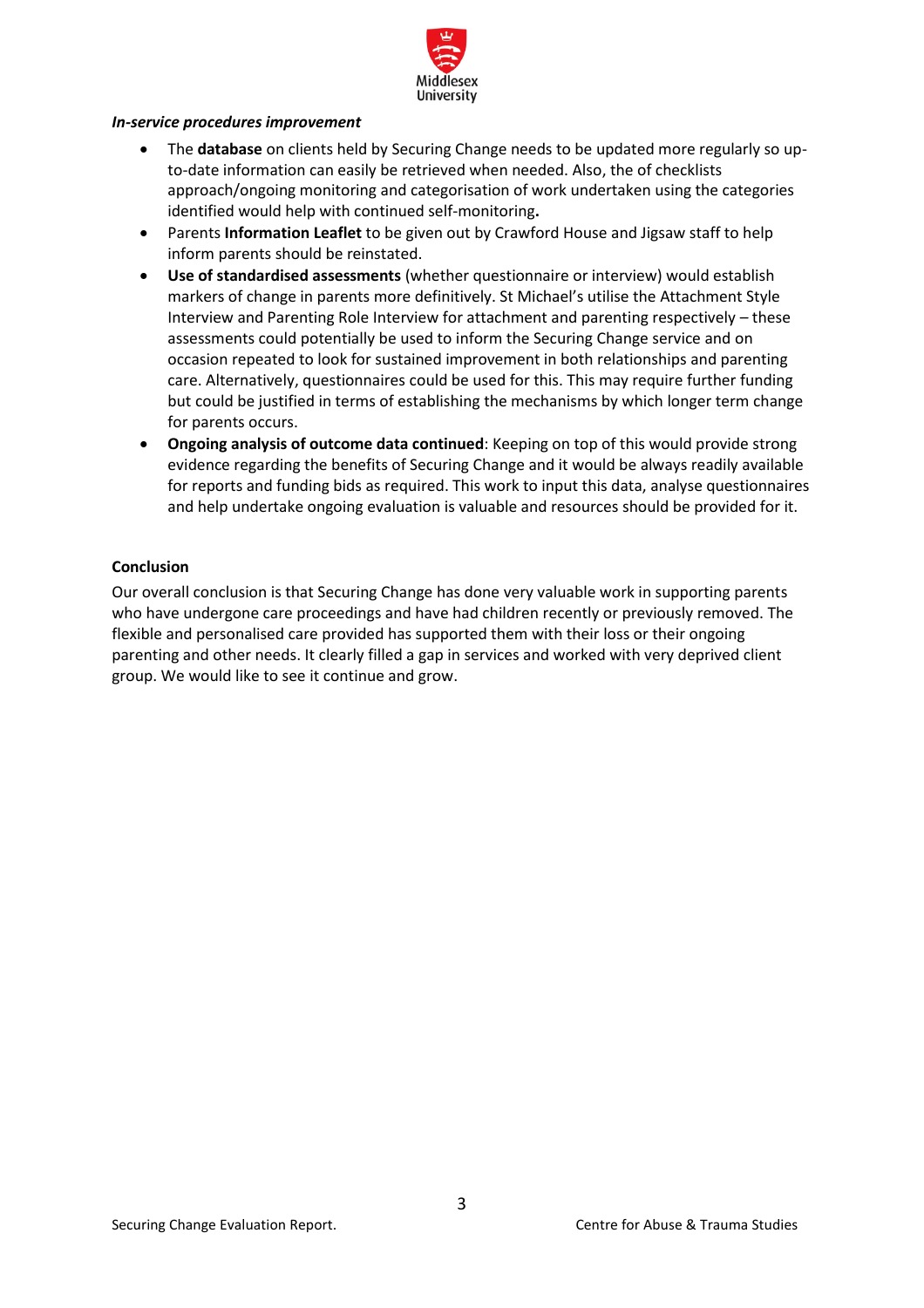

# **Contents**

| 1.2 Evaluation team: Centre for Abuse and Trauma Studies Team (CATs), 8 |  |
|-------------------------------------------------------------------------|--|
|                                                                         |  |
|                                                                         |  |
|                                                                         |  |
|                                                                         |  |
|                                                                         |  |
|                                                                         |  |
|                                                                         |  |
|                                                                         |  |
|                                                                         |  |
|                                                                         |  |
| Table 2 Characteristics of parents interviewed & case studies: 11       |  |
|                                                                         |  |
|                                                                         |  |
|                                                                         |  |
|                                                                         |  |
|                                                                         |  |
|                                                                         |  |
|                                                                         |  |
|                                                                         |  |
|                                                                         |  |
|                                                                         |  |
| (iv) Supporting Physical, Mental Health and with Domestic Violence 17   |  |
|                                                                         |  |
|                                                                         |  |
|                                                                         |  |
|                                                                         |  |
|                                                                         |  |
|                                                                         |  |
|                                                                         |  |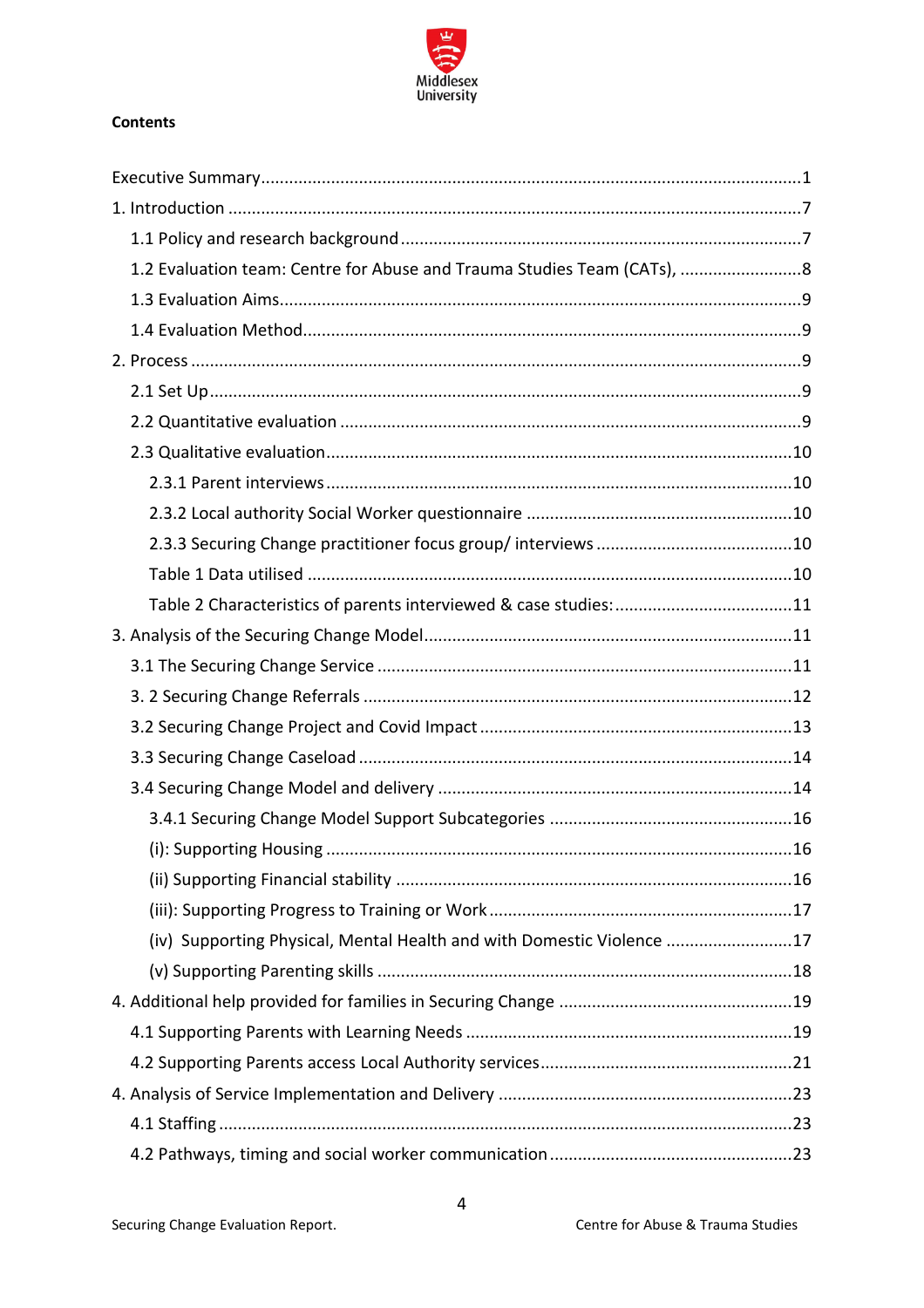

| Figure 1: Number of parents reporting positive change in coping and relationships             |    |
|-----------------------------------------------------------------------------------------------|----|
| Figure 2 Number of parents who reported positive change in housing, service access            |    |
|                                                                                               |    |
|                                                                                               |    |
|                                                                                               |    |
|                                                                                               |    |
|                                                                                               |    |
|                                                                                               |    |
|                                                                                               |    |
| 6.3 Increased confidence in accessing general services and engaging in community<br>nroiects. | 39 |
| 6.4 Increased optimism about personal development, the future, and sustaining positive        |    |
| 6.5 Increased emotional well-being, reduced psychological distress. 40                        |    |
|                                                                                               |    |
|                                                                                               |    |
|                                                                                               |    |
| 7.2                                                                                           |    |
|                                                                                               |    |
|                                                                                               |    |
|                                                                                               |    |
|                                                                                               |    |
|                                                                                               |    |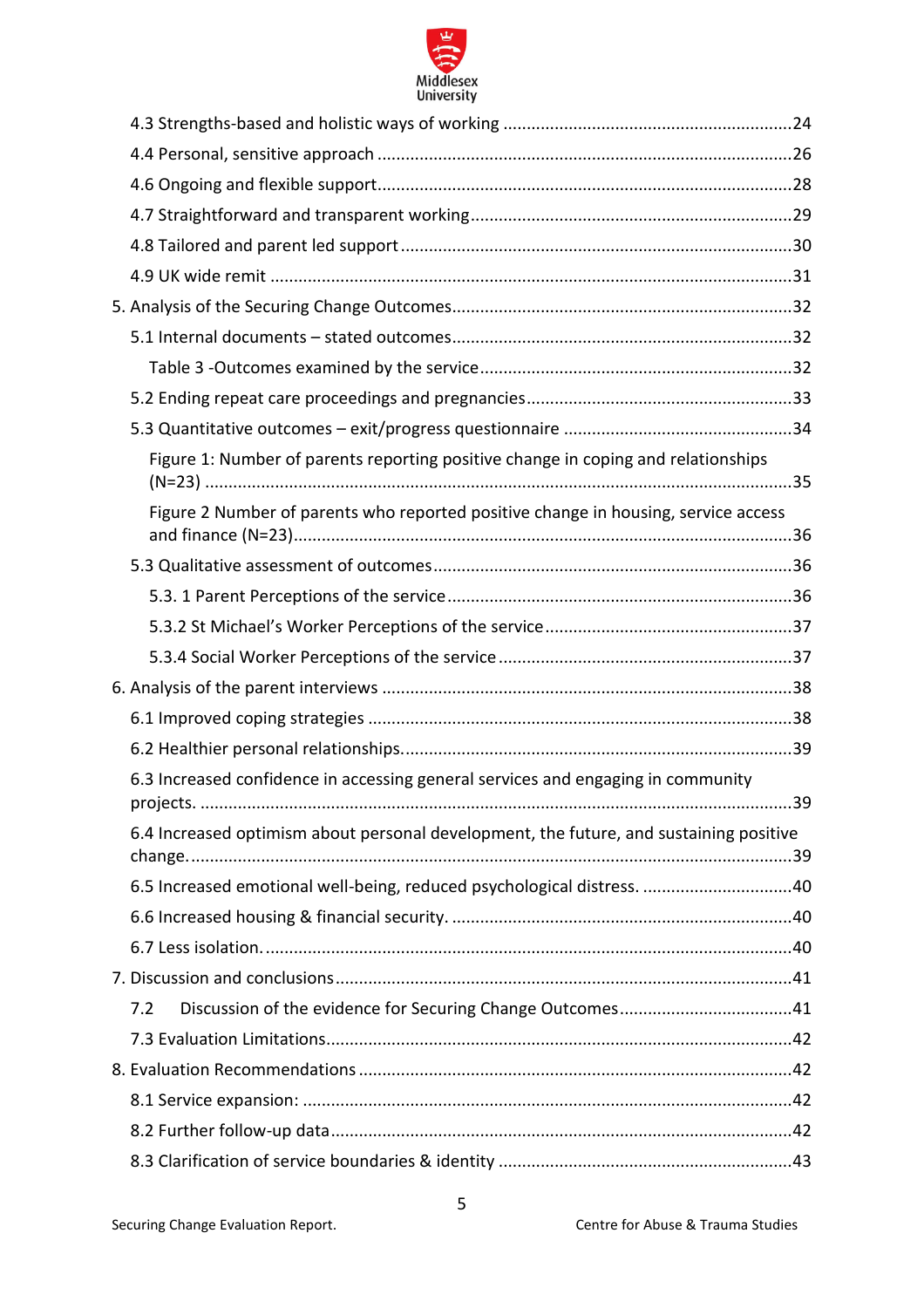

| Experiences and support needs of mothers who have had a child removed into care 54 |  |
|------------------------------------------------------------------------------------|--|
|                                                                                    |  |
|                                                                                    |  |
|                                                                                    |  |
|                                                                                    |  |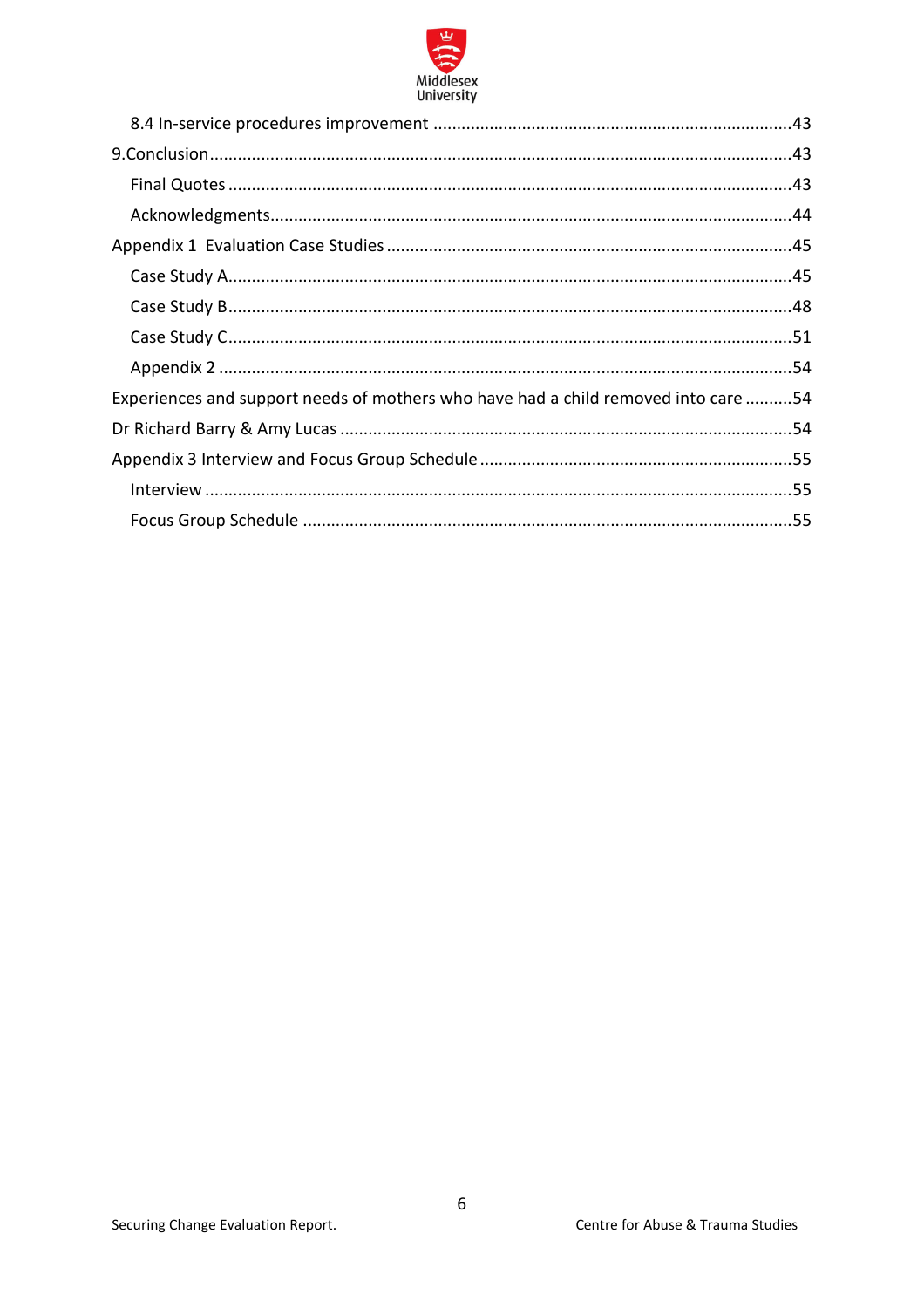

# <span id="page-6-0"></span>**1. Introduction**

St Michael's Fellowship is a charity working with disadvantaged families in London and the South-East to improve their lives and futures and to secure the best possible future for their children. They look to break intergenerational cycles of poverty and underachievement and keep families together where this is in the best interests of the child. They currently have three services to help families change their lives: Family assessments; Support in residency and the community; a Family contact service and outreach service for young parents in a South London borough to build parenting skills and to support them into education, employment and training. This outreach work has enabled St Michael's to build a very strong network of local partner agencies, organisations and community groups in social and healthcare, education and employment. The Securing Change service was launched by St Michael's in August 2018 seeking to recruit parents who had recently had a child permanently removed from their care by social services with the aim to break the cycle of child removal by focusing on the support needs of these parents so that they are able to build an independent future. The project was funded for three years by KPMG Foundation, Philip King Charitable Trust, Pilgrim Trust, and the Big Lottery Fund.

"*This programme exists to embed positive change and for practical and emotional support. We know that parents often need support after leaving residential centres. We provide a support network that can help make a difference. We want to help parents continue with the changes they started during their stay with us to help secure change… St Michael's offers support to parents who have stayed at our residential family assessment centres regardless of their present situation. We offer Practical support (We help with finding housing, helping with benefits and access to health services), Emotional support (We help parents deal with their feelings after the assessment), Going forward (We help guide and support new learning, providing access to resources for returning to the community)."*  [Securing Change | St Michael's Fellowship \(stmichaelsfellowship.org.uk\)](https://www.stmichaelsfellowship.org.uk/securing-change)

A year into the service (July 2019) St Michael's adapted the Securing Change Model to include all families leaving the residential assessment, regardless of the outcome of the assessment thus including those who kept care of their children. This is because of an observed lack of support in the community for these families many of who had prior child removals. This evaluation therefore seeks to examine outcomes for this wider range of parents who went through the service.

# <span id="page-6-1"></span>*1.1 Policy and research background*

The problem of repeat removals of children by social services from the same mothers has been highlighted in recent years. Broadhurst et al  $(2015)^1$  demonstrated the scale of the problem in the UK, showing that over a seven-year period (2007-13) 7,193 birth mothers were found to be linked to recurrent care proceedings); these mothers constituted 15.5%, and their children 25% (22,790), of all cases. These figures indicate that a disproportionate amount of resources are devoted to these cases, and that a focus on their issues may substantially reduce overall costs and caseloads (McCracken et al, 2017)<sup>2</sup>. Although still relatively sparse, previous research strongly suggests that mothers (the focus of the vast majority of studies) who have multiple children removed tend to have complex personal histories and lives that are marred by problems such as alcohol/substance abuse, poor mental health, learning difficulties, and/or domestic/intimate partner violence (Marsh,

<sup>1</sup> Broadhurst, K., Alrouh, B., Yeend, E., Harwin, J., Shaw, M., Pilling, M., ... & Kershaw, S. (2015). Connecting events in time to identify a hidden population: Birth mothers and their children in recurrent care proceedings in England. *The British Journal of Social Work*, *45*(8), 2241-2260.

<sup>2</sup> McCracken, K., Priest, S., FitzSimons, A., Bracewell, K., Torchia, K., Parry, W., & Stanley, N. (2017). Evaluation of Pause, July 2017.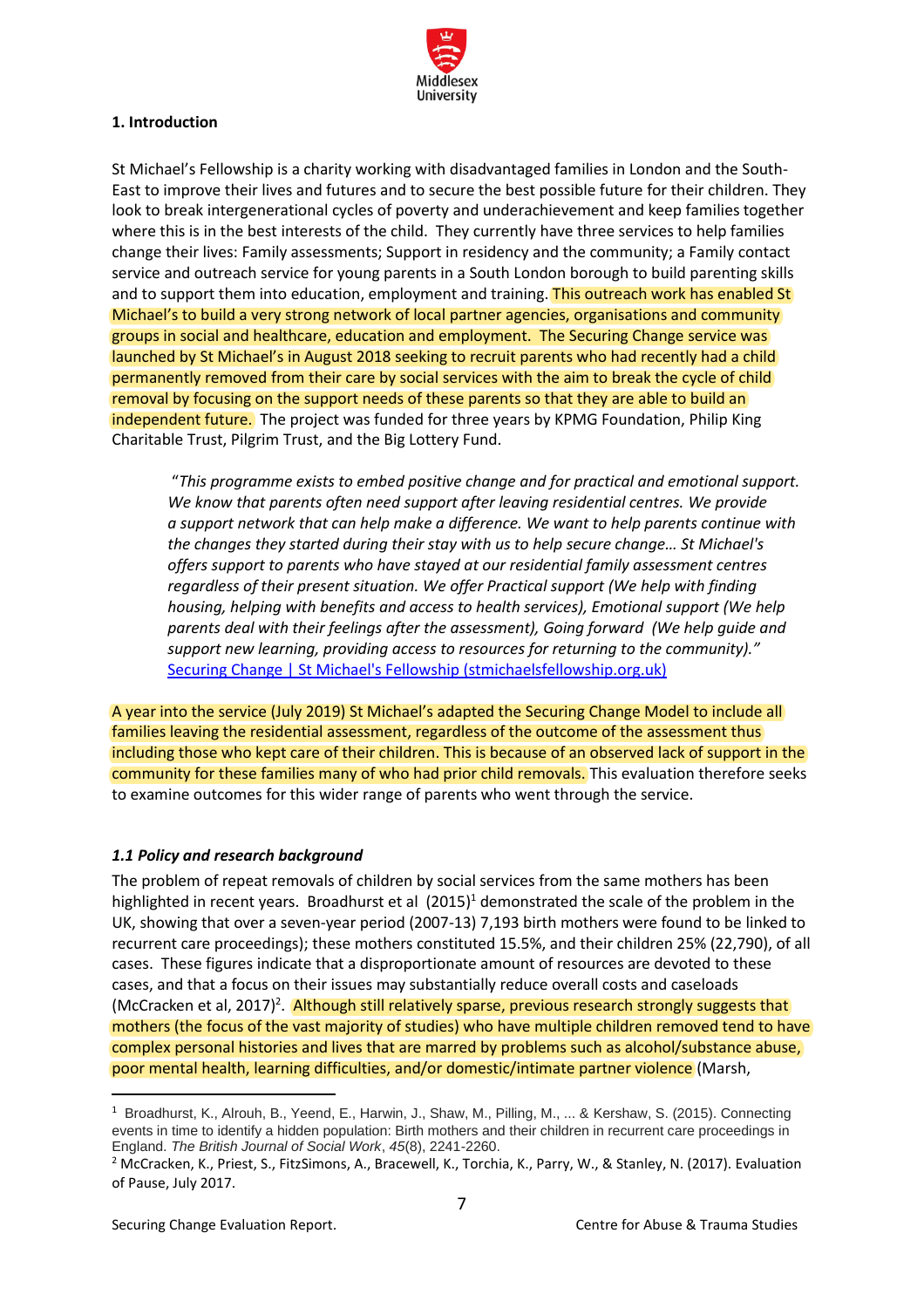

Robinson & Shawe, 2014)<sup>3</sup>. Furthermore, <mark>involuntary child removal tends to exacerbate pre-existing</mark> problems (e.g. increase symptom intensity), produce complex grief reactions, lower self-esteem, damage identity, reduce social support, and induce feelings of powerlessness and distrust of social services processes and professionals. Given little support provided after child removal, these problems remain unaddressed (Schofield et al 2011) 4 . These can lead to a repeat removal of children (Neil, 2017).<sup>5</sup>

The Securing Change service was implemented initially to help mothers with a child removed from care, including those from their own residential assessment services in London. This was then adapted to offer the service to all parents, including fathers, and families that were able to keep their children. This was in response to the recognition that fathers also experience the removal of a child as traumatic and goes some way rebalance the focus on mothering that is present in child welfare settings, even when the father is active and involved with their family (e.g. Dominelli, Strega, Walmsley, Callahan, & Brown, 2011)<sup>6</sup>. The opening up of the service to all families, not just those who experienced the removal of their child, underpins the need that all families have for ongoing support after the assessment for issues of child protection. At-risk parents experience high levels of stress, and report an ongoing need for help combined with a lack of adequate services, even if they keep their children (Bolen, McWey, & Schlee, 2008)<sup>7</sup>. Crucially, this includes parents with learning needs. Parents with intellectual disabilities are over-represented in the care and protection system and are therefore at heightened risk of losing their child. It is estimated that between 30-40% of the children of parents with intellectual disability are removed from their parents' care and placed in protective custody, in foster care, or in a residential setting (Mayes & Llewellyn, 2009)<sup>8</sup>.

## <span id="page-7-0"></span>*1.2 Evaluation team: Centre for Abuse and Trauma Studies Team (CATs),*

## **Middlesex University**

CATS is a centre for research, practice and training in the domains of lifespan development, victimisation, wellbeing and mental health. Its focus is on both stress experience and resilience. CATS undertakes research, both academic and applied, [\(catsresearch.org.uk\)](https://eur02.safelinks.protection.outlook.com/?url=https%3A%2F%2Fcatsresearch.org.uk%2F&data=04%7C01%7CA.Bifulco%40mdx.ac.uk%7Cdebebb11c70d425ab22f08da027538ef%7C38e37b88a3a148cf9f056537427fed24%7C0%7C0%7C637824999725081972%7CUnknown%7CTWFpbGZsb3d8eyJWIjoiMC4wLjAwMDAiLCJQIjoiV2luMzIiLCJBTiI6Ik1haWwiLCJXVCI6Mn0%3D%7C3000&sdata=ECDZz2qBwbp4mOyR1h0G%2FnzG4aysYL3nlPnquNzeSeE%3D&reserved=0) and has particular involvement with child abuse issues and services providing knowledge exchange and learning as well as service evaluations for child and family services [\(lifespantraining.org.uk\)](https://eur02.safelinks.protection.outlook.com/?url=https%3A%2F%2Flifespantraining.org.uk%2F&data=04%7C01%7CA.Bifulco%40mdx.ac.uk%7Cdebebb11c70d425ab22f08da027538ef%7C38e37b88a3a148cf9f056537427fed24%7C0%7C0%7C637824999725081972%7CUnknown%7CTWFpbGZsb3d8eyJWIjoiMC4wLjAwMDAiLCJQIjoiV2luMzIiLCJBTiI6Ik1haWwiLCJXVCI6Mn0%3D%7C3000&sdata=WX1zqrk8PENxkK0EShuIpQVXxmTo1oBL3ef0ZhuJd3U%3D&reserved=0). Members of the team worked on an evaluation of parents in St Michaels assessment centres in order to form recommendations for the first stage of planning for the Secure Change grant application (Barry & Lucas, 2018)<sup>9</sup>. On the basis of evaluation of parents in the service who had a child removed, recommendations were made for a new service that was (a) individualised (b) service-user led and (c) which modelled trustworthy relations. It was recommended also that the service attend to clients

<sup>3</sup> Marsh, W., Robinson, A., Gallagher, A., & Shawe, J. (2014). Removing babies from mothers at birth: Midwives' experiences. *British Journal of Midwifery*, *22*(9), 620-624.

<sup>4</sup> Schofield et al 2010 Schofield, G., Moldestad, B., Höjer, I., Ward, E., Skilbred, D., Young, J., & Havik, T. (2011). Managing loss and a threatened identity: Experiences of parents of children growing up in foster care, the perspectives of their social workers and implications for practice. *British journal of social work*, *41*(1), 74-92. <sup>5</sup> Neil, E. (2004). *Supporting the birth relatives of adopted children: a review of relevant literature*. Researching Adoption Support Project, University of East Anglia.

<sup>6</sup> Walmsley, C., Brown, L., Callahan, M., Dominelli, L., & Strega, S. (2011). Engaging with fathers in child welfare. *Connecting research, policy, and practice: Child welfare*, 385-397.

<sup>7</sup> Bolen, M. G., McWey, L. M., & Schlee, B. M. (2008). Are at-risk parents getting what they need? Perspectives of parents involved with child protective services. *Clinical Social Work Journal*, *36*(4), 341-354.

<sup>8</sup> Mayes, R., & Llewellyn, G. (2012). Mothering differently: narratives of mothers with intellectual disability whose children have been compulsorily removed. Journal of Intellectual and Developmental Disability, 37(2), 121-130.

<sup>9</sup> Barry & Lucas (2018) Experiences and support needs of mothers who have had a child removed into care. Final Report for St Michaels Foundation, Centre for Abuse & Trauma Studies, Middlesex University.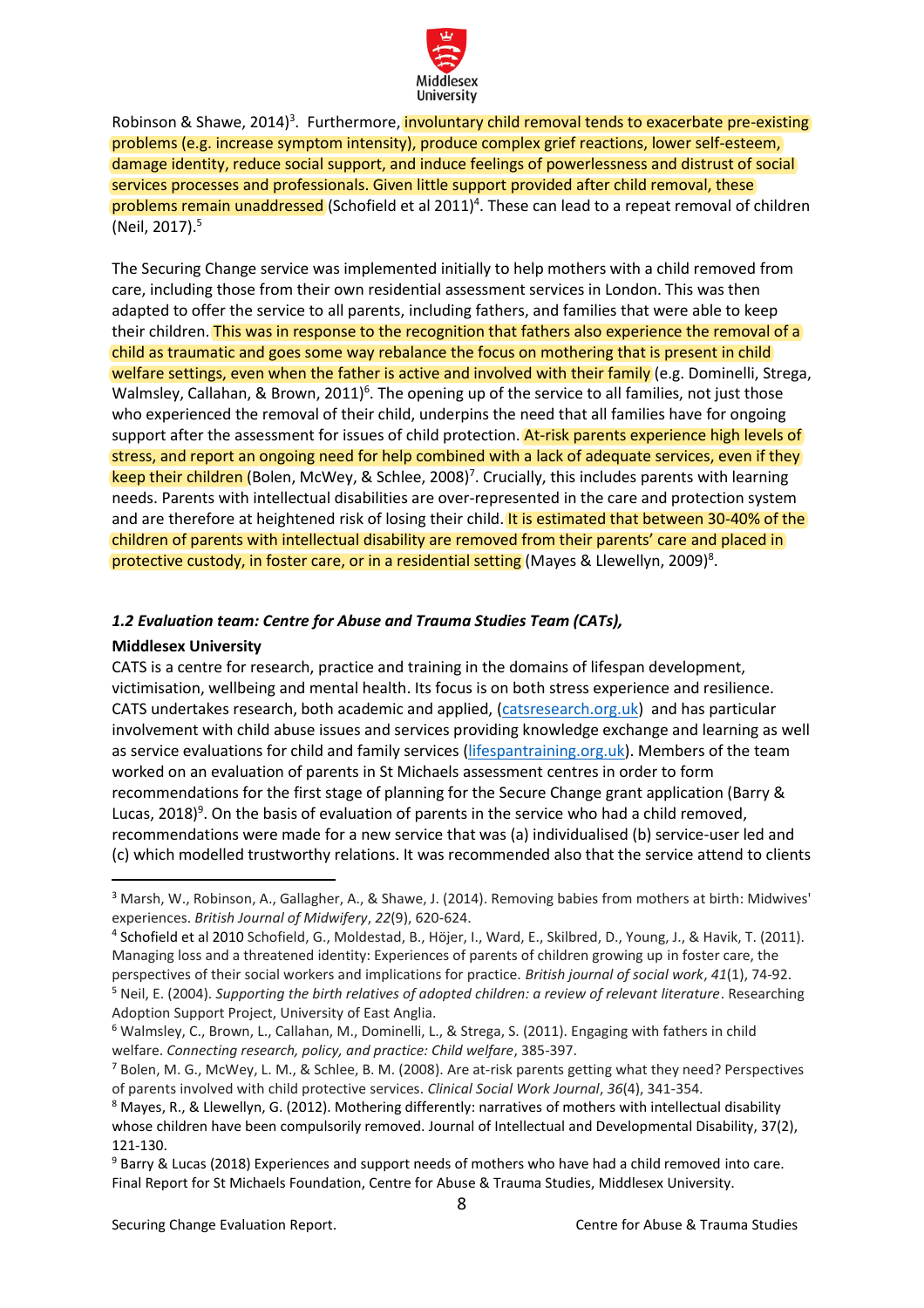

understanding the reasons for the child's removal and coming to terms with the loss and grief; managing emotions and building self-esteem; creating goals for change and education (e.g. basic care and child development). Suggestions for shaping the service included counselling, informal key work, signposting to services, peer support group, community visits and creating a safe space (Richard & Lucas, 2018) (See Appendix 2 for abstract). Members of the team had also delivered training for over forty St Michael's staff the evidence based measures of the Attachment Style Interview and the Parenting Role Interview in the five years prior to this evaluation.

## <span id="page-8-0"></span>*1.3 Evaluation Aims*

The research was commissioned by St Michael's (June 2021) to evaluate both the implementation and impact/outcomes of the Securing Change service as evidenced by interviews, focus groups and questionnaire data involving clients, staff and local authority Social Workers. Also to make recommendations about the service going forward.

# <span id="page-8-1"></span>*1.4 Evaluation Method*

A range of quantitative and qualitative measures were used in this evaluation in a mixed-method design to evaluate service implementation and outcomes and to examine the service model utilised.

- Quantitative measures involved analysis of Securing Change data spreadsheet, data about clients using the service, and referral pathways, provided by St. Michael's.
- Qualitative measures included focus group interviews with project staff, one-to-one semistructured interviews with parents, an interview with St Michael's CEO and questionnaires to Social Workers. (Due to Covid19 restrictions the interviews and focus group were held by phone and zoom).

The analysis comprised sections on the model, the approach utilised by Securing change and the outcomes. These are illustrated by three case studies (see Appendix 1).

To aid with clarity and ease of reading the interview quotes, the practitioner responses and service information are shown in green boxes, parent interviews in yellow boxes and local authority Social Worker questionnaire comments presented in blue boxes.

## <span id="page-8-2"></span>**2. Process**

## <span id="page-8-3"></span>*2.1 Set Up*

On starting the project, the evaluation interview and focus group schedules were designed and Middlesex University Ethical permission sought. Liaison with St Michael's workers was undertaken to enable the sharing of client data and previous Securing Change progress reports. Ethical permission was granted by Middlesex University Psychology Ethics Committee. St Michael's workers were approached to distribute requests for parent client interview consent and service workers for focus group consent.

# <span id="page-8-4"></span>*2.2 Quantitative evaluation*

The Securing Change three-year outcome data (2018-2021) was provided by the service in an Excel spreadsheet initially up to end May 2021, but then updated to August 2021, although data covering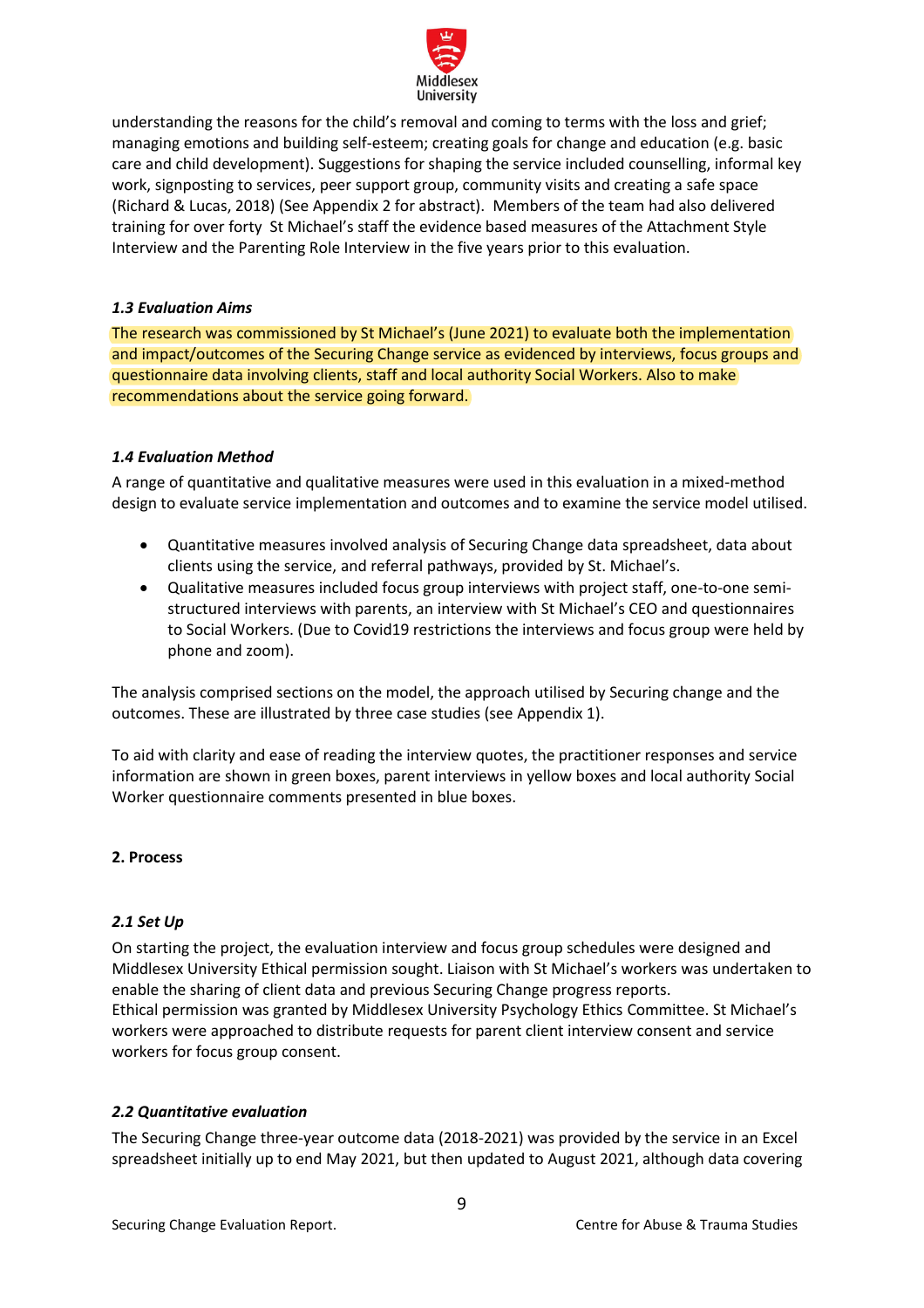

the period up to December 2021 had been requested. The service completed missing data on request. The evaluators also scrutinised internal summary and process documents.

## <span id="page-9-0"></span>*2.3 Qualitative evaluation*

# <span id="page-9-1"></span>**2.3.1 Parent interviews**

Between September and December 2021, the Securing Change Project Officer shared nine client parent's forenames and phone numbers to the evaluators for interview after consent received. In terms of participation, five of the nine finally agreed to the interviews. One had withdrawn consent to an interview but agreed to fill in a questionnaire with brief responses.

For the three not engaging (a single father and a mother and father couple) they didn't respond to texts, voicemails and emails over a four-month period of repeated contacts by the evaluation team and the Project Officer, so were not interviewed. 'Thank you' remuneration for those six parents interviewed were provided.

# <span id="page-9-2"></span>**2.3.2 Local authority Social Worker questionnaire**

Initially 6 local authority Social Workers, were invited to share their views in a focus group. However, agreement was not established despite lengthy attempts and lack of response. Therefore, a different approach was planned with a brief questionnaire developed and sent out instead. These were sent out by St Michaels CEO. This established three responses.

# <span id="page-9-3"></span>**2.3.3 Securing Change practitioner focus group/ interviews**

The Project Officer and two members of staff, a St Michael's home manager (K) and Community Manager (E) were invited to an online focus group. After lengthy attempts to find a suitable date due to practitioner pressure of work, this was finally undertaken in January 2022. Unfortunately, the project officer could not attend so was interviewed separately.

It was suggested in the focus group than a worker from Crawford House (D), who works with the Securing Change Project Officer regarding referrals, would be an additional useful person to interview for the evaluation and this was undertaken in January 2022. The Project Officer was interviewed in February 2022. She provided additional content for the report by summarising and describing the models and theories employed in her working approaches. She added details of the nature and breadth of her work to case studies written by the team. In January 2022, the St Michael's CEO was also interviewed by the team. This was at the point when much of the evaluation analysis was done so informed questions could be asked.

| Type of method                                         | <b>Persons involved</b>                 |
|--------------------------------------------------------|-----------------------------------------|
| Excel data on clients using service (service provided) | Parents (23)                            |
| Exit/update questionnaire given by service             | Parents (23)                            |
| Focus group by evaluators                              | Manager of Project Officer and Crawford |
|                                                        | house $(2)$                             |
| Interviews by evaluators                               | Parents (5)                             |
|                                                        | Project officer (1)                     |
|                                                        | CEO(1)                                  |
|                                                        | Liaison officer Crawford House (1)      |
| Questionnaires by evaluators                           | Social workers (3)                      |
|                                                        | Parent (1)                              |

# <span id="page-9-4"></span>**Table 1 Data utilised**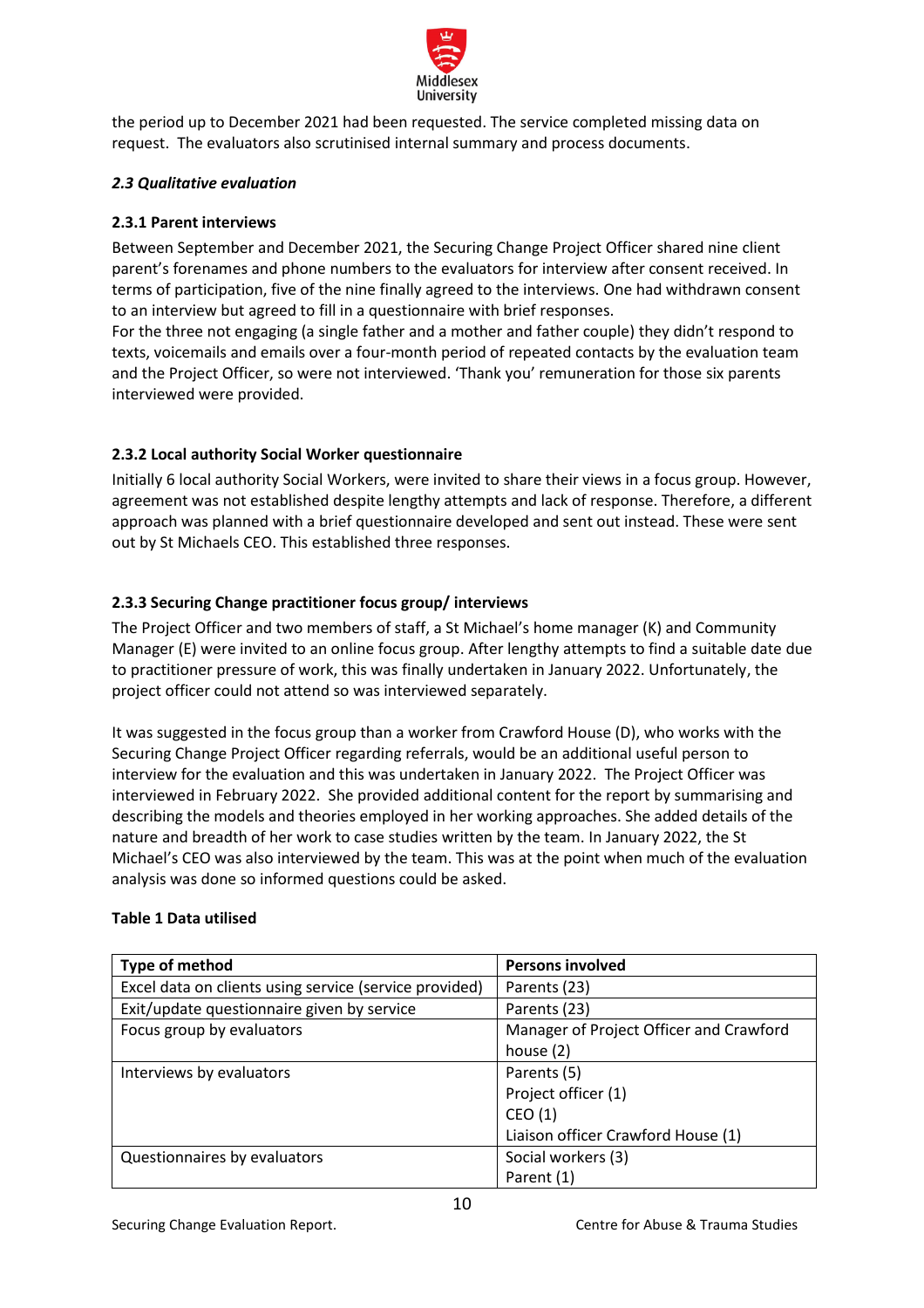

## <span id="page-10-0"></span>**Table 2 Characteristics of parents interviewed & case studies:**

| Parent number (also case        | <b>Characteristics</b>                          | <b>Child</b>   |
|---------------------------------|-------------------------------------------------|----------------|
| study $*)$                      |                                                 | removed?       |
| 1 Father                        | Father in his 50s, daughter born 2019,          | No             |
|                                 | previous child removed.                         |                |
| 2 Mother *                      | Mother age 40 of a teenage son (removed)        | <b>No</b>      |
|                                 | and the daughter (born 2019) the cause of       |                |
|                                 | referral. Homeless, alcohol and drug user.      |                |
| 3 Mother                        | In her early 30s, child born 2017, drug/alcohol | Yes            |
|                                 | abuse, prior child removed.                     |                |
| 4 Father (partner of 3)         | Severe learning needs.                          | Yes            |
| 5 Mother*                       | Mother of a 5 and 15-year-old (removed).        | Yes, but were  |
|                                 | Past trauma in childhood; DV victim             | reunited later |
| Questionnaire                   |                                                 |                |
| 6. Mother                       | Questionnaire response only                     | Pending court  |
|                                 |                                                 | process        |
| <b>Information from service</b> |                                                 |                |
| 7.Mother*                       | She had learning needs, partner a gambling      | Yes (but then  |
|                                 | problem                                         | repeat         |
|                                 |                                                 | pregnancy      |
|                                 |                                                 | before SC      |
|                                 |                                                 | service)       |

## <span id="page-10-1"></span>**3. Analysis of the Securing Change Model**

## <span id="page-10-2"></span>*3.1 The Securing Change Service*

The service comprises a dedicated full-time project officer, with some aid from St Michael's staff including liaison workers within the residential assessment centres from which most of the parents come, and input to a database of parents. The project officer was supervised by a St Michael's manager and its CEO. St Michaels Fellowship<sup>10</sup>, is the charity who run the residential assessment homes. Securing Change is funded on a limited time scale on the basis of project grant funding by a consortium including KPMG Foundation, Philip King Charitable Trust, Pilgrim Trust, and the Big Lottery Fund.

There were 30 parents in total involved in the three years of the service. Only 6 were in the service at the time of the modification of the inclusion criteria, the remainder (23) parents had been supported from July 2018 to August 2021 when most of the information available. These latter are the focus of the evaluation. Of these 23 parents using the service, 14 were female and 9 were male. There were 16 classified as White British, 2 were Asian, 3 were Black British, 1 was Black Caribbean and 1 mixed race. At the time of the evaluation (August 2021), half of the 23 cases were closed (range of 1-9 months in the service), the remaining 11 still open (4-36 months in the service with an average of 13 months).

<sup>10</sup> www.stmichaelsfellowship.org.uk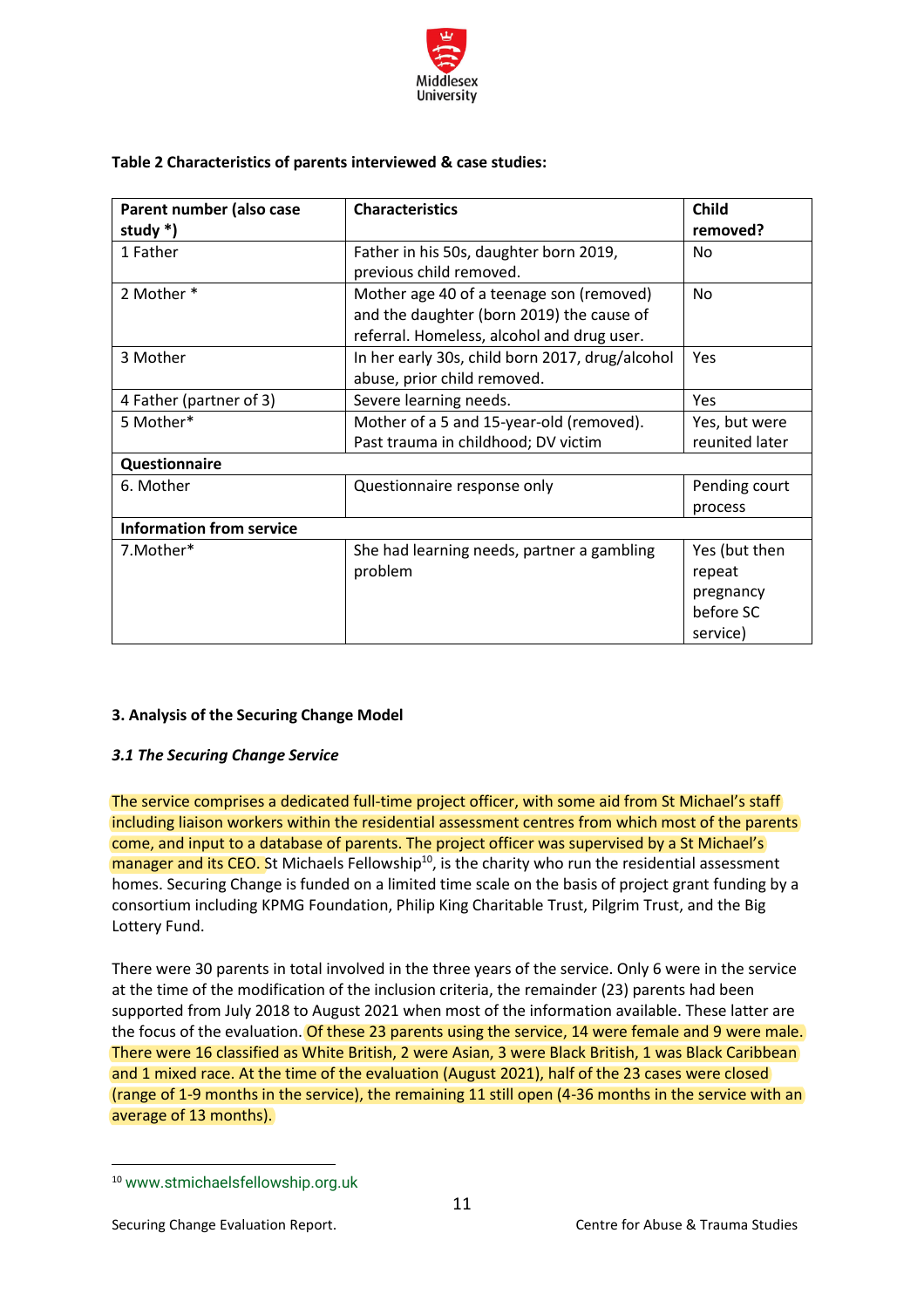

Of these parents, half kept their child, either under a supervision order or an interim care order at the end of the assessment period, and half had a child removed. One parent was reunited with children previously removed.

## <span id="page-11-0"></span>*3. 2 Securing Change Referrals*

The evaluation team ascertained the referral pathways into the service through the spreadsheet data held for 23 parents. The pathways to referral were determined through interview data.

Most referrals to the Securing Change project were internal from St Michaels. The majority (21) were from Crawford House (a St Michael's residential facility). A further referral was via St Michael's Jigsaw contact centre and another occurred from a parent contacting the website. No referrals were found from the other two St Michael's houses and it became clear that LA social workers did not refer directly to the Securing Change service.

St Michaels delivery action plan was to maintain regular contact with staff in their residential assessment houses, where they had Securing Change Leads, to be informed about progress of residents and to be alert to those suitable for intervention. This required completion of a referral form to result in post placement contact.

Suitable parents were introduced to the Securing Change Project through its officer and the service described to them whilst they were still at Crawford House, with the option of being contacted at any point. The service was signposted during the residential assessment but parents could wait sometime after leaving to make contact. Referral often followed a conversation followed up by email. It was emphasised that the relationship with the home lead was important for a referral to be made

(Could you describe for me how referral from Crawford House to Securing Change works?) *We don't use a form, it's more an (informal) chat over the phone. It is good there isn't an actual form and we talk as part of the same organisation. It's quite refreshing not to have yet another referral form, we do it via a chat, or via email. We don't have much contact with them when they have left, but AM is the in between person, she can feedback to us how the family is doing.*  Source: Interview Crawford House liaison worker

*The relationships between the house and the outreach and the outreach element of securing change those relationships, needs to be good as the parent is transitioning from the house back into the community. Those the communication that needs to be good.*  Source: Focus Group

*The project worker feels she can communicate well because with the residential home lead. That relationship is important and that the Project Officer feels that she can communicate easily and fluidly with, with the staff in the house.*

Source: Focus Group

*Before Covid around the time of the parent's first review meeting AM will come and meet with the family. So in the first few weeks we'll make verbal referral to AM, let her know how the assessment is going including a bit of background information and how are they've engaged she would then have a meeting with the whole family, introduce herself, so the family can find out what her role is within the organisation, and exchange contact details if the family is interested in continuing to work with her.* 

Source: Interview with Crawford House liaison worker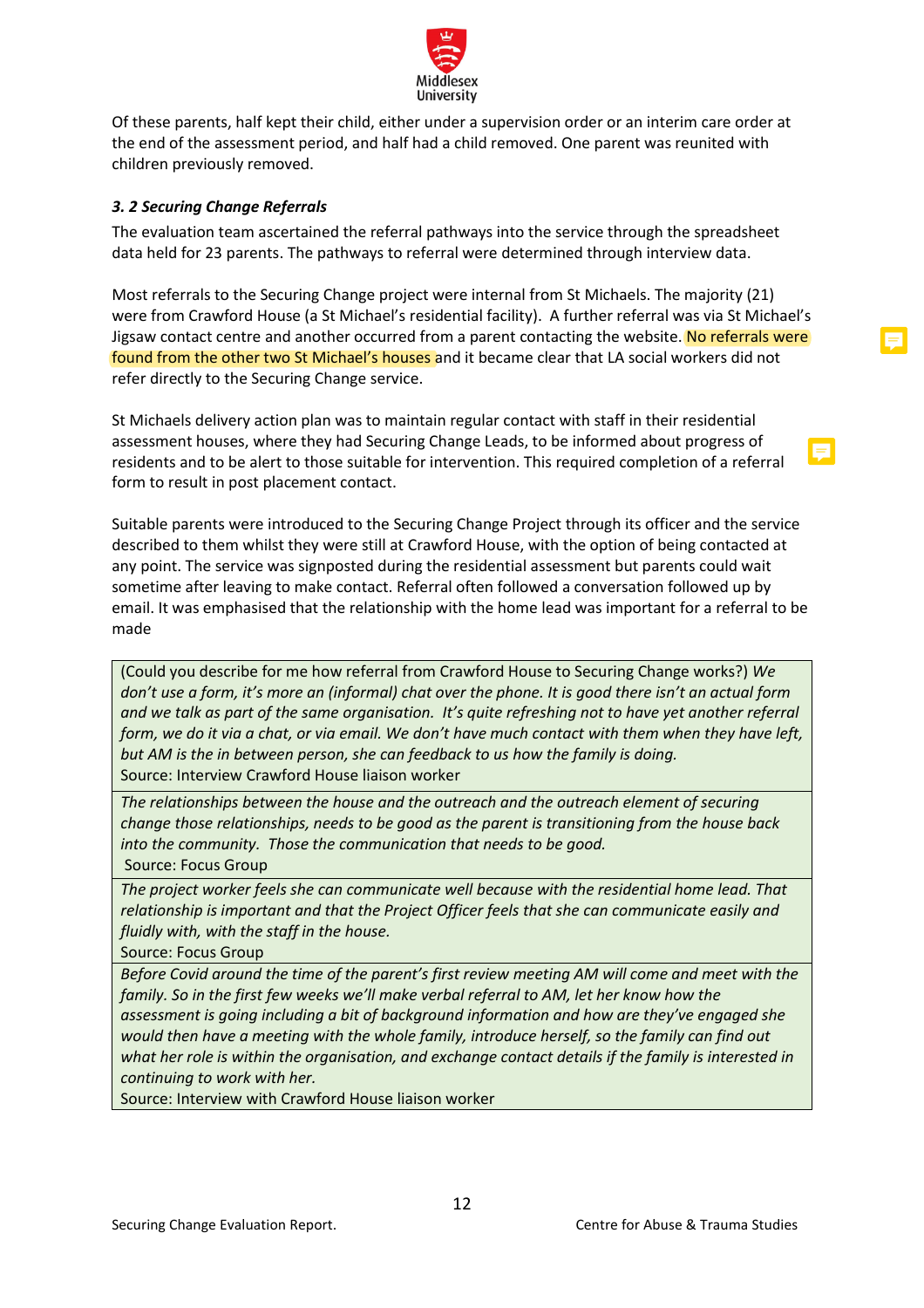

The evidence shows that Crawford House and Securing Change have developed a relational, informal and face-to-face approach to introducing potential parents to the service and the project officer while they are in the first month of their assessment at Crawford House.

Initially a Securing Change leaflet describing the service, or information sheet was utilised but this was then abandoned.

*The first two Securing Change Project Officers, (Ellie and Emma) created lots of paperwork and referral forms and leaflets explaining what we did and leaflets in, you know, pictures for parents with learning disabilities and, you know, there was lots, lots of the initial work on the project was around that kind of thing. And the idea is to have initial-packs that every parent got and the securing change least it was in there. And then the two initial workers left, and we had a temporary worker who coverage for a few months in the interim, and she created a very simple like one-line leaflet. I don't really know what happened to the idea of the leaflet going into an induction pack*.

Source: Focus Group

## <span id="page-12-0"></span>*3.2 Securing Change Project and Covid Impact*

The evaluation also reflected a period of time during the period of the Covid pandemic March 2020 to December 2021. The Securing Change Project Officer continued to work with parents by phone and zoom and met with them when regulations allowed. So, the service continued with parent contact maintained. This is summarised below through the project officer evaluation and the internal progress report. It is believed that the pandemic affected the number being processed in the Securing Change service, but the level of service provision was maintained:

*I had four weeks off and then saw clients that wanted to face-to-face again as well as on online and on the phone. They were all happy to see me. And a lot of them, I must say were desperate to see somebody because it was like all professionals, had. That was it, cut them off. I was traveling each week after those first four weeks - And I had my PPE that the office had provided me with. For example - I was going every week to see a mum bringing packs of nappies, and sometimes bringing food from the food bank carrying food in my rucksack and nappies and stuff. I also took stair gates… I was doing that on a weekly basis. And I was the only professional that she saw the whole time. And I don't want any of the cases that I'm working on to end up as a service case review, because I didn't go and see them. S*ource: Project Officer Evaluation Interview *Impact of Covid 19 During the pandemic, we have been forced to operate a reduced service at our residential assessment centres to ensure social distancing between residents and for deep cleaning between family stays, to protect families and staff. This impacted on the potential number of parents coming through to the Securing Change project. Despite the obstacles, the project officer continued (where allowed) to see families face to face, even those living as far away as Bath. Parents are from a wide geographical catchment.* 

*The Project Officer reported:- "The parents I work with really look forward to me coming. In lockdown, they had no communication apart from the local authority. They were alone with a baby. With a baby, there's joy but no conversation."* Source: Internal progress report February 2022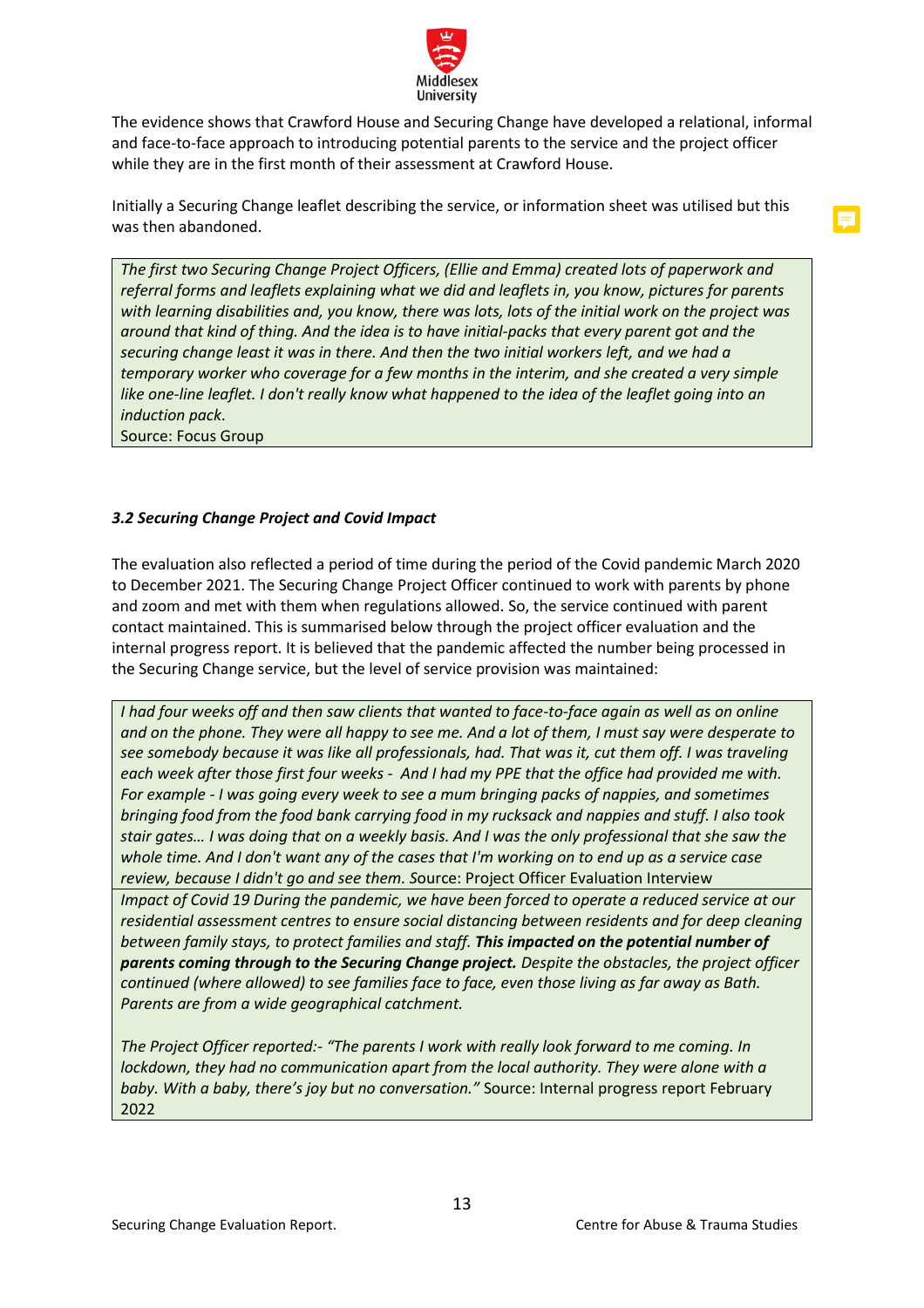

During Covid 19 the Project Officer was not however able to enter Crawford House to introduce the model to parents, but by January 2022, with the pandemic restrictions lifting the Project Officer has been able visit the home again.

*AM has not been able to come into the house as quickly during Covid. The way of working described above – that is how we prefer to work, meeting the family or meeting of two families together in a group.* Did you still have verbal/email contact? *I think I spoke with her about a family … thinking about it we could have arranged a Zoom call with the family for her to introduce herself, but that didn't happen.. I know she was continuing to work with a lot of other families during the pandemic.*

*A few weeks ago, AM came and met one of the families we are working with at the moment who are coming to the end of their placement. The family are very keen to continue working with Ann-Marie after Crawford House and the family have learning needs so that is more important for them to get the support after here.* 

Source: Interview with Crawford House liaison worker

## <span id="page-13-0"></span>*3.3 Securing Change Caseload*

In terms of the Securing Change caseload it seems there was no limit on case numbers. The project officer was viewed as being on top of the cases, given some not seen very often. But this has become more difficult as referrals have increased. The following comments made by the project officer:

*I don't have a limit, and that's the thing. In the beginning of this programme there was nothing really touched, because the two workers that came started to draw up with referral forms and things like that. One client in one year or something. My caseload has worked so far but, you know, you couldn't do a lot more could you and now I couldn't, I mean don't get me wrong, I would never reject 46 or 52 but the amount of work I get from Crawford House is enough to keep one individual going. I can't give everybody what I need to give them, because only one of me. And if we have two people doing this job IT would make a big difference. Yeah, I mean, the thing is because I get most of my referrals from Crawford House.* Source: Project Officer interview

## <span id="page-13-1"></span>*3.4 Securing Change Model and delivery*

The 'Securing Change Model' is the term used here to cover the intervention project and service. In the reports of the service other terms such as 'delivery model' are utilised.

The original model, launched by St Michael's in August 2018, sought to only recruit parents who had recently had a child permanently removed from their care by social services with the aim is to break the cycle of child removal by focusing on the support needs of these parents. This worked on the model of loss and grief, as well as anger expressed by these parents who lose their child. The aim was to help heal the parents and prevent the likelihood of new pregnancies occurring. However, there were long time periods before final court decisions were made when parents needed support, and when the outcome of the cases were unknown.

In the focus group it was noted: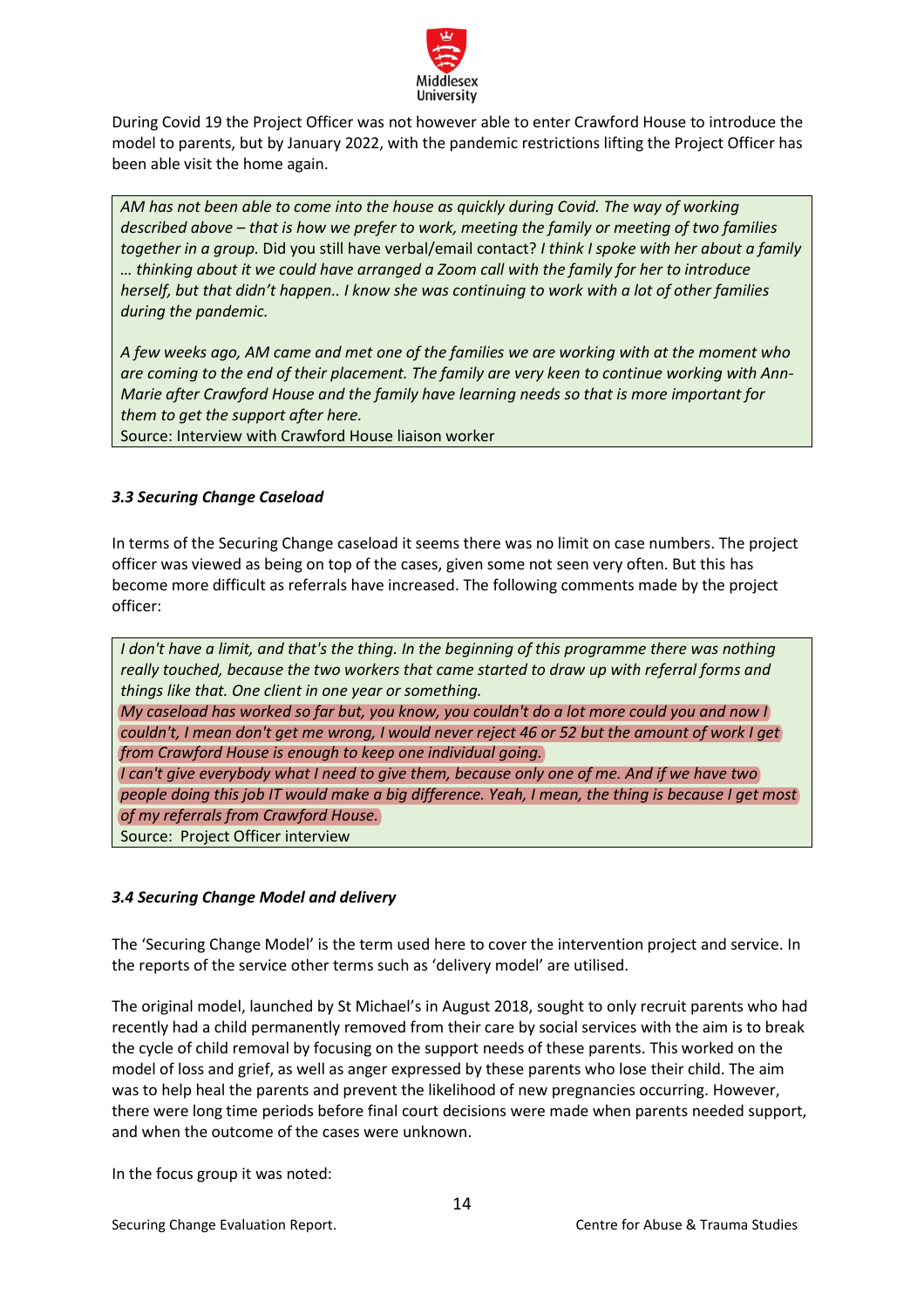

*Sue (CEO) had this image in mind of a mother who left the residential assessment without her children. Therefore, lost her housing because their housing was contingent upon having a family,* and ended up living in a tent with no support and Family Services not wanting to offer any, any *support because that support also followed the children. And so, this woman had no support. It is very difficult for parents whose children have been removed to want to continue a relationship with the organization that remains them, because their life has changed, they no longer have a child.*

Source: Focus Group

The Securing Change Model was considerably adapted in July 2019 on the basis of the observation that parents leaving with their children also exhibited post assessment trauma and whilst eligible for local authority care, this was often not forthcoming. This explanation was provided in an internal Securing Change document:

*Our original model was based on learning from other projects supporting mothers in repeat care proceedings (e.g. Pause, SPACE (Cambridgeshire), FDAC), our own investigations with residential families, and research carried out by Middlesex University with families who had left our houses. Our premise was that mothers who left with their children would not be offered the Securing Change service. As parents, they would have ongoing access to local authority support services where necessary to sustain the changes they had made during their 12-week stay. Conversely, mothers who left without their child would receive no local authority support around loss, trauma and practical need. We recognised that there were sensitivities, but believed the majority would welcome our support.* 

*The model failed because:*

- *It created a simplistic division, failing to recognise the complexity of parents' trauma postassessment, whether they kept their child or not.*
- *Grief & loss were often compounded by anger at St Michael's conclusions. Support was rejected.*
- *We failed to appreciate sufficiently that responses to loss had highly individual timeframes.*
- *We waited to approach parents until the Court decision was finalised. Due to extended Court decisions, this resulted in a delay of many months during which contact details changed.*

Source: Internal document titled: Proposed Revisions to the Project Y2 July 2019.

The current inclusion criteria for the Securing Change service is thus defined as including all parents, fathers as well as mothers who receive St Michael's assessment services for child protection issues, no matter what the outcome of the assessment. Its aim is to prevent relapse into the circumstances that brought the families into the assessment centre in the first place. It aims to replicate some of the care provided in the assessment centres when the parents go back into the community by providing ongoing support. It is defined as: '*holistic, relational, needs lead, strengths-based support .. embedding the change that has been already put in place in the houses' (Focus Group).* It is also trauma informed practice.

The CEO comments on how the residential service for assessment is supportive albeit focused on assessments of adequacy of parenting: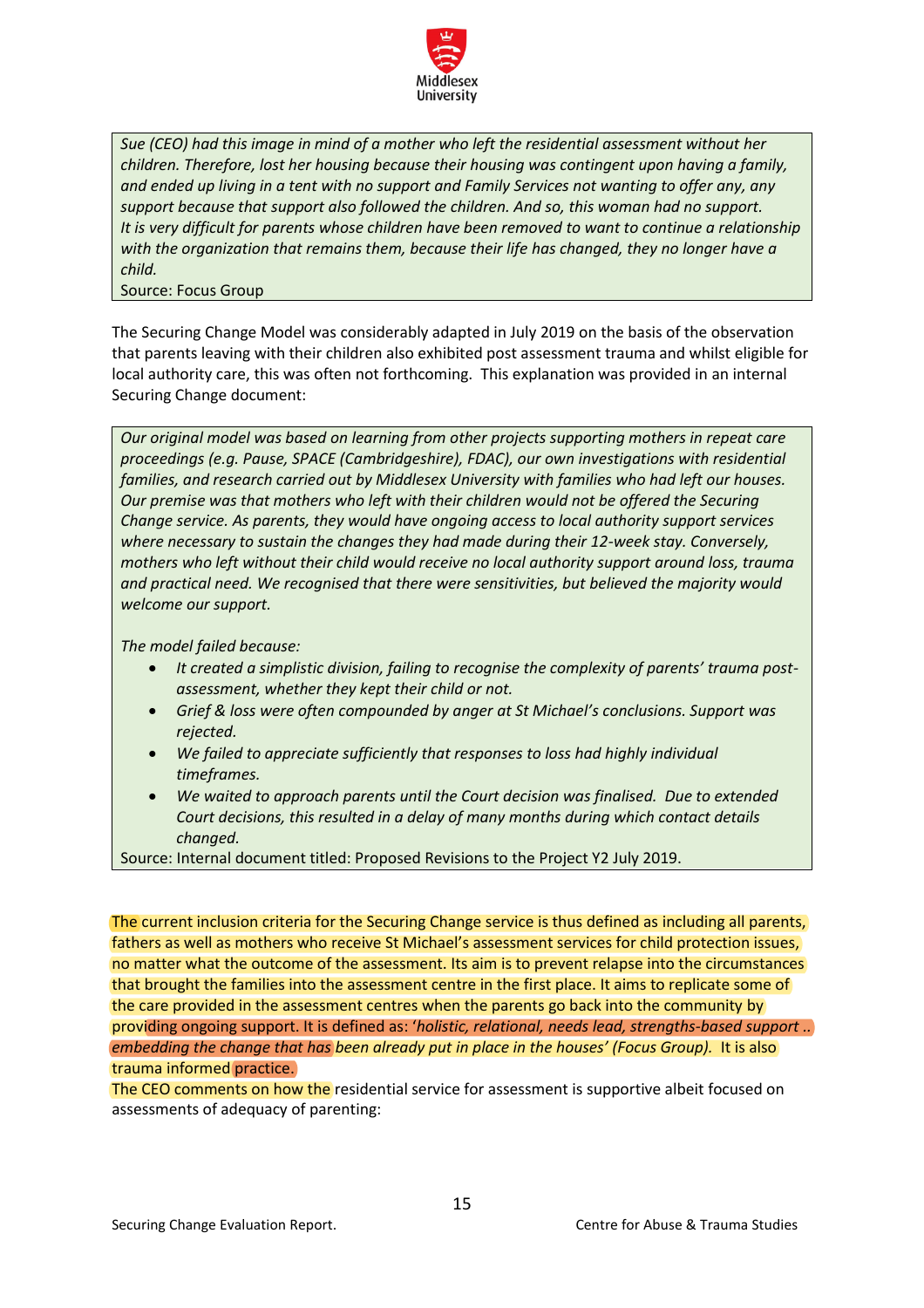

*The service we offer residentially is, is, yes intrusive, but highly supportive highly supportive and then when families come through that and move out into the community. Then all of that support suddenly just falls away and that is a real challenge for them.* Source: CEO interview

This is echoed by the focus group response:

*Acknowledging the strengths, and praising the parents and keeping them going is a massive part of what SC does and also a continuity from the house as that's something we try and do very hard at the house. In the assessment houses it is really intense environment. They are here for three months and then suddenly they're on their own in their own house. They've got all their friends that you're associating with before that may have been probably causing some issues you've got the family dynamic, it's friends that may have been taking drugs, or, you know, causing harm or exploiting you know our families that we have here, but sometimes it's not even as big that – it's getting distracted from bedtimes and going out with friends and not being as focused as was they were at the house. So Securing Change provides an ongoing support service and a bit of a prompt and a reminder of, you know, this is important to me to keep going with me….. 'you're not on your own, all that hard work you did, you know, keep going with it'*  Source: Focus Group

Therefore, the service can be seen as a continuation of aspects of care provided in the residential assessment houses of St Michael's, but in the community to aid with the transition of living back in the community whilst retaining some of the support.

## <span id="page-15-0"></span>**3.4.1 Securing Change Model Support Subcategories**

In the model, the service aimed to provide direct help and support with the 5 categories of (i) housing, (ii) financial stability, (iii) progress to training/work, (iv) supporting physical mental health and domestic violence and (v) supporting parenting skills. The type of help offered is noted from both staff and parent interviews.

## <span id="page-15-1"></span>**(i): Supporting Housing**

The liaison worker from Crawford house gives an example of a homeless family and helping them attend housing appointments. However, other examples of housing difficulties did not arise during the evaluation.

*I think the family were of no fixed abode, and they were struggling to secure housing prior to leaving Crawford House .. I remember Ann-Marie being supportive and helping them a lot regarding accessing housing, I think she might have attended housing appointments with them etc..* 

Source Crawford House liaison worker

## <span id="page-15-2"></span>**(ii) Supporting Financial stability**

Securing Change provided support for parents with financial difficulties and during the pandemic St. Michael's opened a food bank. A high financial need was identified which was intensified due to the lockdown following the pandemic outbreak. The following information from the project officer (also quoted in an internal report):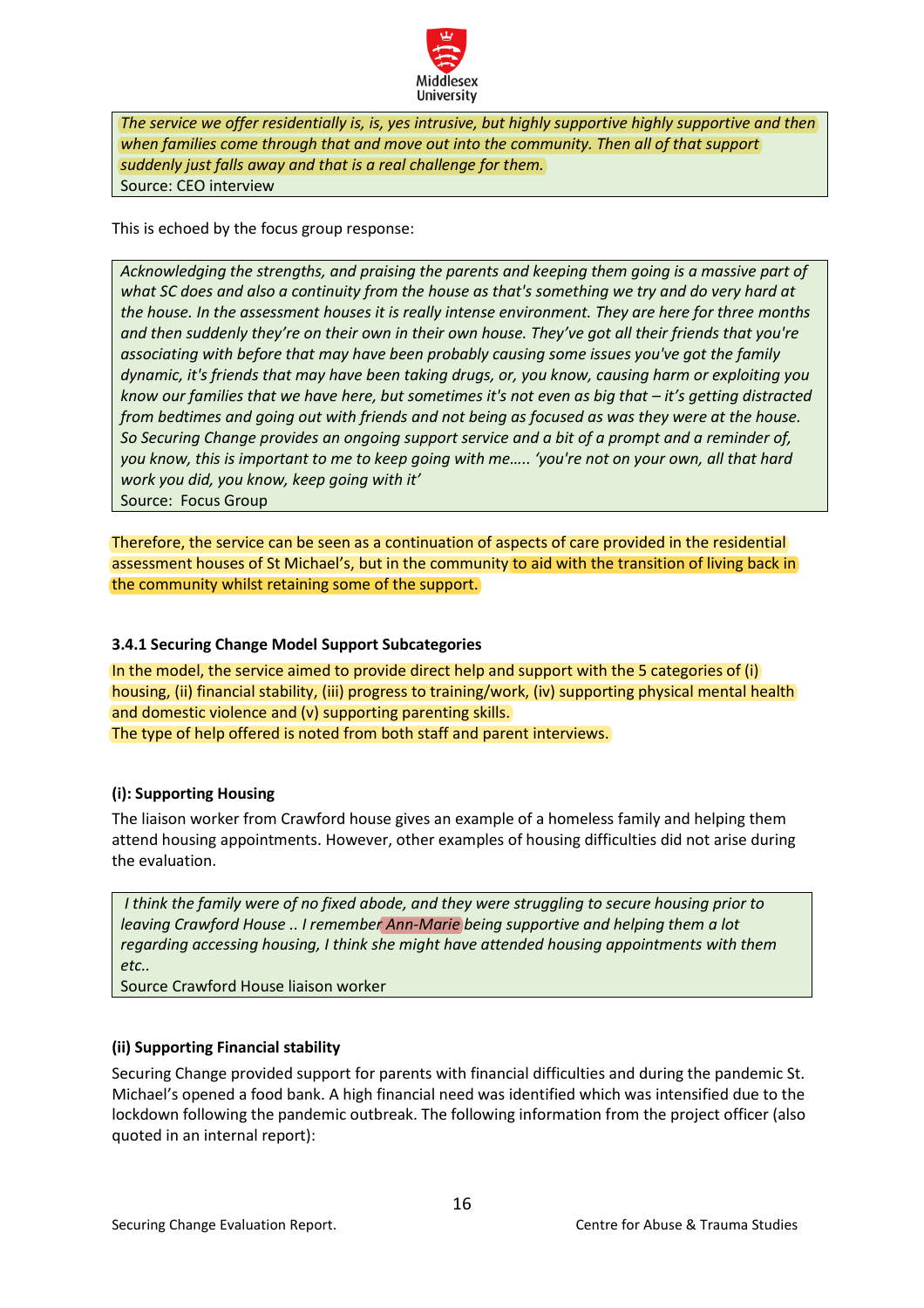

*Parents were in desperate need due to poverty in lockdown… St Michael's had to provide weekly*  foodbank vouchers and food parcels for families with children who no longer had free school *meals. When you're living on Universal Credit and your kids are getting a hot meal at school, you only have to provide breakfast and dinner. Suddenly they're at home eating all the time. I also had to make sure they had funds for pre-paid meter for gas and electricity. Yes, there was an extra £20 a week, but it doesn't stretch when you've got to feed those kids all day.* 

*And I say to parents …. if it means I've given getting some stuff for you. That's what I'll do, because it makes your life easier so you're less stressed on certain things, because this baby seven months, and she's still sleeping in a travel cot… so it's hard to work with the parent to form bedtime routines until they have a bed and mattress.*  Source: Project Officer interview

Three out of the six parent interviews described how the Project Officer supported them with their Finances:

*Participation enabled myself to access the help eligible for the support where required* Source: Parent 6 interview

*…applied for a grant, some things to buy, you know because I'm on benefits, you know, that would help I got 3 stair-gates, a new wardrobe for XX (daughter)'s clothes, a slip mat - so basically I got £200 and I could choose what I wanted, but it couldn't be toys, it had to be something I needed, like I got a hoover as the last one broke (laughs).*

*I mean they pay for coffee when we go out and we've been for a Nandos before… We went out a couple of weeks ago for chicken and chips and they pay for coffee, lunch if she comes*  Source: Parent 2 interview

## <span id="page-16-0"></span>**(iii): Supporting Progress to Training or Work**

None of the six parents mentioned this aspect in their interviews. However, examples were provided for the 3 case studies (appendix 1) by the project officer. This included (Case A) where the Project Officer helped the mother to access online parenting programme, where she would learn the various milestones of development for a child. Case B where she provided child care for this mother's daughter and helped her look for voluntary work, and plan what her future could look like now she is free from any form of substances. Case C also was provided with help accessing an online parenting course during lockdown. Therefore, it seems that this overlapped with the parenting skills in section (v) and voluntary work, but rarely with paid employment.

## <span id="page-16-1"></span>**(iv) Supporting Physical, Mental Health and with Domestic Violence**

Most of the parents asked talked about support received in this category. They describe general emotional support but also help with psychological disorder such as alcohol abuse and anxiety.

*She knows, she certainly knows, you can the next day, tomorrow you can wake up with a mental health episode, you know anyone can, and she understands.* Source: Parent 1 interview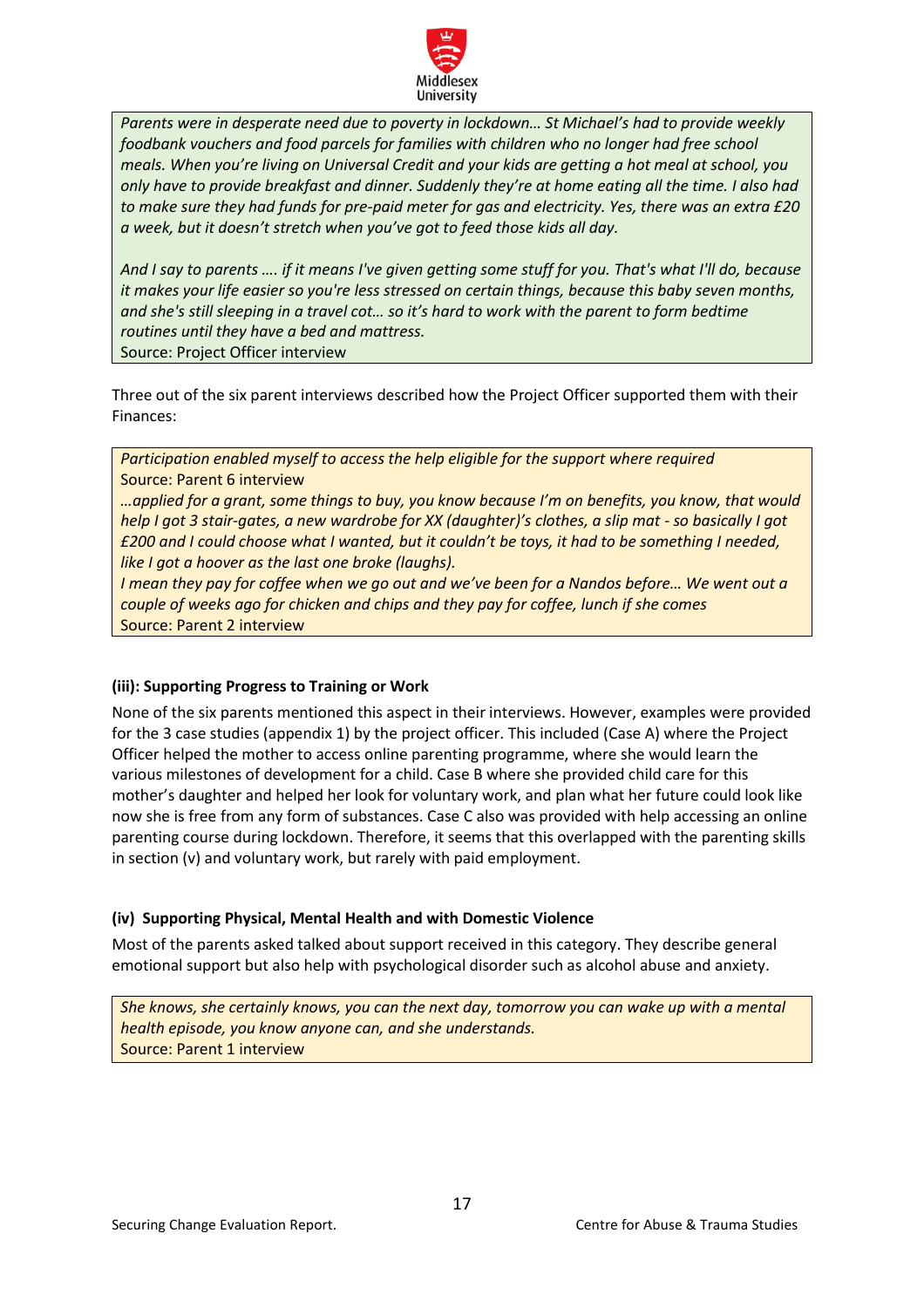

*When she first went, I was always negative, I was always negative about everything, 'she's not their daughter, she's mine', blah blah, but then I'm thinking she's got two families that love her, that's one little girl that is going to bring two families together …*When did you change to a more positive frame of mind and what helped you change? *I think just having, getting all the grief out of my system Yeah I was thinking more positive, and then I think I think having the support of people and (A-M) the project officer, everybody that supported me, it changed my opinion.* 

*It's helped me a lot because, I lost XX (daughter was adopted) in 2018. Securing Change has helped me a lot, I try and put my mind off losing her, the pain is not as bad as when I first lost her. Yep I think I've learnt how to deal with it .. And deal with the pain. It does help, the service does help, and I do recommend it to any person that's going through the same situation as I have, I do recommend it to anybody, to have that extra support* 

*I have someone to talk to if I have to. Her emotional support, you can talk to her about anything, and I mean anything … she will help, if you're are thinking you need help with certain things, then she will be there to try to help you, she might not be able to, but she will be there to help you*  Source: Parent 3 interview

Do you talk to her about your alcohol recovery? *Yeah, yeah, I've said to her about my training, also when I first saw her I mean I have no front teeth due to domestic violence, I had them punched out, so I had no front teeth and I said to her I'd like to go to the dentist and get some dentures as it is not very nice for me not having no front teeth .. I kept going to the dentist and it took like four times to go there, so they can see it, fix it, so she watched my daughter, even though it was COVID and they wouldn't allow babies in there.*

*I said to her, she said well what if you get in a relationship and I said 'don't even go there' the hand came up to the face, you know my feelings towards that I said, if I meet a female friend they can blackmail you if you tell them too much stuff you know…. It's against you.. I know you were involved with social services type of thing … you know. Like a man in a relationship. People can use it against you. So I wouldn't tell anyone anything* And that's the kind of thing you can talk to Ann-Marie about? *Yeah* 

Source: Parent 2 interview

Does she ever give you advice? *Yeah like, if I get uptight, she'll say to me be calm and that Yeah, yeah Because I suffer with anxiety.* Has she talked to about your anxiety and how to help you? *Yes.*  Source: Parent 4 interview

The project worker herself reported on the satisfaction of being able to provide emotional support for the parents who openly told her about their problems.

*I love the fact that families want to work with me. I love the fact that I feel comfortable enough and they feel comfortable enough to be able to tell me about a really crap day or about something that's annoyed them and we talk about that*  Source: Project Officer Interview

# <span id="page-17-0"></span>**(v) Supporting Parenting skills**

Support over parenting was endorsed by a few of the parents including those with children removed. This included information about child development, such as potty training as well as interactions, such as not criticising the other parent or with a teenage child living away. Also signposting to particular parenting courses.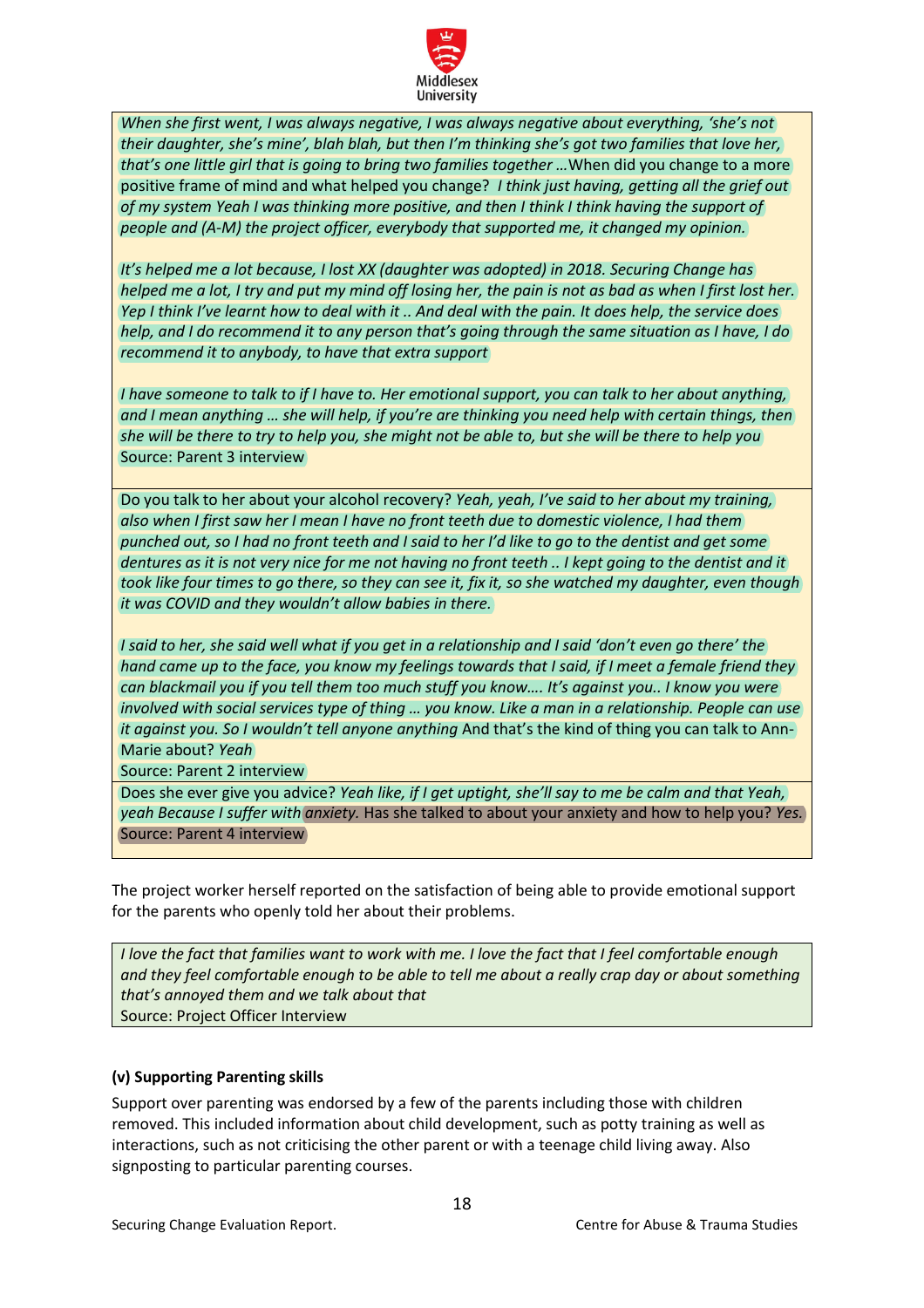

*She says don't tell anything bad to your child about her mother, and I'm not really that type of person, telling my child oh your mother did this or that, I can't do that. You know bad stuff so I leave it inside as much as possible….*

*She supported me to, you know, to work with ..,what do you call them…. Development and all that, She gives me papers to read and discuss., ah yes…* 

Source: Parent 1 interview

*'ve got my daughter who is two next month and it's been a while since I bought up a baby and potty training I had no idea about so I sort of ask her advice for some things you know and Like she kept getting out of bed at one point and then coming into my bed so I sort of could ask her like for advice and stuff like that* 

Source: Parent 2 interview

*I had sort have googled things, if you know what I mean, I was going in blind, and then she, for example with the PPP, she had a qualification in that, so she told me what PPP I would need, how long it would take. After my PPP session she would call me up and we would go a little bit further in detail etc with it.*

*So, in a way sanity checking before approaching the LA whether or not they needed to be further change or the change was sufficient to warrant approaching the LA about a risk*

*I did some work with Ann-Marie for example I had therapy in place, I had parenting courses and she would guide me towards parenting courses that I would need, do you see what I mean? And then I did some pieces of work about my teenage son with her and pieces of work about my younger son, who was living away, with her as well, so she structured the need of the family and the service that she was going to provide with us and what she couldn't do she pointed me in the right direction of where I can source that.*

Source: Parent 5 interview

Therefore, evidence was found of Securing Change providing aid to families once they returned to the community around these 5 areas of need. Of these the health and domestic violence and parenting skills seemed to be the most active.

# <span id="page-18-0"></span>**4. Additional help provided for families in Securing Change**

The interviews with parents and workers also identified two more areas where parents needed considerable support from Securing Change. These were Supporting Parents with Learning Needs and Supporting Parents with Local Authority requirements. These will be described in turn.

# <span id="page-18-1"></span>*4.1 Supporting Parents with Learning Needs*

The need for support for parents with learning needs was clearly articulated in different parts of the service including the website, the CEO interview, an internal progress report and the focus group. It was believed these individuals were disproportionately represented in the service (around a third of parents in the service) but will little tailored support elsewhere. This was justified below:

*We have discovered that there is a chasm in the support available which, we believe, needs a change at policy level, beyond the scope of this project but something we will share with others. This is particularly true of parents with learning needs, which are disproportionately represented in this project.*

Source: St Michael's Website, accessed 27.1.22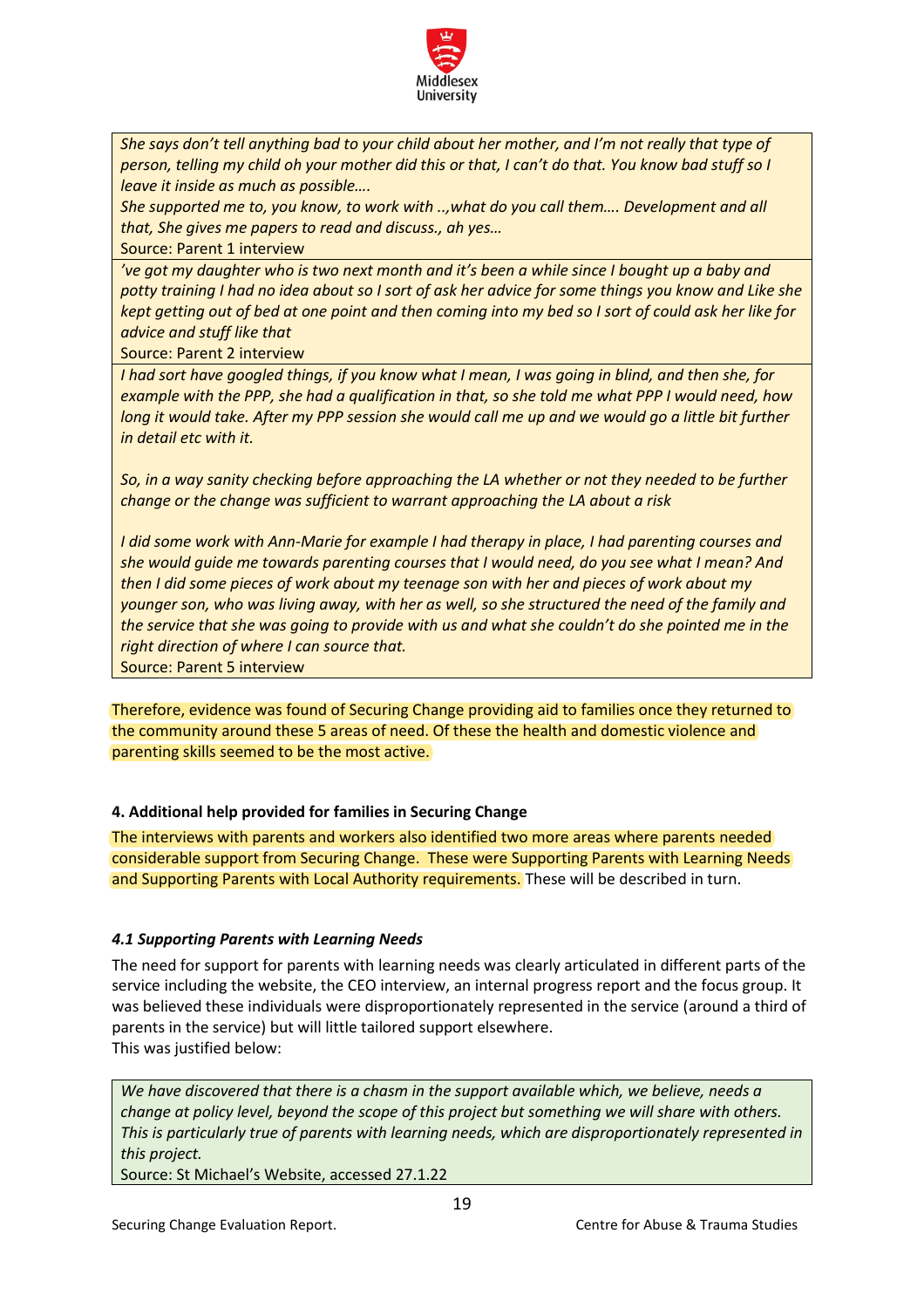

*This was a real concern that parents with learning difficulties were not receiving the level of support they required and this was whether they left with or without their children… There aren't the services out there to provide the level of support required.* Source: CEO interview

*Parents with learning difficulties fall between adult services, who tend not to consider their role as parents, and children's services, who only see them as a risk to children…. This project has highlighted the difficulties these parents have, both in meeting their child's needs without support, and in understanding why their child has been removed*

Source: Internal Progress report February 2021

*Because, you know, there is this schism between the services that are there to protect the child and services that are there to help adults and children services will say these parents don't have capability to look after this child and adult services will say, children are not our business. There needs to be a shift somewhere where funding is allocated, because children may have a right to be raised by their loving parents with a learning disability, even if they sometimes forget to turn the gas off, you know, and then some other service that could straddle could pay for somebody. The worst and really sad cases where parents with learning disabilities were considered rightly so, on their own, not capable of raising their children safely. That doesn't mean they didn't love them care for them and that their children wouldn't have received the kind of love from those parents that they probably couldn't get anywhere else.*  Source: Focus Group

Securing change did engage on the learning disorder issue with parents affected as commented on below:

*The staff at 46 had been looking at an extended fostering type arrangement for families with* learning needs to enable them to continue to care for their child and this was living alongside the *whole family to have the oversight or it was about providing attached accommodation to their own home that enabled them to have that ongoing oversight. We thought that if something like that was available to this family and to others we've worked with then that would provide a solution.*

Source: CEO Evaluation interview January 2022

*Parents with learning difficulties are a significant proportion of the parents we work with in residential assessment. One third of Securing Change parents had learning difficulties, amongst other issues. This project has highlighted the difficulties these parents have, both in meeting their child's needs without support, and in understanding why their child has been removed. There is a chasm in the support available. Adult services need to consider parents with learning needs as parents and support them - not only to look after themselves but their children too. There is a potential to explore changes at interagency and policy level for these parents and their children. Many could then parent safely with the right support. They could keep the children they love and children could thrive living with the parents they love.*

Source: Internal Progress report February 2021

*We're working parents that can have quite significant learning disabilities, mental health difficulties that kind of thing… they don't always have an understanding of why they're with us, or what our concerns are.* 

Source: Focus Group

*I'm supporting a couple with learning needs who only see each other. It's really taken its toll. In the end, I had to contact the local adult social services. They might talk to their parents on the phone but it was mainly just me who had any contact with them. They were vulnerable people left in a flat, struggling financially, with no idea where money goes* Ann-Marie Wallace, Securing Change project officer.

Source: Securing Change End of Year report November 2021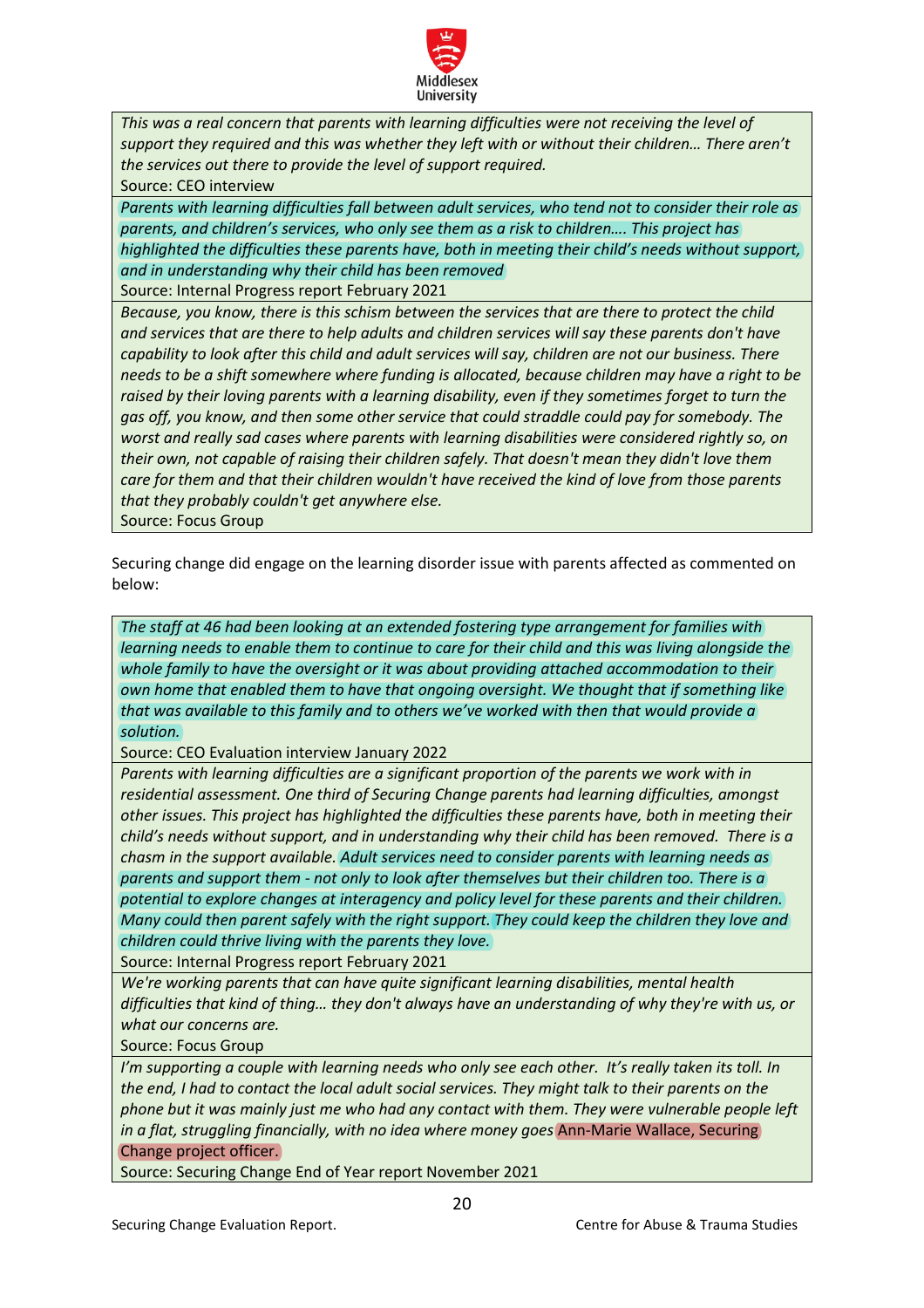

It is evident that the support offered for learning difficulties in these parents who also have difficulty parenting by the securing change service is in fact filling a gap in services not provided by local authorities.

## <span id="page-20-0"></span>*4.2 Supporting Parents access Local Authority services*

Following on from the last category where Securing Change filled a local authority gap, this category also points to who the Securing Change service was needed to mobilise statutory services for the families involved. So, the project worker will act as advocate for the families which also involves communicating to the families involved. The following comments showed similar views from the project officer, CEO and focus groups.

*I introduce myself to the Social Worker, I say hi, I'm Ann-Marie I look at some articles I'm securing change practitioner, and then they combined me into their plan.*

Source: Securing Change Project Officer Evaluation Interview

*Part of my job is to advocate on their behalf, housing, and the advocate on their behalf if they've asked me to do that… Once they've told me they want me to speak on their behalf I speak on their behalf.*

*I will fight tooth for, tooth and nail for my families, so they will get, you know, to an extent they get to stay in the community with their children.*

*I* will contact the social worker because they're the person says the lead professional so I will notify *them of any issues I may have, or if I go to the parent's house and then, and I'm worried about, or I feel that there's issues around any topic, finance,*

*maybe the school or the children might need.* 

Source: Project Officer Interview

*The work of this pilot suggests that: 1-2-1 holistic support helping to put parents in touch with local services, and advocating for those whose needs are complex and may be difficult to understand, is a fruitful way of working, with significant potential cost savings".*

Source: Internal Progress report February 2021

*Securing Change enables that relationship with a local authority social worker to function. Sometimes obviously that involves delivering maybe a difficult message to the parent, or social worker to demonstrate what might not is not going to be in their best interests.* 

*One of the things that I think, in talking about supporting parents LA requirements, is that she could also help to broker the relationship between the local authority social worker and the parent.* 

*Another reflection would be comparing her to local authority social worker, because she's not holding sort of the statutory requirements of the local authority social worker role, and she's not holding the size of caseload that local search social workers, hold these days… And so, you know that the beauty of being able to have a conversation with the parent, know that it's been a difficult conversation for them, giving them the opportunity to reflect and then a day or two days to go back and check in with them and ask how they're feeling about that now. Do they have any other questions … that is that is a real luxury is an important part of the service but it's also, you know, a luxury within this role, because she doesn't have the, the huge caseload the LA can have.*  Source: CEO interview January 2022

*For one mother the Family Court said that she had to get therapy and she didn't have quite the level of understanding to spot that the therapist should found wasn't giving her the type of therapy that the court dictated, they actually dictated what type of therapy she should have so SC*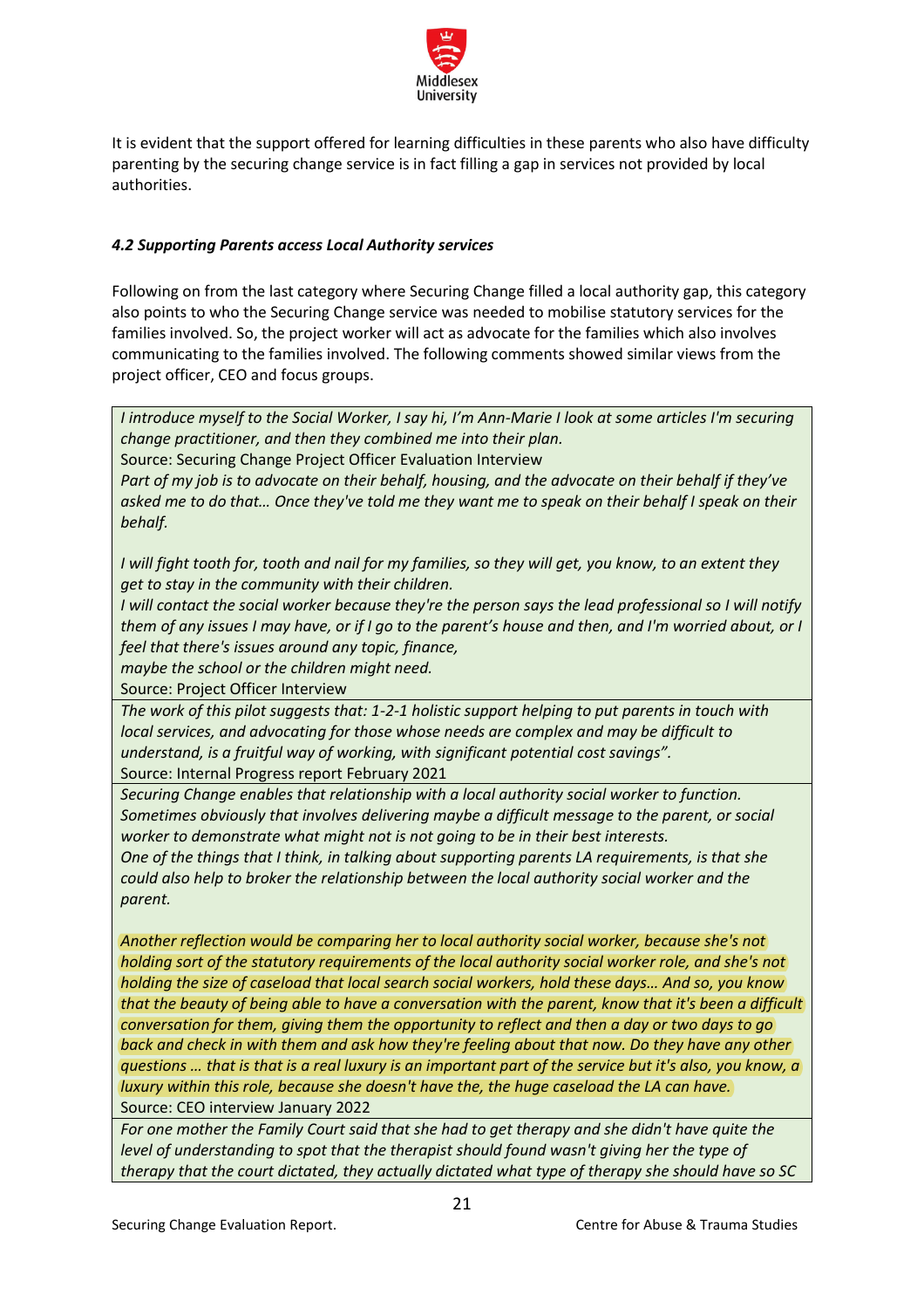

*really helped out with that and they've read through lots and lots of her communications with the social workers, and with the courts. So again, a very bespoke kind of help, you know. She provides a level of contact that it was difficult for a social worker to ever achieve, but she also didn't have to carry that statutory responsibility, although she had to feed into, obviously anybody working with somebody who is under the scrutiny of the local authority needs to be very mindful of feeding information into that assessment process.* Source: Focus Group

The work around this area seems an important one for Securing Change in providing support but also mobilising other support for the families. Parents also echoed this view, particularly parent 5:

(I can hear you're are frustrated with LA, Do you talk with Ann-Marie about this?) *Yes I do, sometimes I talk to her and say look A-M, they are so much behind with the work, I don't know why they do that, and they never respond, two meetings were set up that didn't happen, can you imagine…* AM would be at the CIN meeting or is that nothing to do with her? *no, yes, she said that to me, if you tell them, they will invite me and I did tell them and she got invited and it go through.*  You mean it didn't happen? *Yeah it didn't happen, no. yeah ok (1)* Source: Parent 1 interview

*AM collaborated with the LA, that's another thing that I do appreciate about the service, because you can get loads of services out there, but if you can collaborate with the LA, and she was qualified to* … *She wrote a report about us, the workshops that we'd done together and yeah, like basically just being honest with the LA. Because she's been a social worker and been in the same position as a child protection social worker she had insight into the risk I posed.*

*Everyone had different approaches, I think AM's was the most proactive, so I went from being in a stagnant situation where the LA were very happy with the status quo (clarification - children in care she means), to getting my kids back … Within Covid I think the LA also asked her to check in on me, because at that point my son had started having overnights with me, so they were also asking her to check in on us… She was allocated tasks as part of the plan, for my youngest son*

*She showed me the NSPCC reunification assessment which is something I didn't know existed, but apparently there is this assessment parents can request to go through where you increase contact etc, so she explained all those steps and where I needed to be* 

*She won't tell me what to say, but she'll tell me where it's coming from, like yeah …. We'll talk … So, yeah, it was a… the hardest bit really which was to make sure that everybody understands that these changes (she's made) are permanent, that I'm able to offer my children a safe and happy home. (*How did you persuade the LA to move from the status quo of them in care to start working with you again), *Oh I took them to court four times. Ann-Marie it was the last three court times she was there for all of the meetings and I think she wrote a report as well about what she knew about me and the work that we'd done together etc, so yeah initially, the first court was for contact because they were trying to scale it down (*Clarification AM not working with her at that point*) but then when AM was involved we returned to court for the care order to be discharged. So, she's come to meetings with me, like I said she wouldn't speak on my behalf but she would come to the meeting with me and part of that was for her really to be looped in so she was advising me … on why the LA are behaving in certain ways, or saying certain things, she's got a good understanding of it, because she's been present in the meetings* 

Source: Parent 5 interview

In terms of implementation it can therefore be seen that five areas identified in the service brief were all identified in the evaluation as being tackled effectively. There were two additional areas around learning difficulties and mobilising local authority services which Securing Change was very active in.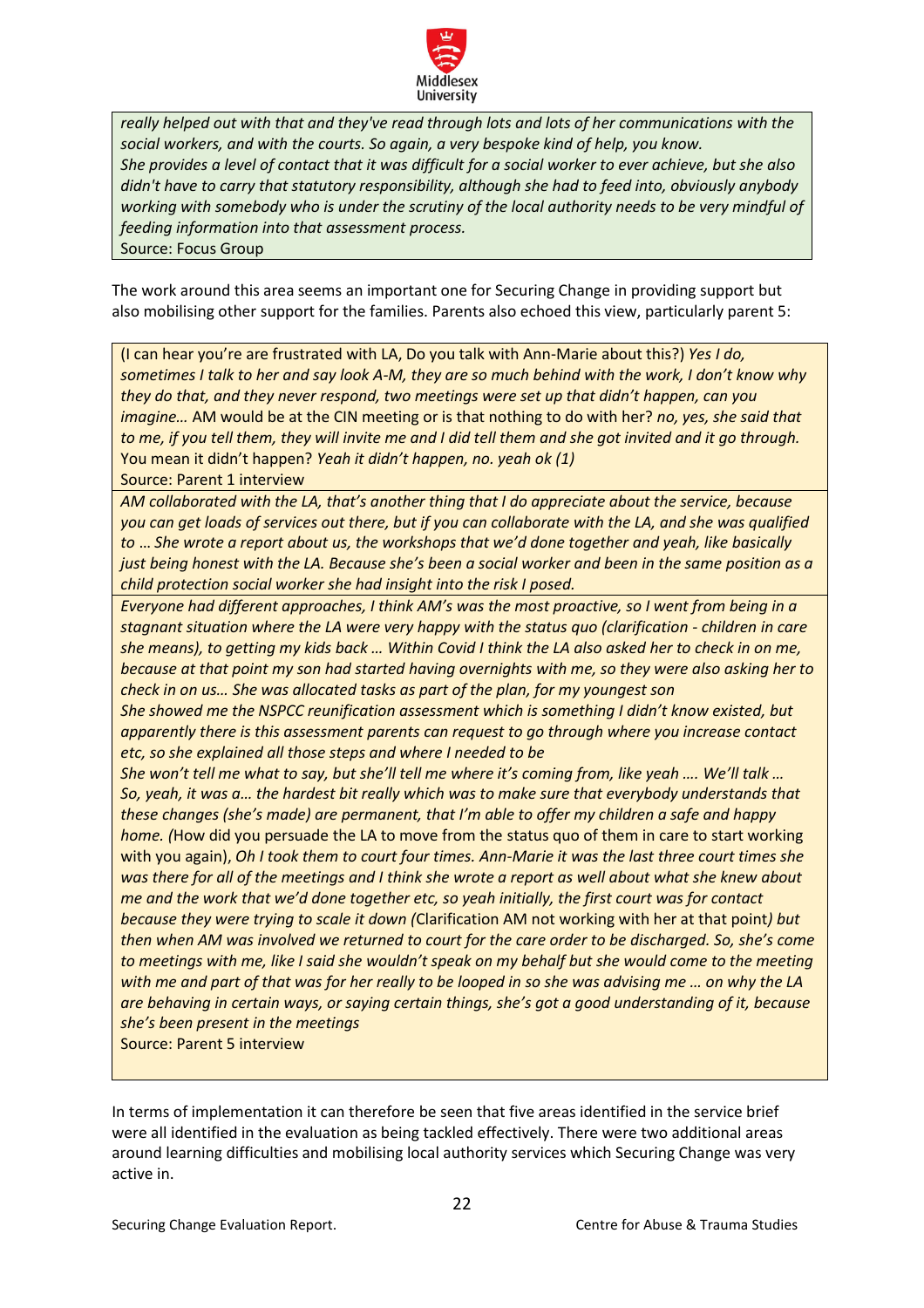

The next section will look at implementation in terms of the mode of approach and delivery of services in Securing Change.

## <span id="page-22-0"></span>**4. Analysis of Service Implementation and Delivery**

To evaluate the service delivery, features of the Securing Change distinctive approach is defined through the various sources used in the evaluation.

From extensive analysis of their parent interviews, worker interviews and of internal documentation, the evaluation team have determined for this report that there are numerous delivery approaches and project worker skills that are uniquely employed in Securing Change to meet the needs of parents successfully. These they have categorised under 5 headings linked to staffing, pathways, strengths-based approach, personal tailored approach and range of service

**Staffing:** Experienced, social worker trained Project officer employed.

**Pathways and timing, communication:** Utilising a clear referral communication pathway; Critical timing when parents back to the community; Clear communication with Social Worker **Strengths based and holistic:** Strengths based ways of working; Holistic approach **Personal sensitive approach:** Gentle Persistence Approach to build trust; open & voluntary eligibility, ongoing and flexible, not fixed, support, straightforward and transparent working, tailored, consistent and parent-led support **Range:** UK wide remit

The working in each of these areas as evidenced in the evaluation is reported in turn.

# <span id="page-22-1"></span>*4.1 Staffing*

The project officer role is critical to the success of the service. The one selected had 15 years experience in social work and with families and proved highly effective.

The parents endorsed her effectiveness:

(Do you feel that she gets the balance right and she talks to you?) *Yeah, yeah, she is an experienced lady, she is an ex social worker so she knows what she is doing*  Source: Parent 1 interview

(Did you know each time what the next step would be and did AM help?) *Well, because she's been a social worker and been in the same position as child protection social worker she had insight into the risk I posed.* Source: Parent 2 interview

*(*Were you working with any other agencies other than St Michael's, PPP and the Local Authority at that point?) *No AM was the main agency as she is qualified in the issues that I had* So you didn't need anyone else as she was meeting your needs? *No*  Source: Parent 5 interview

The project officer was universally seen as highly effective and a good choice for this role.

## <span id="page-22-2"></span>*4.2 Pathways, timing and social worker communication*

Pathways for referral have been described earlier, but a new element is the critical timing for when parents go back to the community. Thus the period after assessment is when positive change can be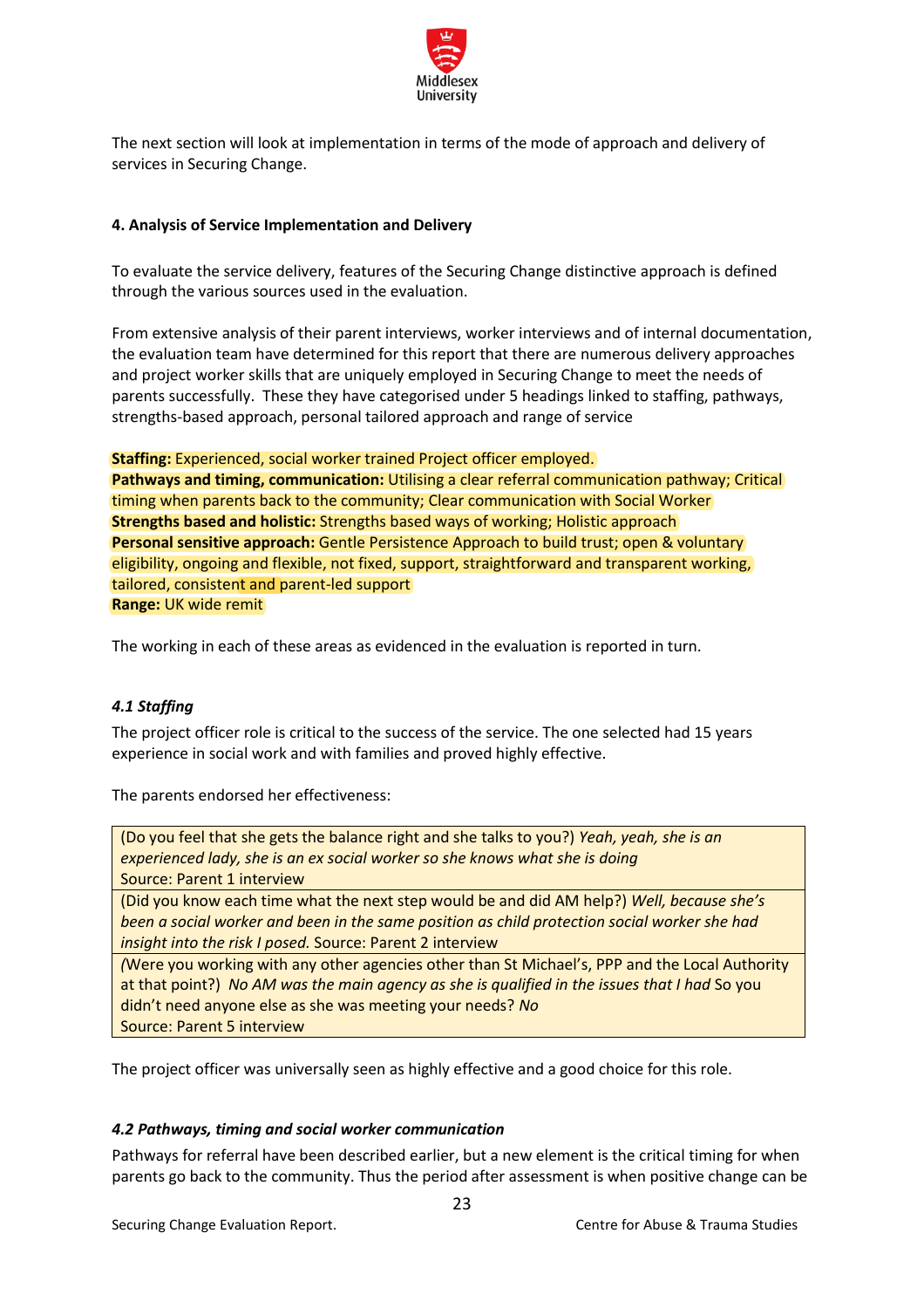

underscored, but this is an important transition time when the potential security of the residential service is lost. Having a service which covers the period of going back to the community can be critical in effecting positive change. Both internal documents and comments by the focus group underlined this:

*Securing Change is there to support parents through the critical phase immediately after assessment. This is the time when positive change can be either consolidated or lost. When unsupported grief can lead to reckless decision-making or when new parenting skills can relapse outside the structured environment of the residential assessment. An intervention here allows the parent and relevant agencies the time and space to embed the conditions for successful longer-term outcomes, leverages the investment in assessment and support.* Source: Internal Securing Change progress report February 2021

*It is very difficult for parents whose children have been removed to want to continue a relationship with the organization that remains them, because their life has changed, they no longer have a child.*

*And I think the family wouldn't be so receptive to AM if she felt like, oh, they're just an extension of the assessment houses .. there we're constantly telling them what to do, what not to do, giving them feedback, and they think you guys been watching us every day for the last three months and we're glad to be finished with you!* Source: Focus Group

Implementing Securing Change successfully also involves ongoing communication with the family's Local Authority Social Worker to enable both agencies to work with a clear and separate remit and goals. This was outlined by the project officer

*I make sure I touch base with the social worker, so I if I see a family, I will send the social worker a bit of what the visit was like, so they know I do that after every contact … and I always speak to the social worker, if there's anything. I will contact the social worker because they're the person says the lead professional so I will notify them of any issues I may have, or if I go to the parent's house and then, and I'm worried about, or I feel that there's issues around any topic, finance, maybe the school or the children might need, like, one father that I felt that needed to give his child more stimulation*

*I'll talk to the social worker, you know like, I'll say, tell him, whatever my concerns, there are, and what I what I feel may help the family* Source: Securing Change Project Officer Evaluation Interview

## <span id="page-23-0"></span>*4.3 Strengths-based and holistic ways of working*

Securing Change appears as a strengths-based service and this is part of its success. This involves offering praise to the parents for positive actions, and consolidating the positive changes that have occurred since their time in the service. Evidence for this showed in both the project officer and focus group responses: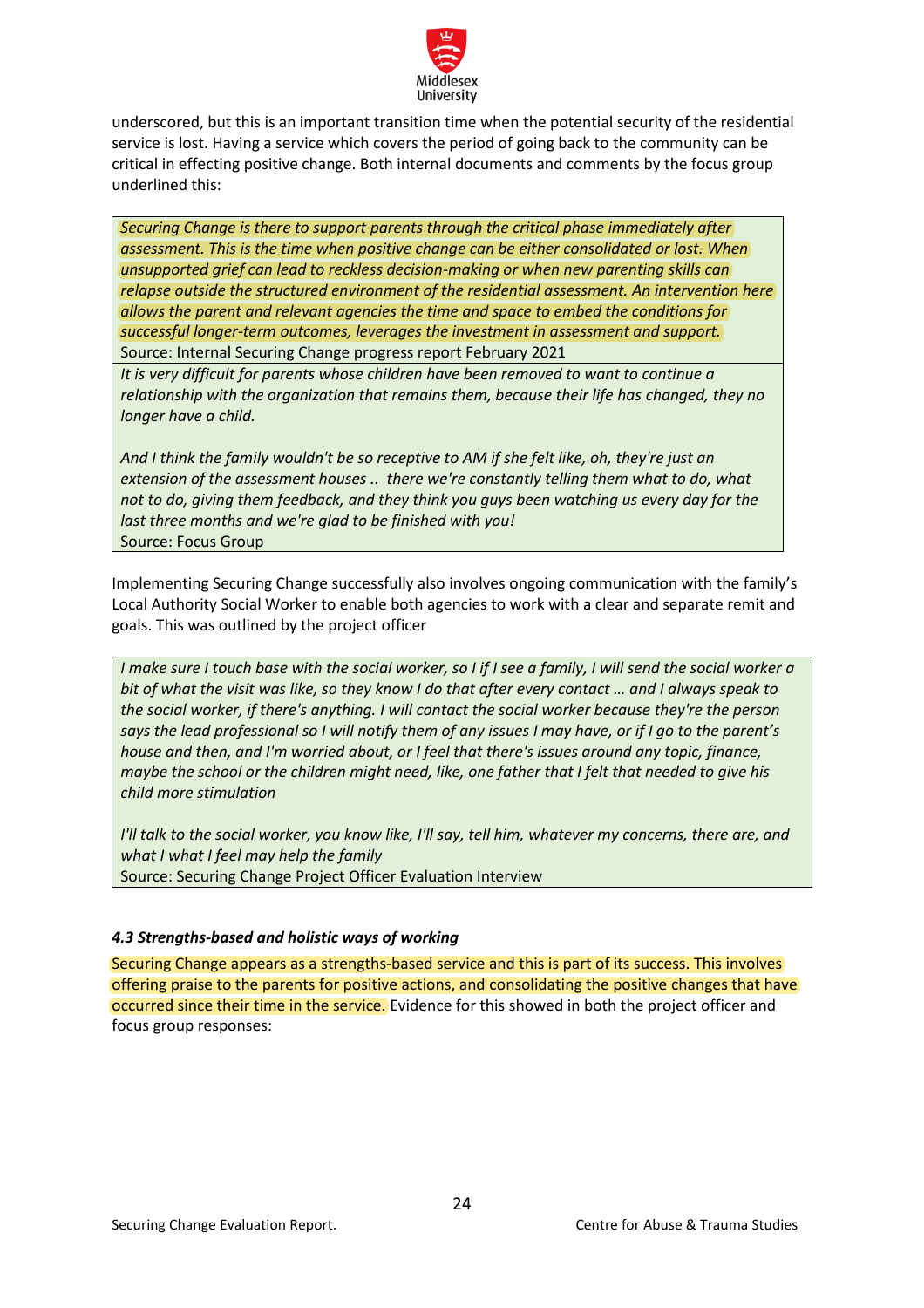

*I don't want to promise any parent anything that's what I don't do I can't promise and oh you're going to leave with your kids or any of that I don't want to promise me. But what I do is I praise them for the things they've done, and they continue to do.*

*Part of my job is to support families so that when they're in the community that they're able to continue to do the great work they're doing already. Like for example, one father had built a garden shed, and I sat there and I complimented him on how well he'd done, how he's gotten so amazing. He responded, 'I just want to get into carpentry'. So, I said 'Okay, so how are we going to do that?' How do you want us to do that is that I don't know, I said what do you think you need, I need a CSA card. So, I said 'Okay, let's look into it'. I try and hone in on the things that he wants, me going and telling him, do this, do that. He's got telling me so I can help him to get there, because I want it to be our journey* 

Source: Project Officer Interview

*Acknowledging the strengths, and praising the parents and keeping them going is a massive part of what Securing Change does and also is a continuity from the house, as that's something we try and do very hard there.*

*The model is holistic needs lead strengths-based support…. you're embedding the change that has been already put in place in the houses.* 

Source: Evaluation Focus Group

The service was described as both 'holistic and 'one to one' working'. The former justified by the range of difficulties tackled and the latter by the relationship between project officer and clients. The project officer was also able to describe some of the techniques she used in her working including systemic family therapy and narrative therapy as well as using reflective practice:

*I find that I use some of the theoretical modules, when I'm doing reflective work .. I can really do that with the families, especially if they tell me stuff I've kind of reflect back on what they just said, and the narrative.*

*The toxic trio\* - you have to work in that format and I think we can work with families in that, in that, in from the toxic trio, but we can do it and adapt because I think, for me, the key is to get as much information that they're willing to give me. I can tease out of them, so that I can work and support them so that, that circle of that can be broken. They don't have to perpetuate and keep on going. I've worked in families where we've had three generations. Yeah. Nothing's ever processed or changed.* 

*\** domestic abuse, mental ill-health, and substance misuse Source: Securing Change Project Officer Evaluation Interview

The following summary was provided by the project officer for the evaluation team outlining her way of working in Securing Change:

As an experienced social worker, she utilises different ways of working and approaches that are tailored to the needs of her clients. She has trained in systemic family therapy and used it with families when doing both one to one and couples work. This approach enables parents to focus on the areas identified by the themselves, or the Local Authority. They can then work at their pace to enable lifelong change with Securing Change clients. Using systemic family therapy ways of working in Securing Change supports family members to explore difficult thoughts and feelings in a safe environment.

The project officer uses the following in her work in Securing Change:

• Reflective practice to look at the way she works and what she has done with the families and explore times when she has become stuck. By using reflective practice and discussing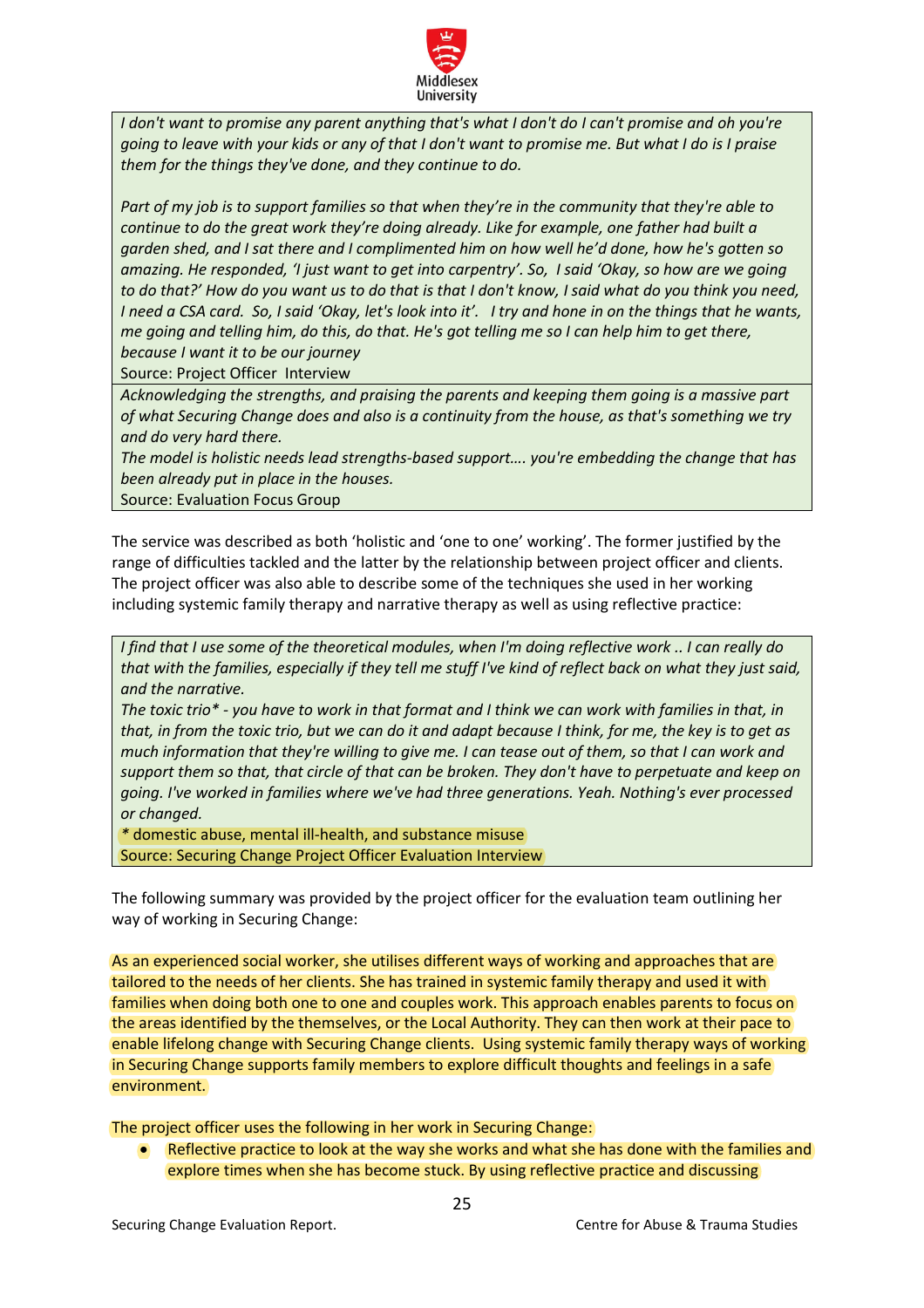

current concerns, she states '*it gives me the opportunity to think of other aspect of reaching the families without undermining their valves'.* 

- Narrative theory to assist family to separate their problems from their identity, which encourages families to build their confidence problem solve and achieve positive outcomes.
- A relationship-based and motivational approach, incorporating compatible elements of a range of theoretical perspectives in social work. The Project Officer has worked with families using relationship-based practice and practical problem solving. She reports '*This considerably helps my building of trust with parents and helps give confidence in my professional working relationship with them. This work is client needs lead and involves building a relationship which is relevant with to the client at the times at the time. (For example, I helped a client to decorate their new home and using the time as well to talk about their history of sexual abuse and narrative they have attached to this.)*
- Trauma awareness the parents that come to Securing Change are often traumatised by their experiences while at the same time have to deal with practical problems such as accommodation and finance issues. The worker employs a careful approach at the start of her work by listening and empathizing with parents and by explaining the voluntary nature of the intervention. This approach aims to empower clients following a period of statutory assessment.
- Tailored approach once a positive relationship has been established with a parent a variety of approaches are used to support the interventions, tailored to the client's presenting needs.
- A trusting professional relationship facilitates the opportunities for the Project Officer to both challenge and support the parents. At times a directive approach to good parenting is required, especially where there are ongoing safeguarding concerns, at other times a detailed exploration of the systems around the parent is valuable (such as when the parent is maintaining sobriety) and at other times a conversation in which the impact of trauma may be explored.
- Concepts from Cognitive Behavioural Therapy and narrative therapy has also been incorporated into the approach to aid further understanding and exploration of the impact of thinking on the way parents approach problems.
- Critical elements of Securing Change involve starting where the clients are at, working towards goals which are meaningful to them and doing the work within the context of a professional relationship of trust and support.
- Over time the clients progress is reinforced by building their emotional resilience and enhancing parenting and problem-solving skills.
- Each intervention is unique, but the starting point of empathy, relationship-building and empowerment by voluntary engagement with the service is the same.

## <span id="page-25-0"></span>*4.4 Personal, sensitive approach*

Gentle persistence and consistent Approach to build trust were considered critical to the secure change working. This way of working was clearly reported in internal documentation and during the evaluation interviews:-

*We undertake 'gentle persistence' and it pays off'…. We believe that a model of non-coercive gentle persistence is highly effective. Many of these mothers are the victims of abusive relationships, as children and adults. They have been coerced all their lives. We believe that giving them a choice is an essential part of the recovery process.* Source: Internal report February 2021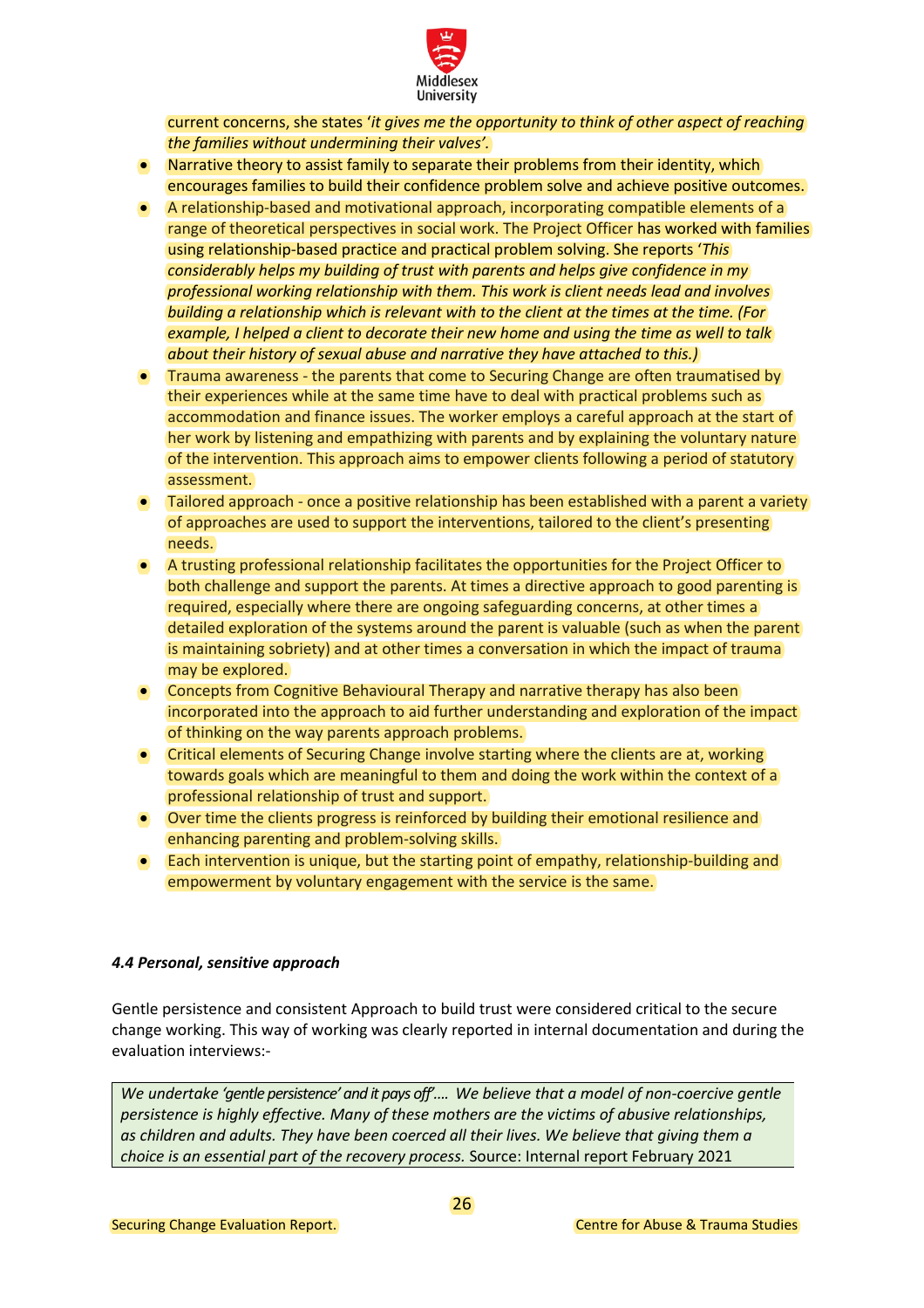

*Some families, I'm not gonna lie, I'm very direct with, others I have to tread carefully like that mom, I said you will have very, very carefully with her, very carefully. Yeah, yeah. Otherwise the barriers are going to go up on there*. *now I can see they trust me. And Some parents are not willing to work with me for some reason because they think they don't trust me … like Parent xx - It's taken me two years to work with her. There's a line that she won't want you to cross with her ….* 

*Every family I work with, I'm not lying, it's a carrot and stick to the beginning because I get my little carrot and stick. And that trust. It's a lot more easy for me. And that's why I say, I know if I hate this job I wouldn't be doing it. I literally love what I do.*

Source: Securing Change Project Officer Evaluation Interview

As well as the Gentle Persistence, consistency of working appears to be a key way to build trust with her families. The Securing Change Project Officer reported she follows a structured week whereby there is some flexibility to attend appointments with families, but wherever possible they are seen or communicated with one the same day consistently week after week. She reported:-

*I see one mum on a Monday; I'm in the office on a Tuesday; On Wednesday's I go to see a couple and another mum; I see a father and others on Thursday and Fridays, I have that free to go to office, or am able to go see other clients as well if they need me. So that's the flexibility that I have. But I also have families that don't live in London, Wales.* Source: Securing Change Project Officer Evaluation Interview

There was also substantial evidence from the evaluation parent interviews outlining the importance of this approach of gentle persistence at a difficult time in their lives:-

*AM has been honest and good with me and she has been excellent and quite helpful to me. Yeah. Emotionally. She has a laugh and a joke with me sometimes and a coffee.. so she's helped me anyway quite a lot* (What is she like?) *She's very pleasant*

Source: Parent 1 interview

(And do you trust her? Can you talk to her properly without having to worry about what you say?) *Yeah* Source: Parent 2 interview

And is that because of the type of person AM is that you can really trust her and talk with her? *Yes, yes, is that accurate, yes yes yes,* 

*She supports me in that way about anything that I do, she does support me and she will give me her opinion on it…* You trust her opinion by the sound of it? *Yeah, you know.. it's nice to know You know like you'd talk to a friend, that type of… you know even … things you might not be able to talk to everybody about certain things, with Ann-Marie you can talk (strong emphasis) about anything to her and I think she treats you like a friend or a family member. You know what I mean? Yes, You know, she's brilliant* 

Source: Parent 3 interview

Is she easy to talk to? *Yeah. …* when you first went into talking to AM was it easy to start working with her? *Yeah, I had no trouble with her whatever* So she made it easy from the start? *Yeah She's polite, kind, you can have a laugh with her* Is it easy to trust her? *Yeah*  Source: Parent 4 interview

*I found it very easy to build trust with her because she is very honest, so when she found me in the wrong, I was made aware of it and she prepared me for that as well… So from the get go she told me that this is my approach, you can't take it personally, you know but if you want to do something we are going to do it properly and I am going to have to be able to be honest with you, because otherwise you may lose ..*

Source: Parent 5 interview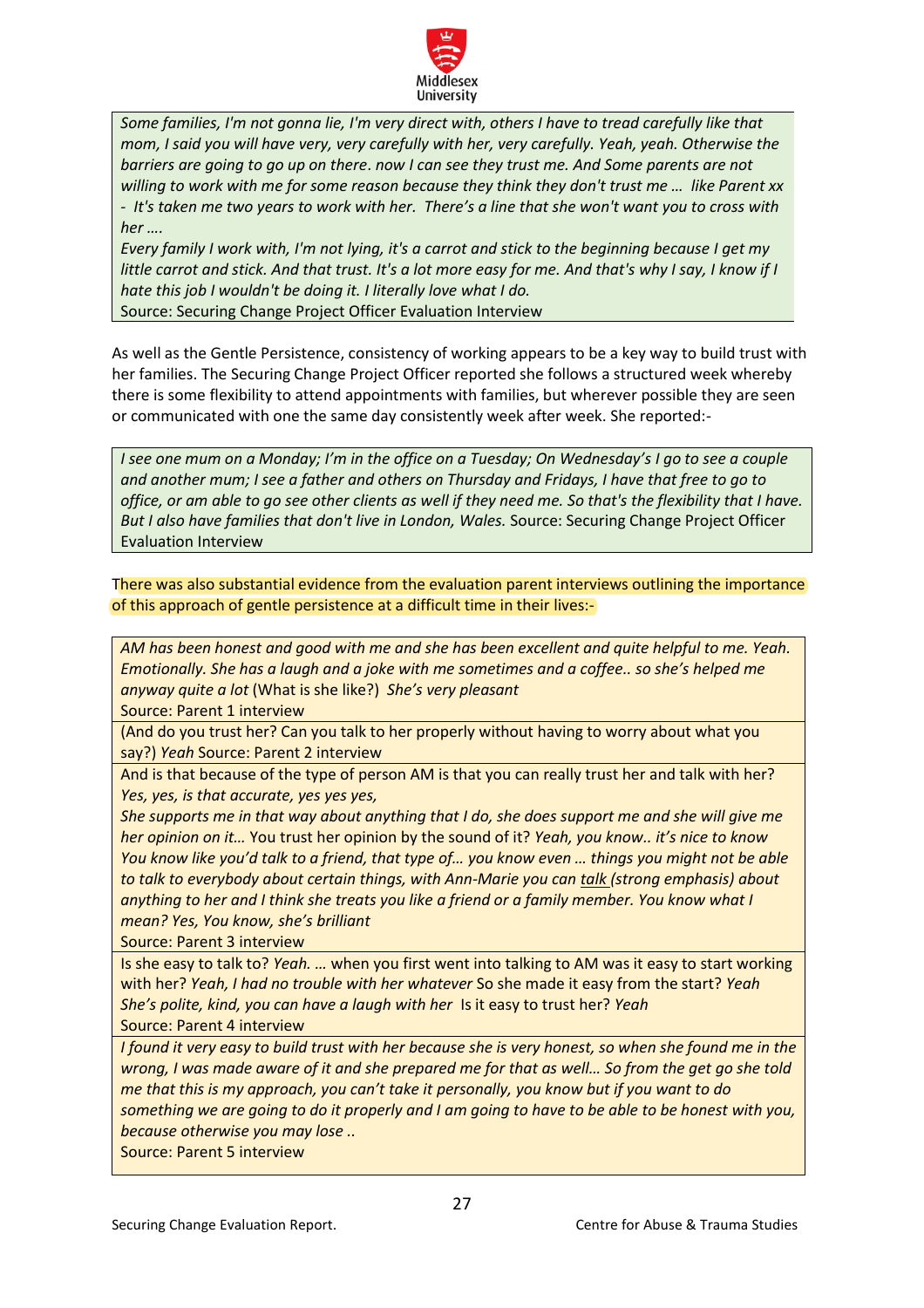

# *4.5 Open & voluntary eligibility*

An open approach was made to parents and all were eligible for the service on leaving the assessment centres. The project officer had to handle parental mistrust of services, particularly when children had been removed, but utilised a very personal approach and emphasised the voluntary nature of the service.

*I've gone to the houses and introduce myself to the families through the house. I say to them I have nothing to do with what happens in this house. I say I work in the head office. I'm the Securing Change practitioner or what the families that come out, come out of these houses and my aim is to work on what you want me to work with you. And I say, if you want to work with me it's a voluntary service* Source: Project Officer Interview

There was little additional information from the parent evaluation interviews for this approach category.

## <span id="page-27-0"></span>*4.6 Ongoing and flexible support*

Internal documents and worker interviews provided the evaluation team with a large amount of evidence for the importance of flexible working as a delivery approach.

*You have to be able to be flexible with the families that you work with. And even if I've seen them*  like for example, on a Wednesday, and they then also have a meeting on the Friday, I make sure *I'm there at that meeting….* 

Source: Securing Change Project Officer Evaluation Interview

*There are no preconditions to accessing support from this service. Every parent leaving a residential assessment is eligible and may choose their own timeframe. They may not immediately consider* they need any support, believe it will not be helpful or do not have the energy to look beyond the *day to day. These beliefs and feelings may change.*

*Support needs to be ongoing, or at least sensitive to time- points when vulnerability is increased (e.g. birthdays for previously removed children) The service in innately flexible.* Source: Internal Document

*The project worker reaches out to families over several months.*

*The service in innately flexible. Our residential service is commissioned by local authorities from increasingly distant areas in England and Wales. Where it is not possible to offer regular face to face contact, Securing Change supports parents by phone calls and text messages.* Source: Internal report February 2021

The example below (which was also seen in the analysis of supporting parents with housing in section 3 of this report) shows how the Project Officer works adaptively and flexibly, as with one family, who were having problems with housing, she stated supporting them and attended meetings with them two months or so before they left the assessment house:-

*One family she worked with as they were still being assessed by us. Can you remember what it* was she helped them with? *I think the family were of no fixed abode, and they were struggling to secure housing prior to leaving Crawford House .. I remember Ann-Marie being supportive and helping them a lot regarding accessing housing, I think she might have attended housing appointments with them etc..* 

Source: Crawford House liaison worker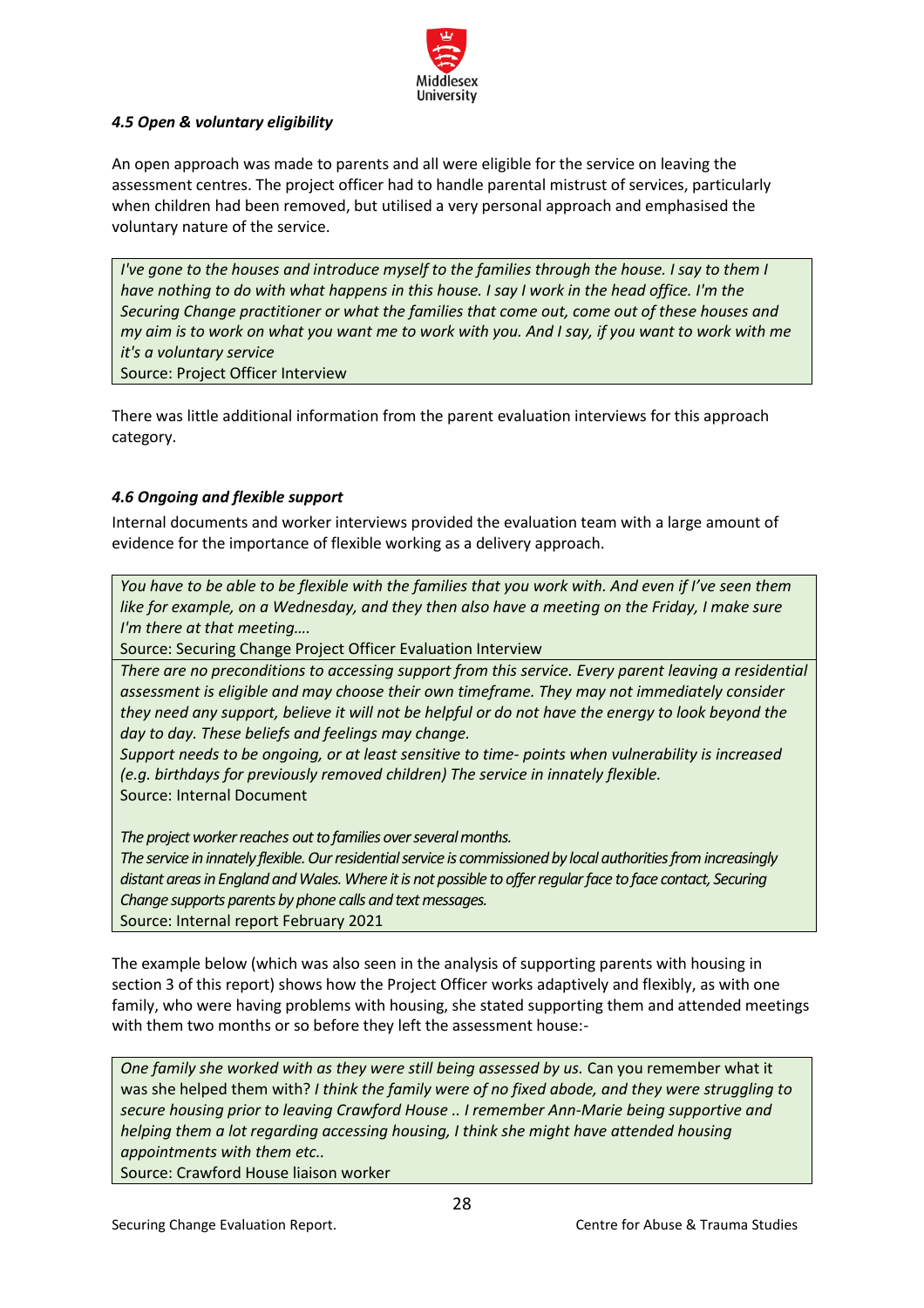

There was substantial evidence for the importance of this way working from the parent evaluation interviews:-

(How often do you see her at the moment?) *Every week at the moment. Yeah. (*Does she come and see you face to face?) *Yeah, she does - in lockdown she didn't - but after that yes.* Source: Parent 1 interview

(And is it still going on now?) *Yeah, yeah (*Is there no end date?) *No (*So it just continues as long as you want it?) *Yeah Unless the charity runs of money ….*

*I could say to her, I feel I don't need the support anymore, I've been with you a while now And we had that conversation because she said that she was finished with another person because she had been supporting her for two years I think, but it' different with this other lady because she has family to help support her, so she goes to me, 'you have no-one you know'*

*If I need to speak with her, I just pick up the phone her* 

Source: Parent 2 interview

(Is it lead by you?) *Yes. (*How often you want to speak or by AM?) *It's mixed. If I ring her and she's with someone she'll ring me back, when she gets a minute*

*Yes, I think it is a comfort in a way that you will have that support no matter how long you want it for… You know that …even if I'm ok and I don't want the support, I know if I need to go back I will, I know I can have that support for however long I want it….* 

Source: Parent 3 interview

Does knowing she's long term help? *Yes.* In what way have they helped you do you think? *By talking to them and that*

Source: Parent 4 interview

You can stay as long as you like working with her? *Yeah, I know she felt very strongly about that, us not feeling abandoned as sometimes with social services, that can happen, so knowing that – yes it's currently ongoing, it hasn't ended, but my circumstances have very much changed (two sons back in her care for the past three months) So sometimes on the phone it could be every day of the week and sometimes it could be 2-3 times a week, in between face-to-face* 

*Basically, when I first met AM, she was very flexible with the way that her approach…* 

Source: Parent 5 interview

*The service worker has to wear many different hats. They're all professional, but also an educator and a community bridge-builder*  Source: Parent 6 interview

# <span id="page-28-0"></span>*4.7 Straightforward and transparent working*

The Securing Change Project Officer reported during her interview:-

*Some families, I'm very direct with & others I have to tread carefully like that mum I treaded very, very carefully otherwise the barriers are going to go up on there. So I do like. And like I said, every single family that I work with. I tried to find out from the parents what they think is the priority for them as well as working on what the local authority is doing. I've done that with everybody – working transparently. It is different as a social worker they often have to go in there and say 'you need to do this you need to do this you need to do that' but not ask them what they want – here I can in a straightforward way.*

Source: Interview with Project Officer

The project officer had to be very direct with the parents over issues of child care and not having repeat pregnancies. It was made clear that if the project officer had to report them for their childcare issues, she would do. This honesty was appreciated.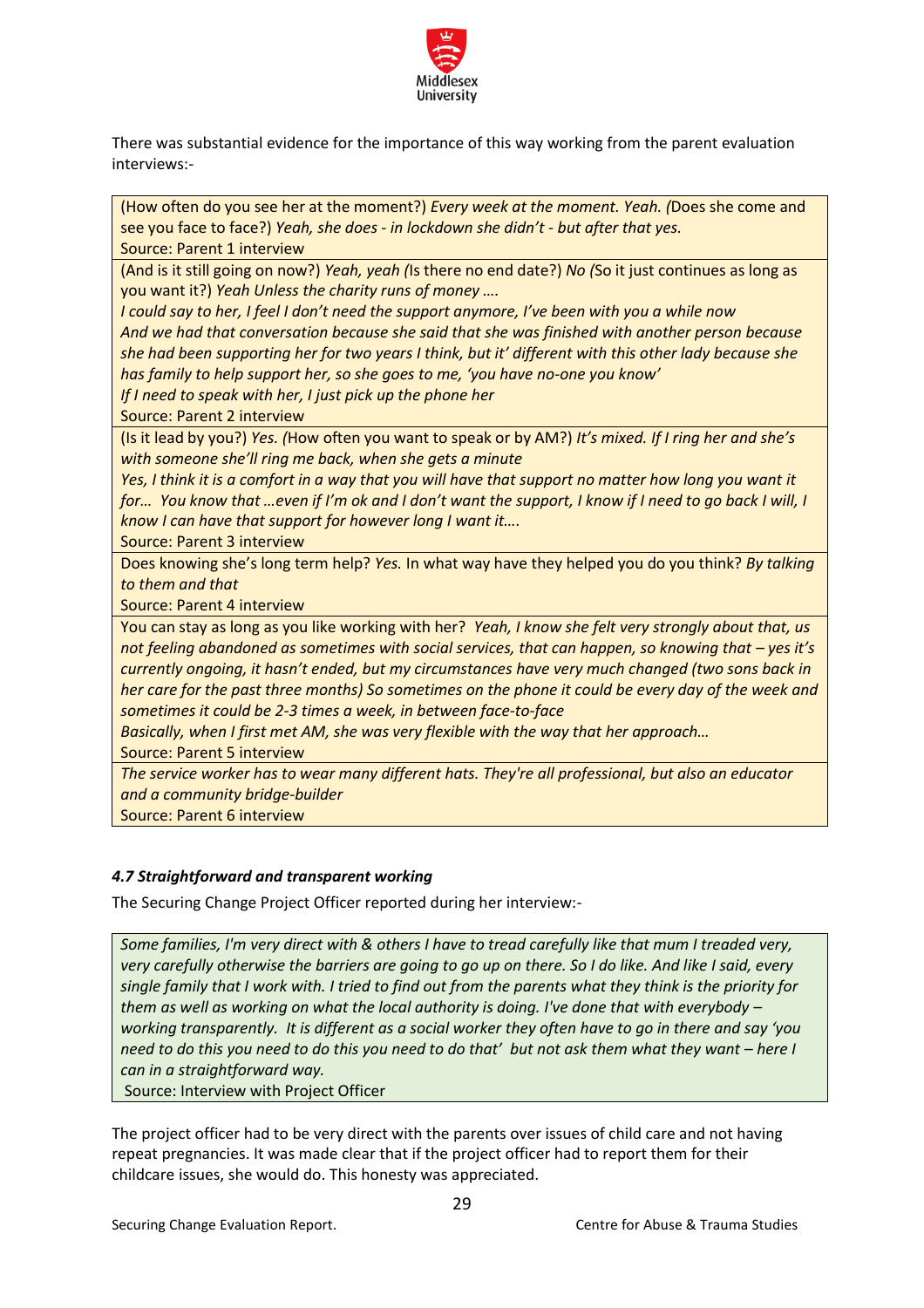

*She says 'I have no concern with my child's care' and that's that.*

*You are talking to someone different so you can talk about what is really happening and that… that's what it is. Do you feel you can be really honest with her? Yeah, normally she knows that I don't lie to her and will be honest with her*

Source: Parent 1 Interview

Have you talked to Ann-Marie about those things - sterilisation? *I have spoken to her and she said to me just have a proper think about it, think about the long run, I said that I have put my name down so at least then I have got a longer time to think about it. Yeah But she just said to have a longer think about it. She thinks I shouldn't have it done, but she's going to support me whether I do, or not. Ok. She will give her opinions on what I say, even if erm it's a negative opinion, at least she's giving me her opinion to it. That at least she is trying to help in a way.*

*I recommend anybody that wants to have that support to take it, have that support, Yeah Because you could have that support now, then you don't want it, but what if when you want it, it might not be there? It might not be there then so you might not need it now, but sometime… when you really need it, so you might as well take it* 

Source: Parent 3 Interview

*But with AM I just like knew… before reporting me, I'd be like the first person to know… You know, She said if she had to do it, I'd know about it, so yeah It worked, I was very ….. what I went through and the way I held it together, because it has been really difficult, it was through the service, it was through St Michael's and specifically, in particular A-M's service, she's been a part of it and literally gone through it with me. When she thought I shouldn't do something or say something or I was being self-centred with things, which you do as a parent, she was very open with me. She would tell me and I'd go away and reflect on it and then she would check in on me again, you know to see how I felt about the conversation etc Personally, I don't know if that approach is for everybody, but for me I really like that approach, laughs, it was exactly what I needed* 

*I felt that people were just kind of watching to see how I'd get on with things and were writing about it ..so with AM, I think that's the only person that I knew that a report from AM would not shock me, it would be factual as well, so a lot of the times the LA social workers, I've still got an ongoing complaint up until this day, because things were not factual, you've changed social workers and they haven't communicated with you, they haven't interviewed you, they've interviewed the old social worker, so you know opinions turn into facts, then it is on paper and you know it's presented ion court, you know you don't get none of that with Securing Changes. What you see of paper, that person has discussed with you, it's all what she knows about you, whether it's good or bad, it's all factual … It's transparent, everyone knows where she is at*

*it's transparent, everyone knows where she is at* Were the first two workers also very much like that? *No, the first one wasn't, but I asked her to be and in her exit visit, she said that was one thing she had picked up with working with me that she was, in the past, trying to save people's feelings, and she's realized that not everyone wants to work like that. When we started off I was like 'oh my gosh, where are you getting this from?" and then I had a frank discussion with her and said 'you know I can't work like this and be open with you, you need to be able to tell me, rather than write it down and send it to somebody else, can you please tell me*  Source: Parent 5 Interview

# <span id="page-29-0"></span>*4.8 Tailored and parent led support*

There was substantial evidence from the worker interviews and internal documentation for this Securing Change approach.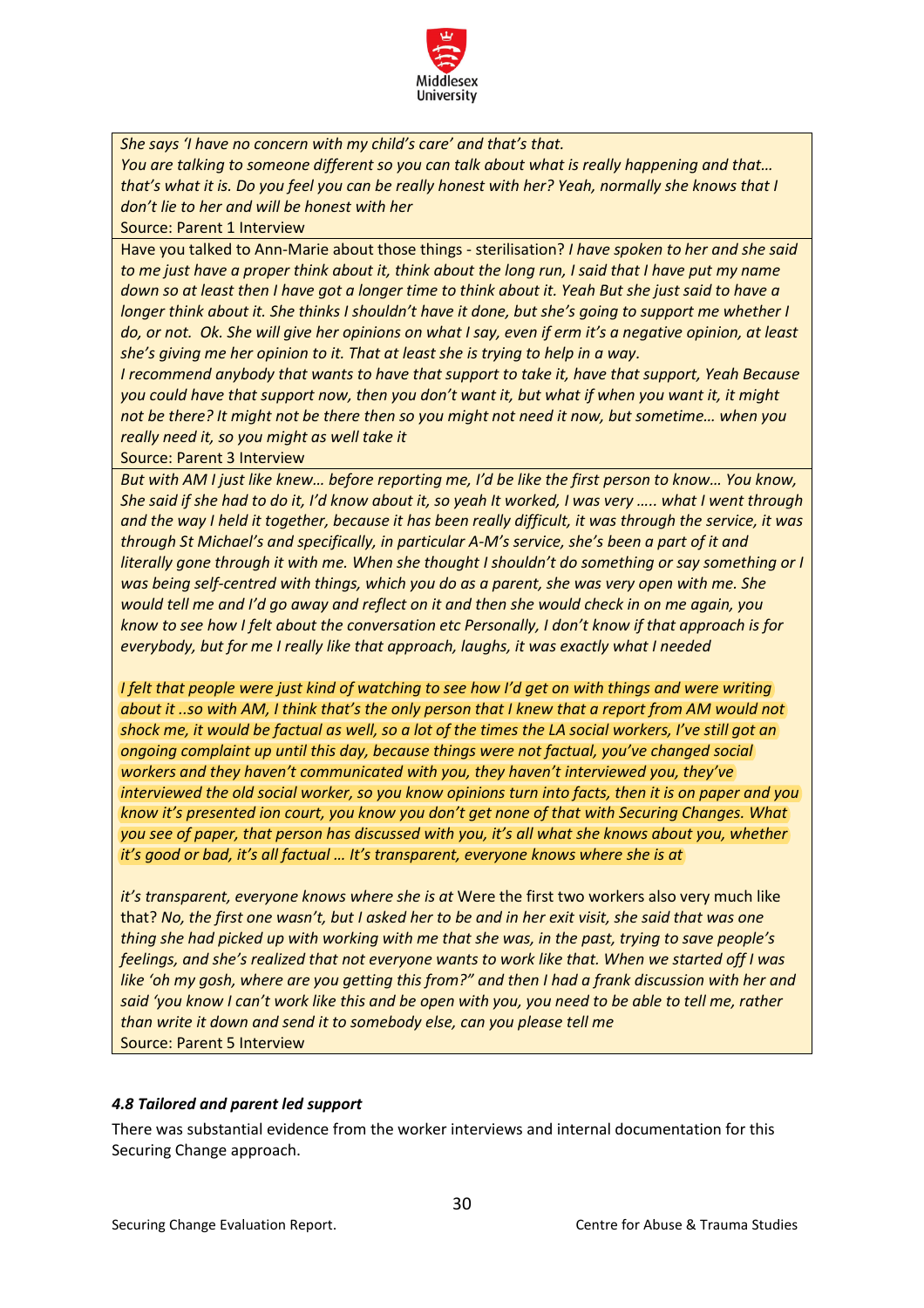

*I've learned not to put everybody in the same. I will adapt to that family and have the knowledge to know the different ways of working with parents and what's needed.*

*I* will do things that benefits for them, housing, go to appointments, and you know if they want me *to go with them to their Local Authority meetings* 

*And it's like come do many things, you know, if I need to do phones or tablets, phones, you know, if they want childcare for they need to have an appointment*

Source: Project Officer Interview

*One to one support is tailored to the evolving needs of each individual. Each parent is therefore involved in structuring their support.*

Source: Internal report February 2021

*For one mother the Family Court said that she had to get therapy and she didn't have quite the level of understanding to spot that the therapist should found wasn't giving her the type of therapy that the court dictated, they actually dictated what type of therapy she should have so SC really helped out with that and they've read through lots and lots of her communications with the social workers, and with the courts. So again, a very bespoke kind of help, you know. It's very much focused on the family and what they need and what they want.* Source: Evaluation Focus Group

Evidence for this approach came also from the parent evaluation interviews:-

*Securing Change provides a role very different from family and friends. Family can't do it like professionals can, they are emotionally attached as well e.g. I didn't want to hear (what I did hear from family) about how social services are wrong*

*2 nd worker - she was only there between services, she was really helpful though, she came to court with me, I don't have much family in this country, so all my court proceedings I was on my own, so this lady was supportive in that way – she said 'I'll come with you' There was somebody there to have a coffee with, to talk to, you cry if I needed to.* 

Source: Parent 5 interview

*Securing Change, work with care and integrity, they take the time to understand people's unique situations.* Source: Parent 6 Interview

## <span id="page-30-0"></span>*4.9 UK wide remit*

A UK wide remit seems clearly defined by the service in internal documents. This is not currently stated on the website. The reach has included both inner and greater London, Basingstoke, Portsmouth and Swansea to date.

Evidence also provided about the importance, and gratitude from parents interviews that this approach is taken:-

*I think there should be more of them all over the country, because even the social workers that had been working on our case, said that, we do need a service like this, because a lot of parents are just left, and you know that, I mean when you get a child taken away the first thing that crosses your mind, and I've spoken to a lot, I'm also part of a parents family rights group, is so I speak with a lot of parents who navigate the system and a common themes is as soon as the kids are taken away, you just want to have another kid. And social services were saying, this is something really common, we see this experience and to be honest, I can tell you that If it hadn't been for Securing Changes, I know for a fact that I would.. it was in my head and that was literally all I wanted, I needed that at that time*  Source Parent 5 Interview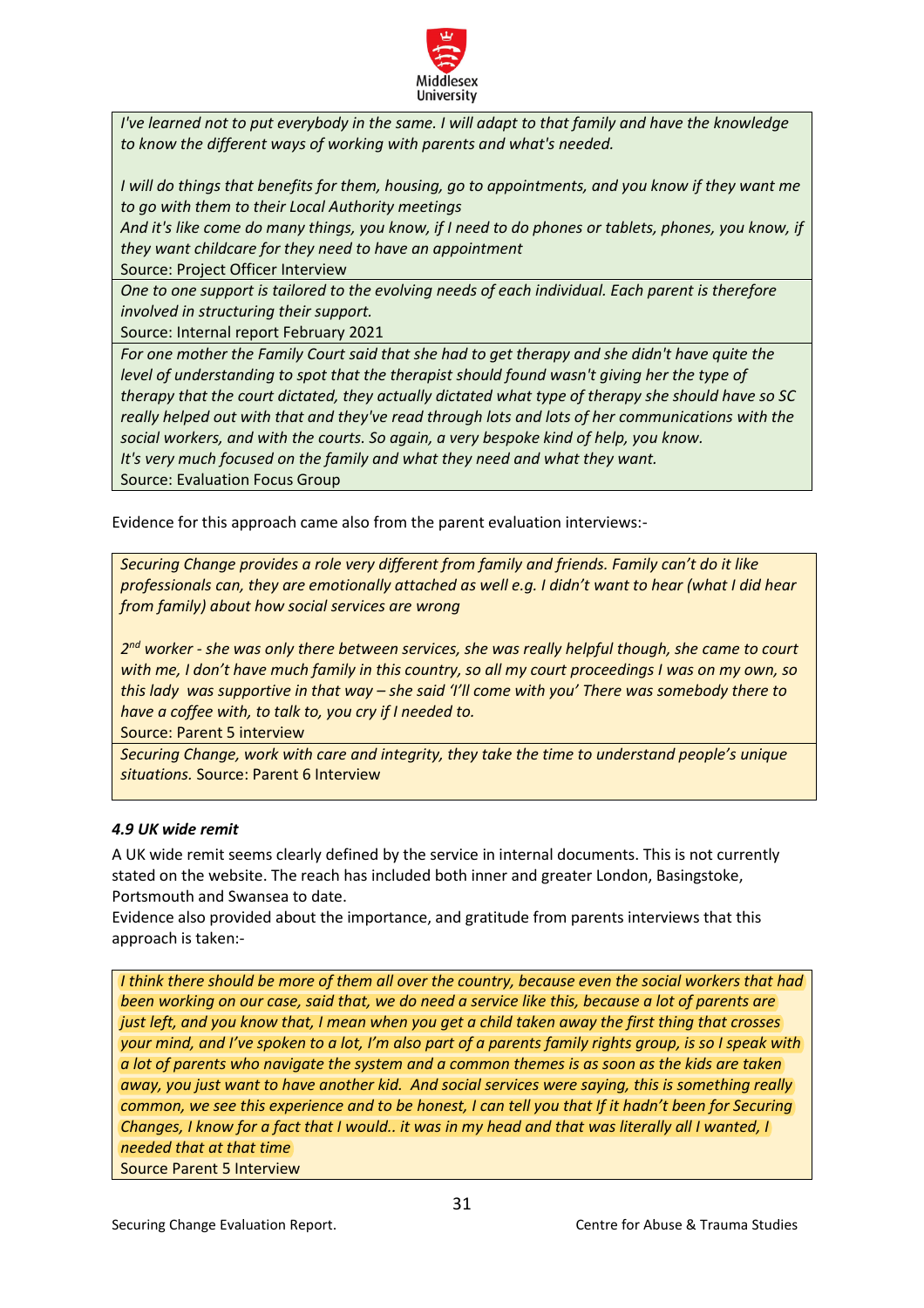

# <span id="page-31-0"></span>**5. Analysis of the Securing Change Outcomes**

This is discussed in two sections, first the quantitative questionnaire assessment and secondly the qualitative (focus group, interview) assessments.

# <span id="page-31-1"></span>*5.1 Internal documents – stated outcomes*

The Securing Change service has identified positive outcomes in internal documents and on their website. Their methods are shown in table 3 and their aim to examine these for 28 of the 30 parents who were involved in the service.

|                | Source: Internal document: Proposed Revisions to the Project Y2 July 2019. |                                       |
|----------------|----------------------------------------------------------------------------|---------------------------------------|
|                | <b>Indicator</b>                                                           | <b>Tracking Progress</b>              |
| <b>Outcome</b> | Participants will report having better                                     | Self-reporting                        |
| 1              | coping strategies and being more able                                      | Backed by project worker observations |
|                | to manage in a crisis.                                                     | Selected psychometrics                |
|                | Participants will report healthier                                         | Self-reporting                        |
|                | personal relationships.                                                    | Selected psychometrics                |
|                | Participants will not be involved in                                       | No pregnancy                          |
|                | repeat care proceedings.                                                   |                                       |
| <b>Outcome</b> | Participants will report increased                                         | Self-reporting                        |
| 2              | confidence in accessing general                                            | Evidence of access and engagement;    |
|                | services and engaging in community                                         | e.g. visiting health services         |
|                | projects.                                                                  |                                       |
|                | Participants will access volunteering                                      | Attendance                            |
|                | opportunities, open training courses or                                    |                                       |
|                | similar.                                                                   |                                       |
|                | Participants will feel more optimistic                                     | Self-reporting                        |
|                | about personal development, their                                          | Backed by project worker observations |
|                | future, and sustaining positive change.                                    |                                       |

## <span id="page-31-2"></span>**Table 3 -Outcomes examined by the service**

The outcomes as reported in the Securing Change Progress report (February 2021) are shown below:

**Target 1: Parents with complex problems develop capabilities to resolve past issues creating potential for sustaining better life chances.**

*A key indicator was that participants would not be involved in repeat care proceedings. Half of Securing Change participants say that as a result of the service they have better coping strategies and are more able to manage in a crisis. They report healthier personal relationships and improved feelings of self-worth. One mother has been reunited with a child previously removed.* 

**Target 2: Parents are able to access general services, local groups and training projects to improve life skills.**

*A third of parents report increased confidence in accessing general services and engaging in community projects. Most (three quarters) have accessed volunteering opportunities training courses or found work.*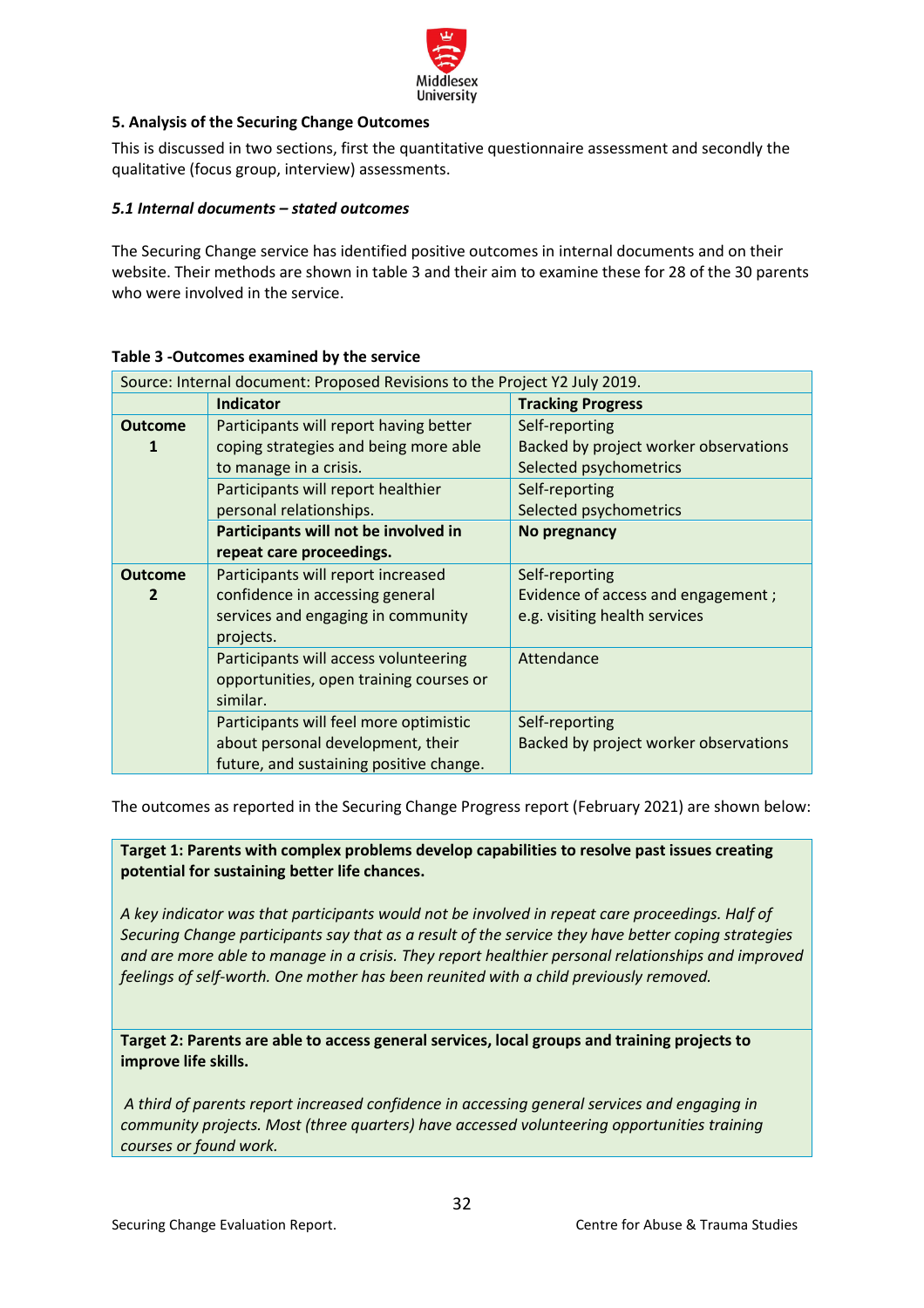

*The difference Securing Change makes Parents are able to resolve past issues, Have better coping strategies in crises, Relationships are healthier and Parents feel able to access general services, local groups, and training.* Source St Michael's website accessed 28.1.22

# <span id="page-32-0"></span>*5.2 Ending repeat care proceedings and pregnancies*

The focus of Securing Change was to end the repeated care proceedings some families experienced with children often being taken away. Therefore, the most important outcome involved ending repeat care proceedings or avoiding new pregnancies to children at risk. Thereby retaining children in the family with improved parenting and/or no repeat pregnancies. **The majority of parents (21) worked with did not have a repeat pregnancy or recurrent proceedings in the year or so in the service.** 

There were only two parents who did go on to have a repeat pregnancy following child removal, one just before she left the assessment centre and before the Securing Change service, the second after receiving Securing Change support but with three different care arrangements which broke down and she started drinking again. This child was also later removed from her care.

The first parent with a child removed (see also case study A) was referred to in the service progress report:

*They returned to care proceeding because the parents became pregnant so soon following the child who was removed.*

Source: Local Authority Social Worker (1) evaluation questionnaire January 2022

*This pregnancy involved the child being removed from the parents care. As they were leaving St Michael's assessment house 46 we discovered the mother was pregnant again. The Project Officer worked very effectively with that mother, but the Local Authority had decided to remove baby number 2 from hospital.* Source: CEO contact

A Local Authority Social Work Questionnaires returned to the evaluation team in January 2022 indicated that there was in fact a second pregnancy, not known until that point by Securing Change.

*Unfortunately, the parent became pregnant during the time she was working with the service so in that respect it didn't work so well. However, the worker engaged the parent to work with her very* well and built a trusting relationship with her. I do think it was beneficial to the work we were *trying to achieve*.

Source: Local Authority Social Worker (3) evaluation questionnaire January 2022.

This evidence was shared with St Michael's and the conclusion that there have been 2 pregnancies was reached by the CEO. This was contextualised in the email correspondence below:-

*During their assessment St Michael's felt the mother was fragile, but should be given an opportunity as she had become clean (of alcohol) and her care (of her child) whilst clean was* good. She went into foster care with her baby, but this broke down and she went to live with her *father and his partner, however that also broke down. She had started drinking again. She was given another chance and placed in supported living with 24-hour staffing, however when it went to court the baby was removed from her care. The Project Officer had been very involved in supporting her and continued to try, but the mother did not return any calls or answer emails*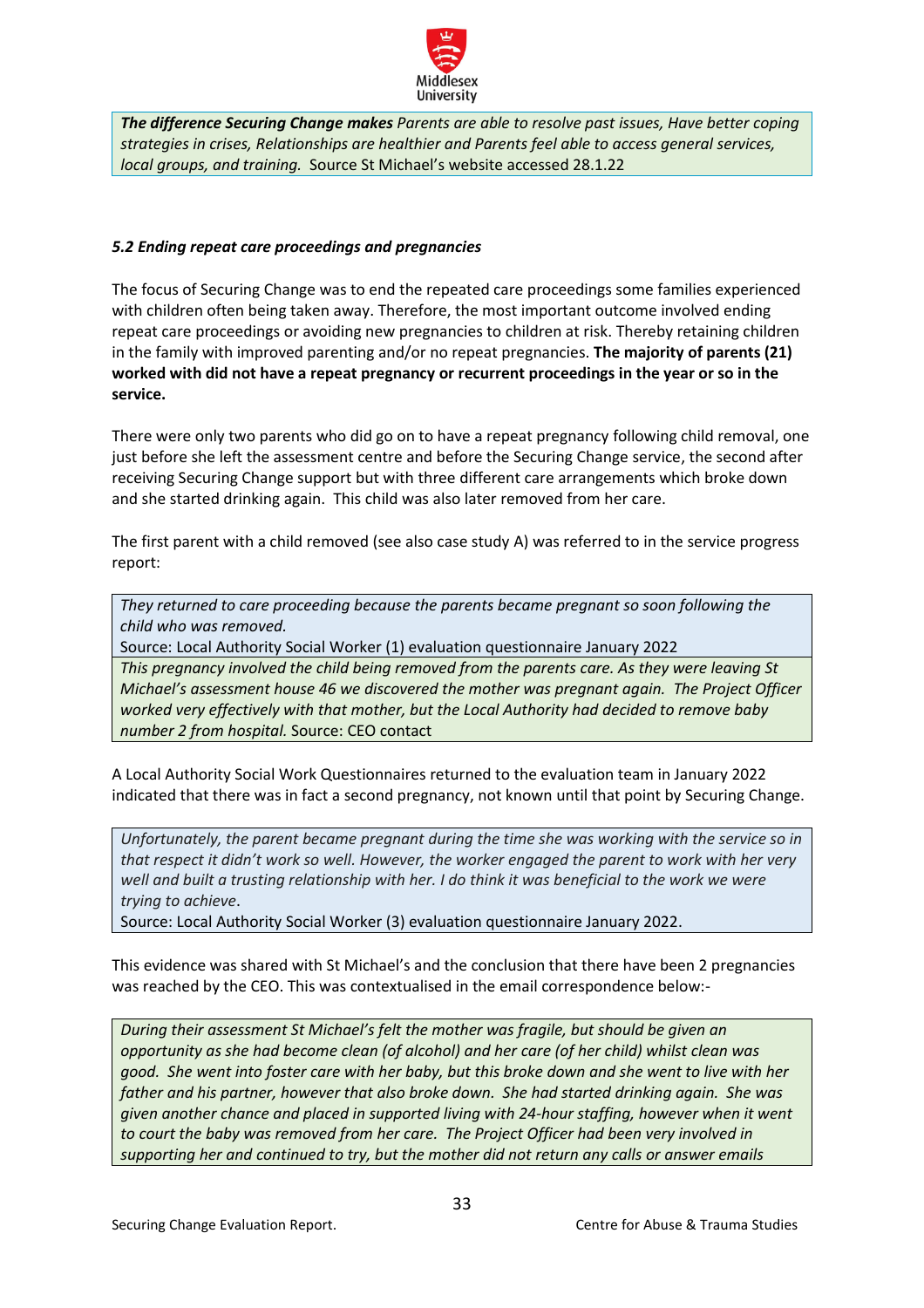

*etc. We did not know she had become pregnant again until the Local Authority Social Worker returned the evaluation questionnaire in January 2022.* Source: CEO contact

A very successful finding for Securing Change is therefore that the majority of parents they worked with did not have a repeat pregnancy (21 of out 23, 92%). In addition, one parent had children previously removed returned to her (parent 5).

Comments on this were made by 3 of the parents interviewed:

*None of my kids lived with me when I first met her and now they both do* 

Source: Parent 5 Interview

*No repeated pregnancy and Vasectomy planned (3,4)*

Source: Parent 3 & 4 Interviews

*You know, if I had carried on having children without the work, that would not have gone well … This is not something I've admitted, I don't even think I've told A-M, because she came after I'd got over that (wanting another child immediately) but if it hadn't been for Securing Changes I'd have had one -I was already trying.*

Source: Parent 5 Interview

## <span id="page-33-0"></span>*5.3 Quantitative outcomes – exit/progress questionnaire*

An 9-item exit questionnaire designed and administered by the service asked about help received from the service. These were scored by the staff and information entered on the data sheet as Y=yes helped or N=not helped.

- 1. Solving day to day problems by myself
- 2. Understanding issues from my past which were holding me back
- 3. Understanding my relationship with family and friends
- 4. Feeling more confident
- 5. Confident to get the help I need from health and social services
- 6. Using resources in my area for example support groups, community centres, library
- 7. Feeling healthier
- 8. Feeling more optimistic about the future
- 9. Any further comments, questions, concerns.

Figure 1 shows the numbers (not percentages) who reported positive change in relation to coping, relationships and opportunities of the 23. The highest number (16) reported better coping strategies. This was about two thirds of the parents. Only around a third reported healthier relationships, confidence with other services and optimism. The lowest rate was for accessing opportunities (5 parents) around a fifth.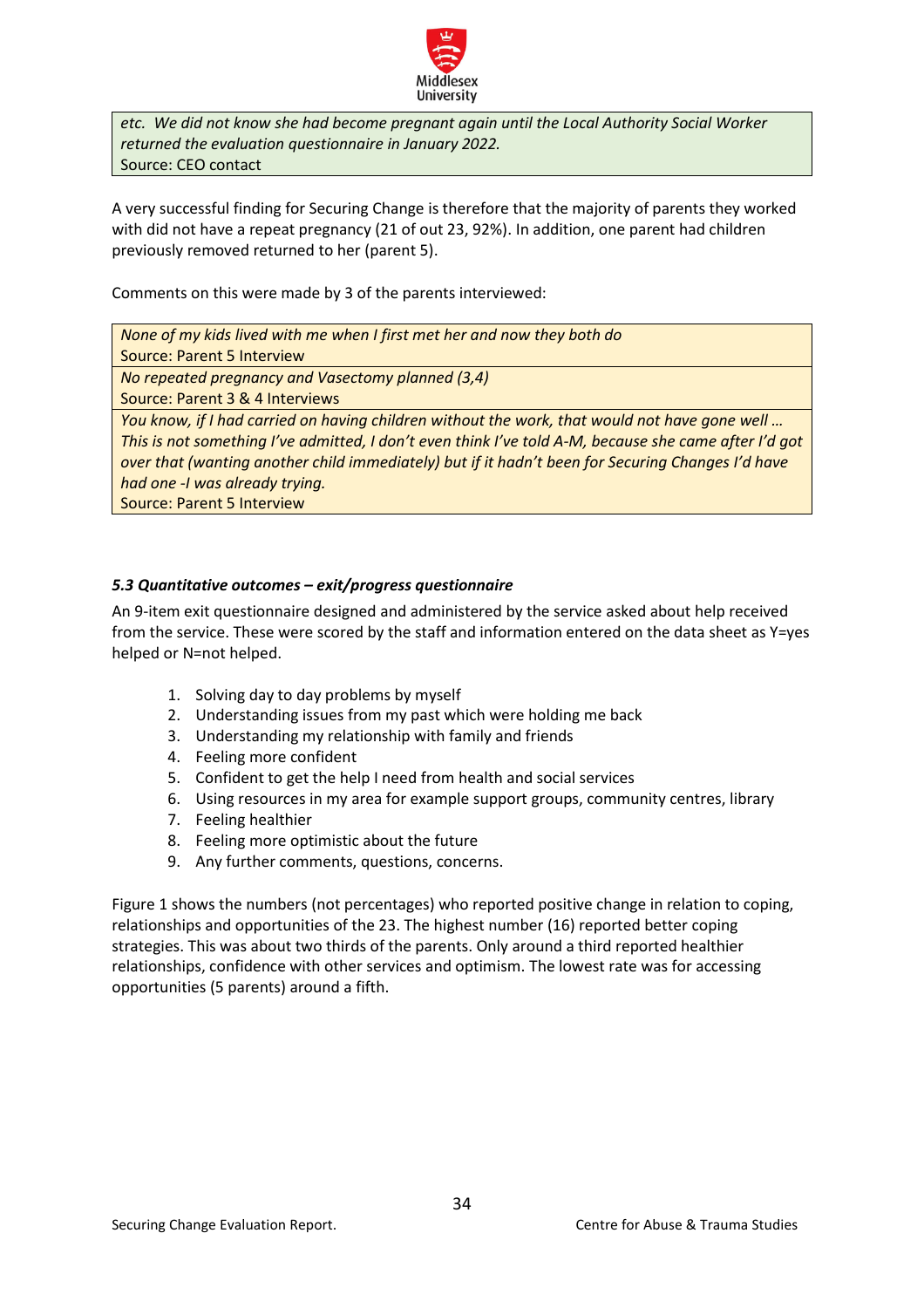

**Figure 1: Number of parents reporting positive change in coping and relationships (N=23)**

<span id="page-34-0"></span>

Figure 2 examines other outcomes involving housing, finance and service access.

The highest positive benefit was through emotional support for health and domestic violence (17) which represented around three-quarters. Numbers given access to work (11) represented around 48%. Eight parents received help with housing and financial help was represented by aid with benefits (5) accessing charities (8) food bank (7) child items (7) and Christmas gifts (12). There were 11 parents who benefited from help accessing other services.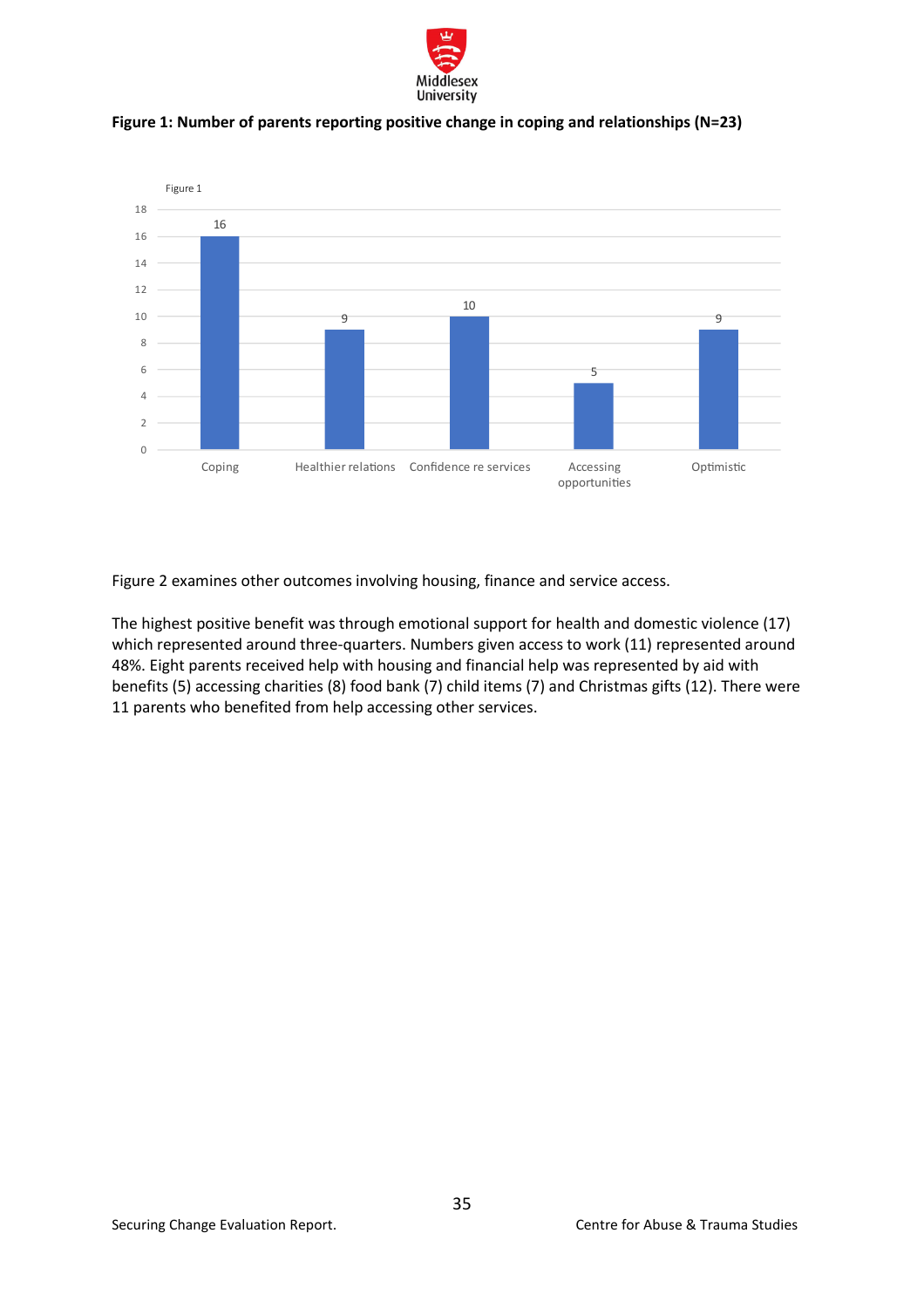

<span id="page-35-0"></span>



## <span id="page-35-1"></span>*5.3 Qualitative assessment of outcomes*

## <span id="page-35-2"></span>**5.3. 1 Parent Perceptions of the service**

*It's just a fantastic thing they do to try and help people and families to stay together* Source: Parent 3 Interview

The evaluation team's parent interviews elicited a very wide range of positive comments regarding how satisfied they were with their involvement in Securing Change and stating their satisfaction with the Project Officer in this role. Most of the praise was for the project officer and the positive relationship she provided and efforts on their behalf.

*No, I just think they are fantastic and that they, you know are giving a good service, cos it's different for me cos I'm a success and the other families she works with are in completely different situations, some might have their babies, some might not have their babies.* 

(Waiting to see if they can get their babies Is there anything negative you've found about this service?) *No, (*Is there anything she's done that hasn't been helpful or happy with?) *No, it's all been good*

Source Parent 2 Interview

*(*Is there anything that A-M's service could do to help any more than it is*?) They are both (AM and Crawford House) doing a fabulous job There's nothing they can change.*

*It's just a fantastic thing they do to try and help people and families to stay together You know, I would recommend it to anyone that needs that support, even if it's not Ann-Marie but someone like her, even if it wasn't Ann-Marie and was another colleague of hers, or something, I would recommend that service to anybody*

Source Parent 3 Interview

*She's amazing Ann-Marie was absolutely brilliant, (*

(Can you give me an example of how she helped*?) By everything and that really*.

(How would you summarise what AM has done for you and (partner) in the last couple of years?) *Well, everything and that really, I can't say one bad word about her… The woman is absolutely out of this world*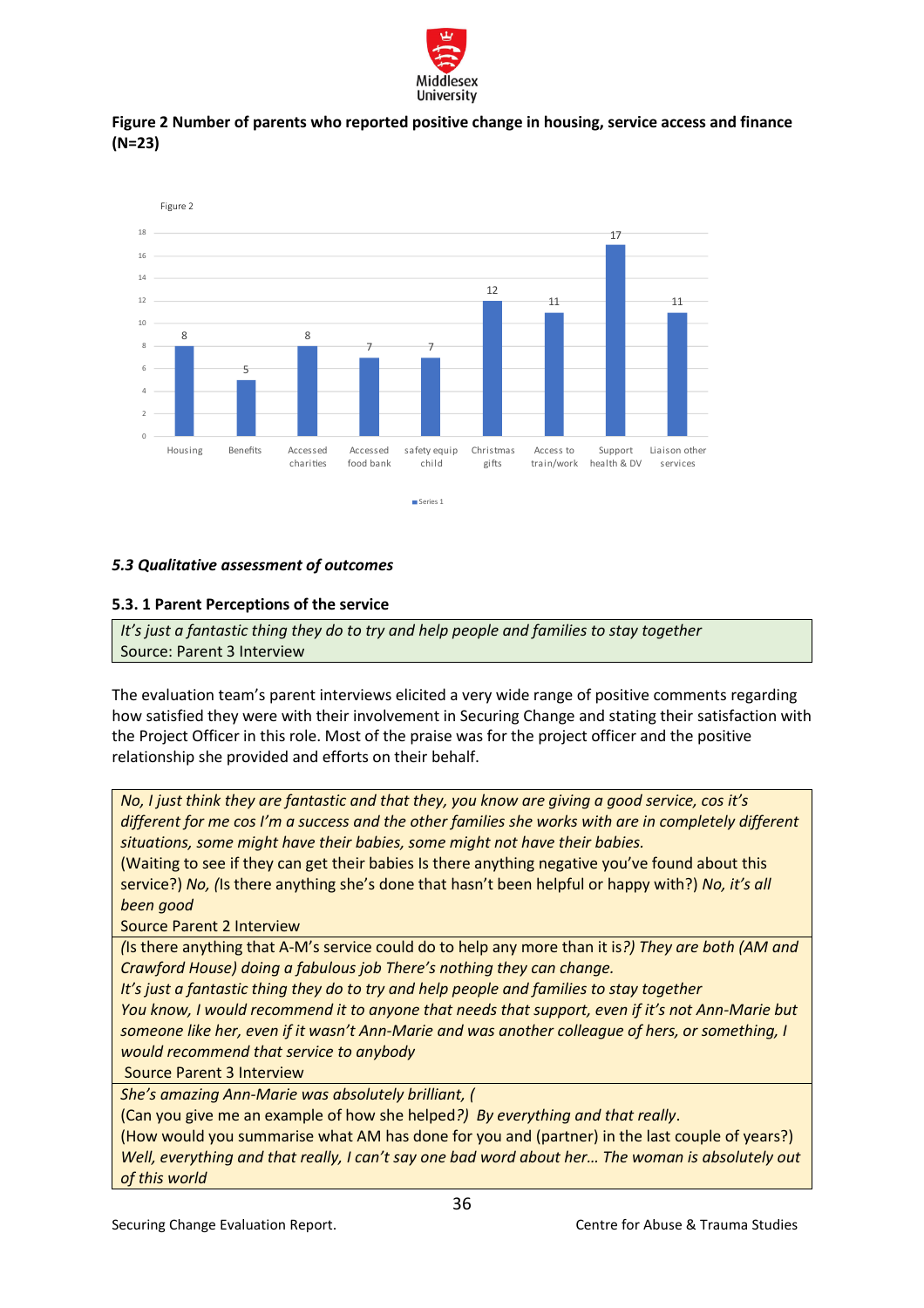

*(* Is there anything negative about how AM has helped you, what she provides or is it all positive?) *It is all positive.* Source Parent 4 Interview

*She's been, amazing, absolutely amazing. If I'm honest with you, no I cannot fault them, that's my experience again, I cannot fault them* 

Source: Parent 5 Interview

*Securing Change, show what they do matters, but how they do it matters more. I don't feel I planned to use this service, didn't know this service existed, before my experience with St. Michaels fellowship I mean. Any service that shows interest in helping other people, regardless of their reasons, in my opinion, is needed.* 

Source Parent 6 Interview

The interviews with parents elicited only a small amount of negative comments. This involved timings of meetings, the insecurity of the service going forward and its need for more workers.

Do you normally arrange things by text or phone call? *Normally it is a fixed day that I see her, ok, 12pm-1pm, sometimes she comes at 2.30 but she does turn up, most of the time I'm home anyway.* Would you say she is reliable? *Yeah, she's good, she's helped me quite a lot anyway. if she says she'll come at 2 or 1 she'll come at 3pm.* 

Source Parent 1 Interview

*Well I did ask AM how long are you going to work with me. She said obviously its charity funding and she is lucky to get funding up to next March (2022). So I don't know what's going to happen next March*

Source Parent 3 Interview

*I disliked when people like to talk about my life, then asked me why am I so quiet about sharing my experience. It's rude to force communication on a disappointing experience. It requires more workers*

Source Parent 6 Interview

## <span id="page-36-0"></span>**5.3.2 St Michael's Worker Perceptions of the service**

The evidence for the satisfaction of the service was intertwined with feedback concerning the competence of the Securing Change Project Officer in delivering the service. The Securing Change Project Officer's competence in her role was described very highly in St Michael's worker evaluation interviews. There were no negative comments.

*I love her enthusiasm and her professional support she offers families. it is invaluable. And she goes above and beyond. Nothing is too much for her, which is great. I can't think of anything she would improve – all credit to her. It is a much-needed service I can't think of anything she would improve – all credit to her* Source: Interview with Crawford House liaison worker

## <span id="page-36-1"></span>**5.3.4 Social Worker Perceptions of the service**

The perceptions from the three Local Authority Social Worker questionnaires received back to the evaluation team were entirely positive praising the project workers flexibility and proactive working and the positive relationship with parents established:

*AM was very proactive, flexible and worked well with both parents and all professionals. AM was very approachable.*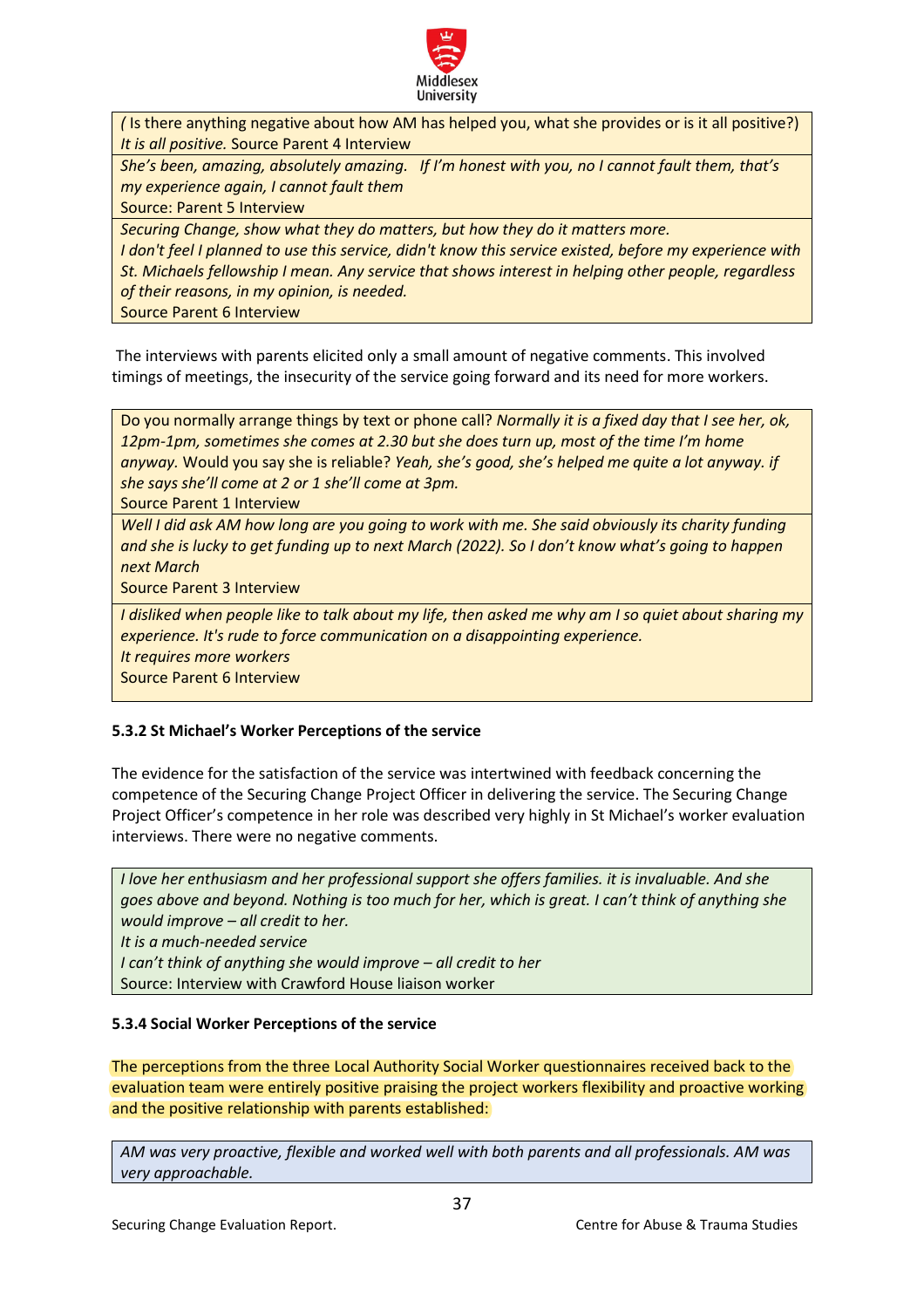

(Do you think parents are satisfied with the delivery of Securing Change?) *I think the mother valued the relationship with the worker and felt support by her.* 

*I think that the work that AM done with the parents was positive and she managed to build a positive relationship with the parents. I feel that the parents were well supported during the time AM was working them. (*What has worked well?) *Parents felt supported. (*Do you think parents are satisfied with the delivery of Securing Change?) *Yes.*

*I think it was a positive service that was offered and would be beneficial to lots of parents Project Officer worked well with other professionals.* Source: Social Worker questionnaire

There were no reported negative perceptions of the Securing Change from the three Local Authority Social Workers.

# <span id="page-37-0"></span>**6. Analysis of the parent interviews**

Detailed analysis identifying qualitative outcome evidence from the six evaluation parent interviews was undertaken by the team. The evaluation team found seven outcome indicators that the parents spoke about to entail the key ending of care proceedings described earlier.

For ending of repeat care proceedings and pregnancies:

- 1. Better coping strategies and being more able to manage in a crisis
- 2. Healthier personal relationships.
- 3. Increased confidence in accessing general services and engaging in community projects
- 4. Feeling more optimistic about personal development, their future, and sustaining positive change.
- 5. Improved emotional well-being, reduced psychological distress
- 6. Increased housing & financial security
- 7. Less isolation

## <span id="page-37-1"></span>*6.1 Improved coping strategies*

Parents reported improved confidence, one even saying it was this that allowed one to have sufficient voice to do the evaluation interview.

*At the beginning … I wasn't ready at that time, I hadn't done the work (needed by LA) at that point .. so my main bit, where my confidence was really flattened, was where I felt like a was a failure to my children, But it has made me … it has increased my confidence as I was in a place where I didn't even know where to start a while ago, and the first Securing Changes advisor … they all helped me …. And they all found me at different stages* 

*(D*o you think she's helped give you confidence or stability?) *She always tells me, you know, you are doing a good job with X (child).* 

Source: Parent 1 Interview

(Has it given you confidence or belonging or coping better?) *I think I've coped a lot better now, than I did when I first left (Crawford House) and I think talking to A-M and CH, I think has helped* (Do you think A-M has helped your self-confidence or belief?) *Yes* 

*If I'd done this (interview) four years ago I wouldn't have been able to do it, to be honest, I don't think I'd be able to do it back then, but now, I think because I've had time to readjust and think about it I can speak … I think they need more people like A-M to do what they are doing*  Source: Parent 3 Interview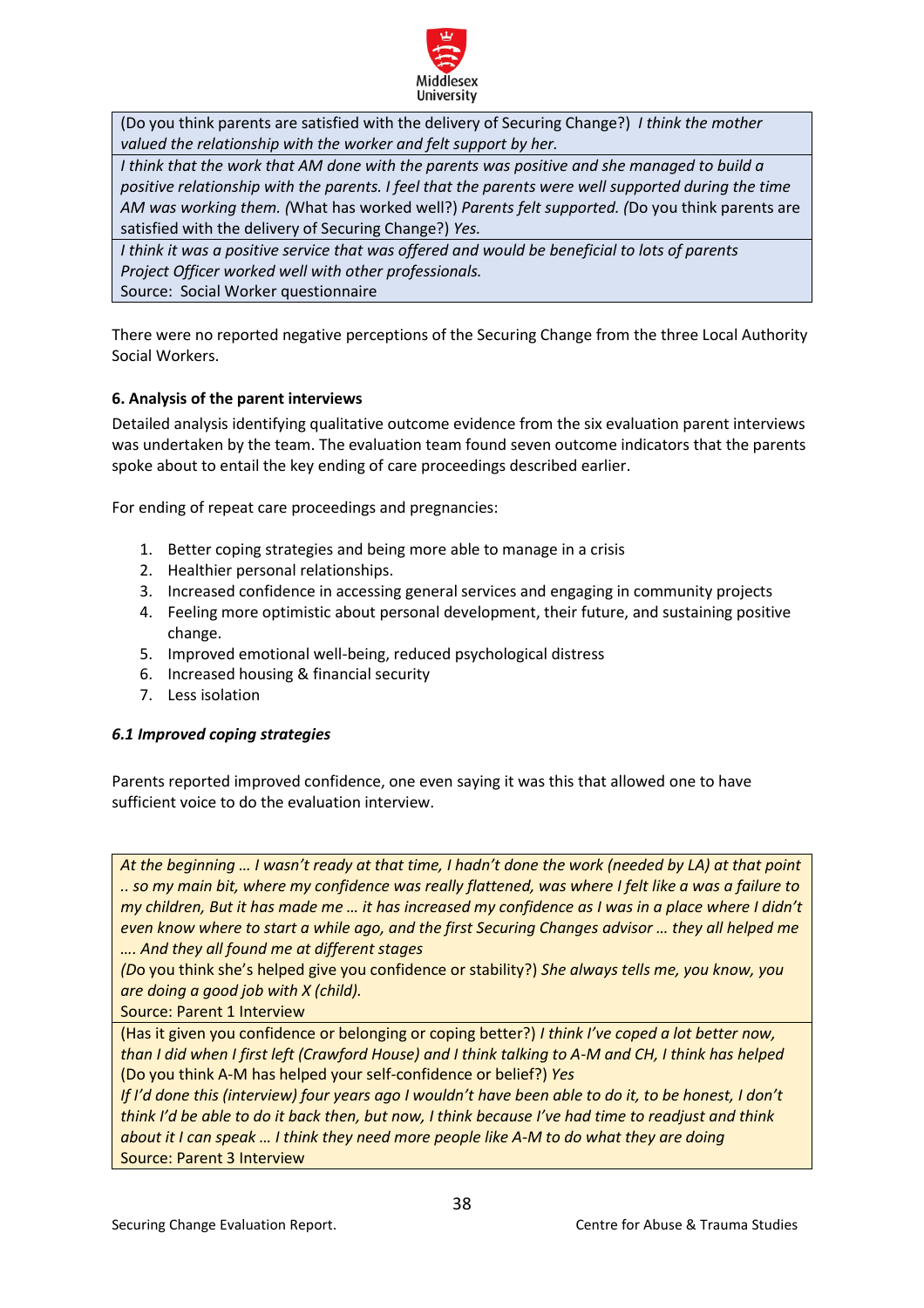

(Has she taught you or have you learned anything from her you can use in everyday life like what to do if you are feeling anxious or anything like that?) *If I am feeling anxious I go out in the garden and I sit there and have a little walk around the garden … (*Does that help you?) *Yeah*  Does she help make you feel more confident? *Yeah, yeah*  Source: Parent 4 Interview

## <span id="page-38-0"></span>*6.2 Healthier personal relationships.*

There were few comments about personal relationships, but one parent was intending marrying his new fiancé and another learnt the importance of family:

| Married to new fiancée, | Yes, I learnt the meaning/importance of family. |
|-------------------------|-------------------------------------------------|
| Parent 1 Interview      | Parent 6 Interview                              |

## <span id="page-38-1"></span>*6.3 Increased confidence in accessing general services and engaging in community projects.*

Parent interviews showed their engagement in training and community services (see parent 2) as well as accessing holidays and swimming lessons for her child.

Any more goals in the next year you'd like to get to? *I'm doing my training course, I'd like to be in paid employment in a year's time in the recovery service.. working with women or women and families, working with women who find themselves, you know, in situations like mine or pregnant and need some support* 

*Yes, AM helped, in July, went on a holiday to Haven's caravan holiday park, A-M sorted it out, she applied through a charity, so we could go on holiday.* Did that all work well? *Yeah, yeah I mean my daughter never been swimming before as we'd been in COVID and nothing was open so we went swimming there and when I got home I come back and signed her up for swimming lessons and we go three times a week now*

Source: Parent 2 interview

(Do you think your experiences with Securing Changes and AM has made you easier to access other services?) *Yes.* 

Source: Parent 5 interview

## <span id="page-38-2"></span>*6.4 Increased optimism about personal development, the future, and sustaining positive change.*

Whilst parents did not necessarily form specific goals, they were at least able to look ahead. Parent 5 describes this:

(Where you do think you'd like to be in a year's time?) *So at the moment erm I don't really have goals for myself, other than like, keeping everything stable and you know, it's more about the children, just making sure, that , because their experiences means it's not like I can sit them down and it all comes out in one, you know, it comes out in play, it comes out after a film, it comes out at bedtime, so it's about… they catch me off guard, you know what kids are like, laughs,* Source: Parent 5 interview

*SC helps people to live fulfilled lifestyles.*

Source: Parent 6 Questionnaire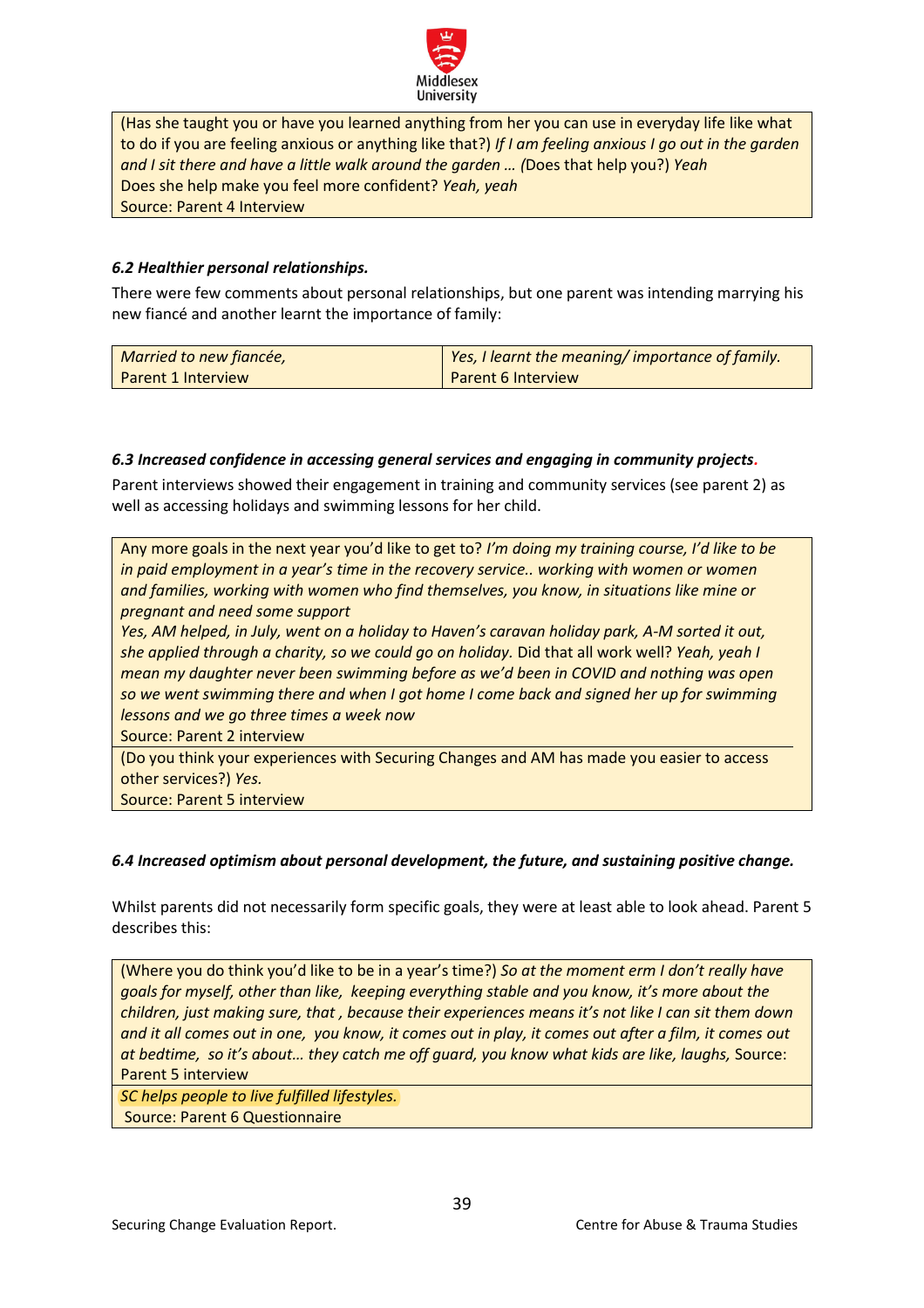

# <span id="page-39-0"></span>*6.5 Increased emotional well-being, reduced psychological distress.*

Parents in the service had to overcome a great deal of mistrust in services as described by parent 5: (Did you have expectations of her (AM) going in?) *No I didn't have any expectations of AM, but I was coming from a place where I wasn't very trusting of services, you know, I had gone through court proceedings, my children had been taken away, you know, social workers were literally ignoring me and she is a social worker, if I say the wrong thing I get reported, you know you have those kind of anxieties I wouldn't say I had … I was just a bit, like, not apprehensive, but like…here we go again.. another professional kind of thing. (When did it begin to change to the more positive, was that after the third court case or?) It started when I started feeling more positive, the court proceedings, in a way, like I always say everything happens for a reason, I made a mistake and it was going the wrong direction for my children, it was physical chastisement by the way*

Source: Parent 5 Interview

## <span id="page-39-1"></span>*6.6 Increased housing & financial security.*

A few of the parents benefited from Securing Change help with housing and benefits. Parent 4 describes how essential this was:

*And they all found me at different stages … so when everything had happened, I lost my job, I needed to look after my finances, I was about to lose my home …*  Source: Parent 4 interview

## <span id="page-39-2"></span>*6.7 Less isolation.*

Feeling less isolated through access to Securing Change was widely noted:

*And it is nice to speak to her, because apart from you know my course I volunteer in a charity shop, you know I sit in with XX (daughter) on my own so it is nice to have someone to speak to and just.. say what I'm up to and what I'm doing and if errr, you know moan about something like moan. Knowing that I've got that support if I need it … Yeah* 

Source: Parent 2 Interview

*I will take myself away sometimes and sometimes I do talk about it.* Do you think having Ann-Marie there makes you feel a bit less isolated? *Yeah*

Source: Parent 4 Interview

*There was somebody there to have a coffee with, to talk to, you cry if I needed to, Did it make you* feel a bit less isolated at that point having her? *Yeah, yeah, it did, yeah, so I think that was the time when I was feeling most isolated really, in between Emma and Ann-Marie, It was when the contact had reducing…* 

Source: Parent 5 Interview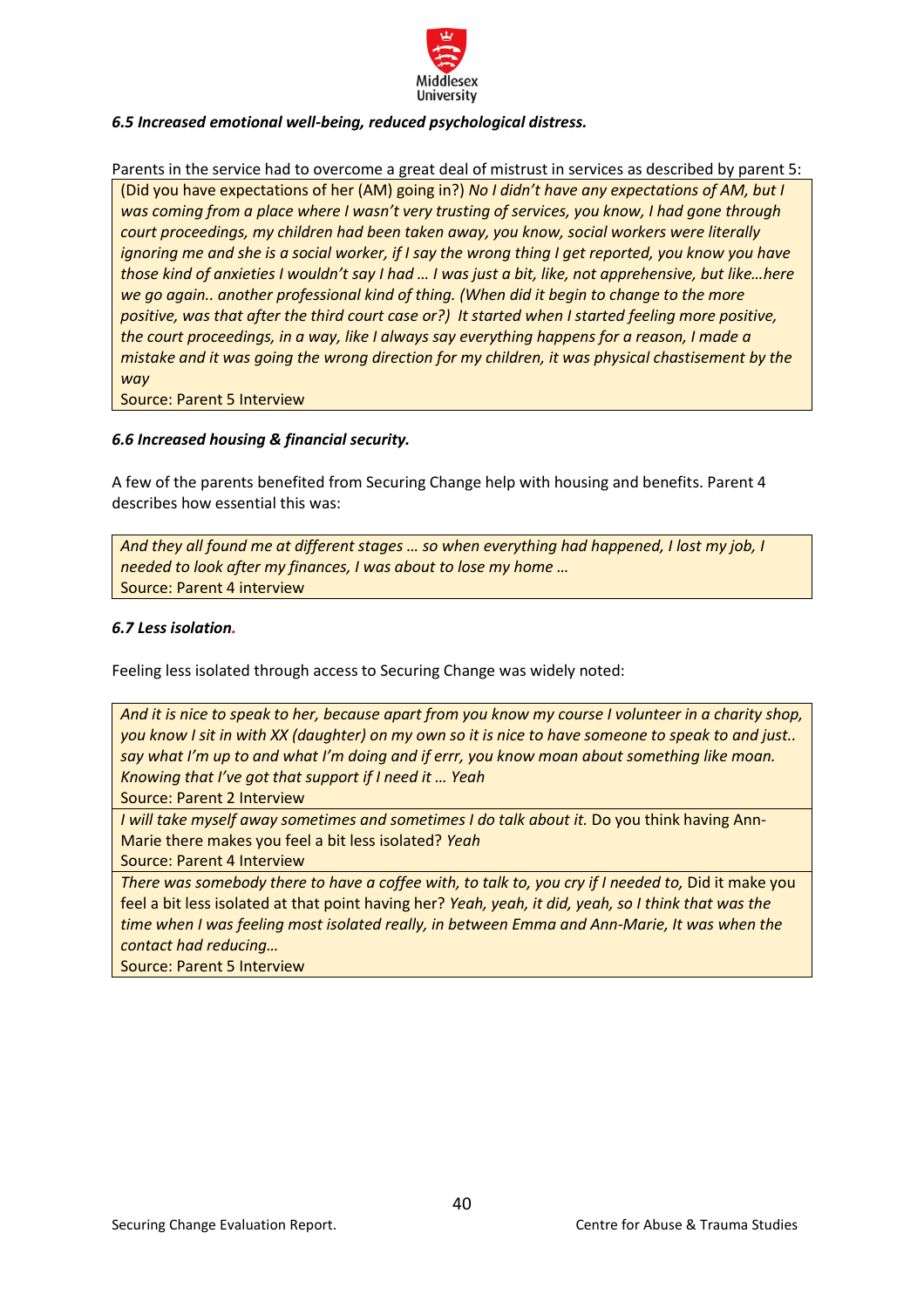

## <span id="page-40-0"></span>**7. Discussion and conclusions**

The Securing Change model has been adapted over the three years it has been in place in line with the work needing to be undertaken with parents (both mothers and fathers) and for parents with and without children in place on leaving assessment centres after court proceedings for child protection. This evaluation has also pulled together information on service delivery and implementation and outcomes from varied sources.

The service comprises a project officer, liaison workers within the residential assessment centres from which most of the parents come, and worker input to a database of parents. Securing Change continued throughout the Covid pandemic of 2020-2021 with the Project Officer undertaking face-to-face visits from May 2020 where the parent wanted this. Others spoke by telephone. The feedback from the parents' evaluations interviews was that this support was much needed and gratefully received. St Michael's also set up a food bank to help parents during this difficult time. The service, although new, showed much resilience in being able to function in such difficult services and should be applauded for doing so. Much was down to the resilience of the project officer in post but also of St Michael's foundation in supporting her.

Specifically, based on the extensive qualitative evidence they collected, the evaluation team identified the key outcomes and then seven subcategories to achieve this

Ending repeat care proceedings and pregnancy through parent support:

- 1. Supporting parents with their Housing
- 2.Supporting parents with their Financial stability
- 3. Supporting parents with Progress to Training or Work
- 4. Supporting parents with Physical, Mental Health and with Domestic Violence
- 5. Supporting parents with their Parenting skill
- 6. Supporting parents with their Learning needs
- 7. Supporting parents with the Local Authority requirements.

The evaluation case studies, written in Appendix 1 of this report, use the Securing Change model subheadings to provide rich examples of the in-depth nature of the work undertaken that in turn has led to the very high satisfaction with the service across the board that is shown above. Two of these involve parents who had children removed. But all three received help in parenting skills as well as with their material circumstances, and emotional and therapeutic support.

# <span id="page-40-1"></span>*7.2 Discussion of the evidence for Securing Change Outcomes*

Parental perceptions of the usefulness of the Securing Change, from the six parents who took part in the evaluations, was strongly positive. They felt a personal connection with the project officer and were very appreciative of her efforts on their behalf. This included parents who had had children removed.

St Michael's workers also indicated their high opinions of the usefulness of the service, alongside positive views of the Securing Change Project Officer's ways of working and skill set. Furthermore, the three Local Authority Social workers who took part in the evaluation also reported very high satisfaction with the delivery approach of the current worker and highlighted the professional nature of her collaborative work with them.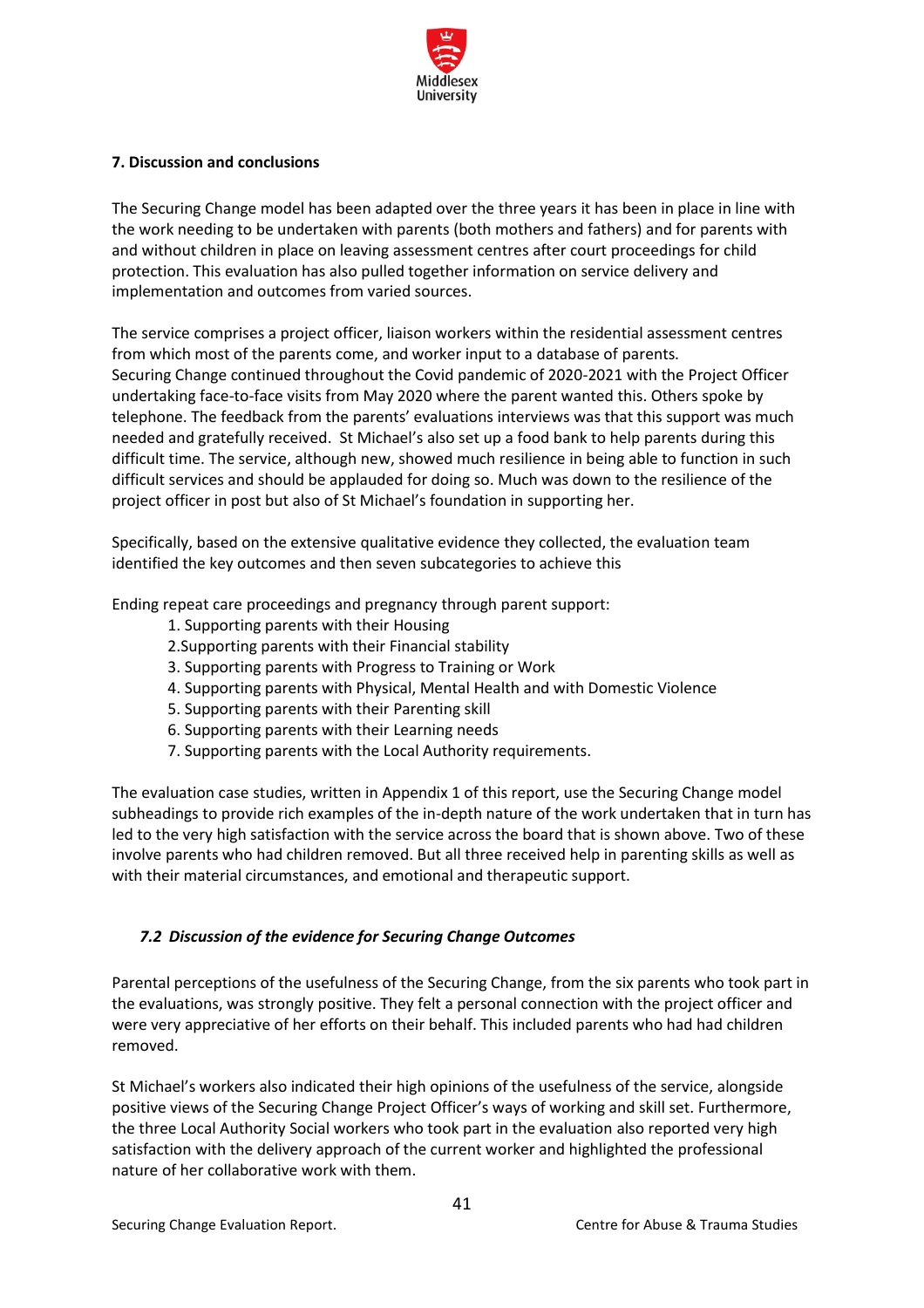

The repeat pregnancy of only two parents in three years is an achievement. This represents 6.6% compared to the national rate of 15%. Both would have been hard to avoid given issues of learning disability and repeat failed care arrangements.

## <span id="page-41-0"></span>*7.3 Evaluation Limitations*

The evaluation also took place under the Covid19 pandemic which led to some delays in acquiring information given the increased workload of the service. There were delays of six months to the project by due to initial lack of engagement from both St. Michael's workers and Social Workers with the setting of the evaluation focus group and the interviews. This report is therefore delivered later than was anticipated.

Only a quarter of parents (6, or 26%) agreed to be interviewed for this evaluation. Their information cannot therefore be considered a comprehensive indication of the views of all 23 parents that have worked with Securing Change over the last three years. Nor indeed were any of the 6 in the early phase of the project. However, all those included in the evaluation engaged fully with the service also. They represented parents with and without child removal.

The quantitative evidence for this report was limited to the Excel database provided by St Michael's. This initially included missing information (much was able to be replaced) and was completed only up-to-and-including May 2021. In January 2022 as the report was delayed, the evaluation team enquired whether this database could be updated to allow them to comment on data up-to-andincluding December 2021 and to fill in missing data. New data was then provided by St. Michael's, but this was only for the time period up-to-and-including August 2021 and therefore is not as up-todate as it could have been.

## <span id="page-41-1"></span>**8. Evaluation Recommendations**

## <span id="page-41-2"></span>*8.1 Service expansion:*

The project worker selected proved to be an invaluable resource for Securing Change. However, to ensure sustainability and stability of service as well as its expansion ideally more workers should be involved. At present the service is dependent upon St Michaels worker support. One aspect to consider is the different working required for parents with a child removed and those who retain their children. These could be more clearly demarcated by worker and ways of working. Another issue is that of parents with learning disability and the additional specialist work needed**.** The current caseload of 14-16 mothers and fathers was considered the current maximum achievable working with the tailored, open-ended approach to meet the needs of the parents. Further referrals from St Michael's houses as well as more widely would require an expansion of this valuable service.

## <span id="page-41-3"></span>*8.2 Further follow-up data*

In order to examine the longer-term impacts of Securing Change, further follow-up data after leaving the service would be valuable. Funding to allow contacts in the year following leaving the service, and to keep an updated database of parents experience would be a valuable asset. (See also resourcing of current data listed below).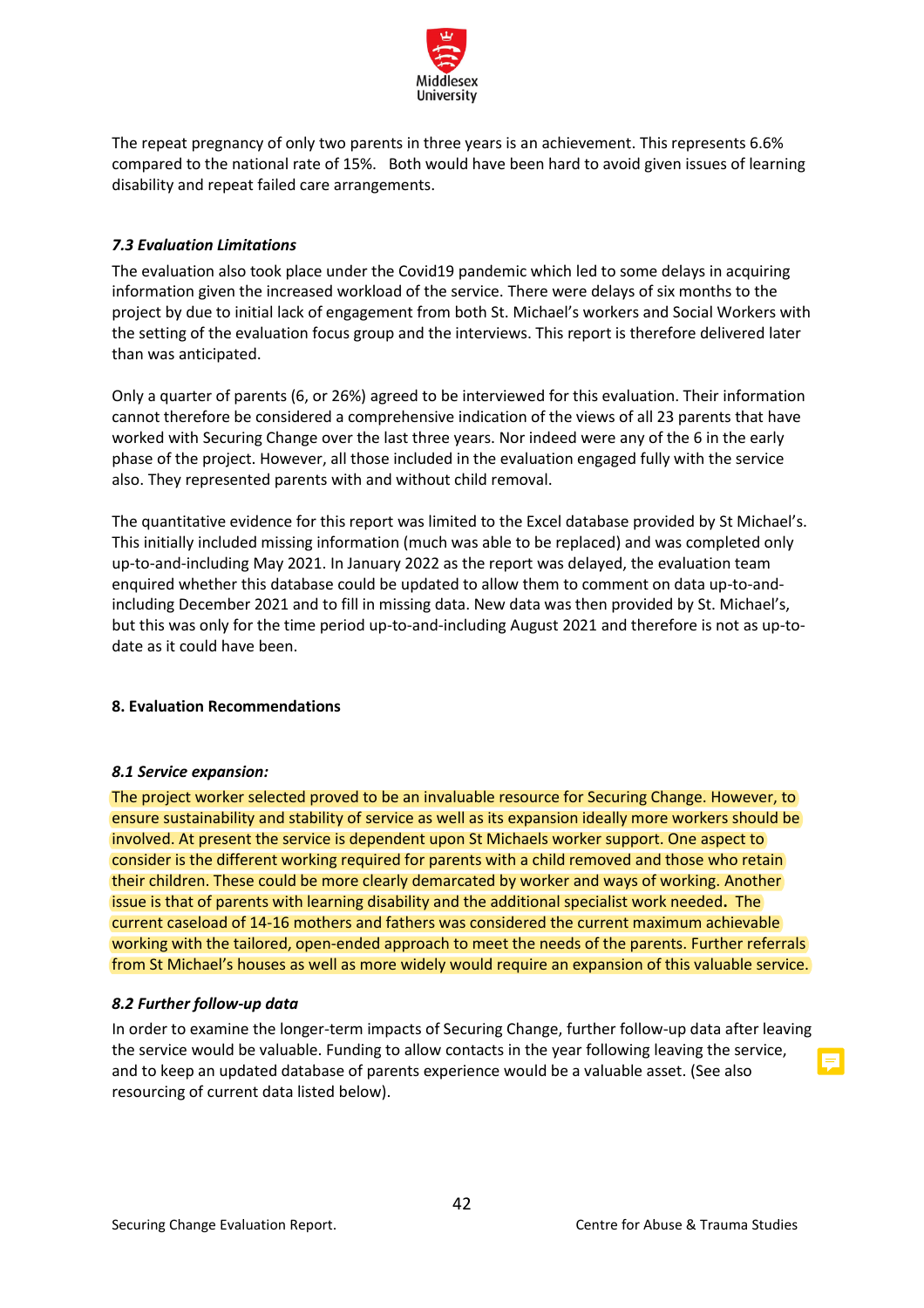

## <span id="page-42-0"></span>*8.3 Clarification of service boundaries & identity*

It would be useful to identify more clearly the boundaries between Securing Change, St Michaels residential service and social work input. In addition, the messages disseminated about Securing Change service and success may benefit from the identification of a clearer theoretical approach. This may tie together aspects of the eclectic, relational and personally-tailored approach. This might include Attachment theory in the importance of attuned parenting and valuing close relationships, as well as the therapeutic model focussing on loss and grief work involved in losing a child.

## <span id="page-42-1"></span>*8.4 In-service procedures improvement*

- The **database** on clients held by Securing Change needs to be updated more regularly so upto-date information can easily be retrieved when needed. Also, the of checklists approach/ongoing monitoring and categorisation of work undertaken using the categories identified would help with continued self-monitoring**.**
- Parents **Information Leaflet** to be given out by Crawford House and Jigsaw staff to help inform parents should be reinstated.
- **Use of standardised assessments** (whether questionnaire or interview) would establish markers of change in parents more definitively. St Michael's utilise the Attachment Style Interview and Parenting Role Interview for attachment and parenting respectively – these assessments could potentially be used to inform the Securing Change service and on occasion repeated to look for sustained improvement in both relationships and parenting care. Alternatively, questionnaires could be used for this. This may require further funding but could be justified in terms of establishing the mechanisms by which longer term change for parents occurs.
- **Ongoing analysis of outcome data continued**: Keeping on top of this would provide strong evidence regarding the benefits of Securing Change and it would be always readily available for reports and funding bids as required. This work to input this data, analyse questionnaires and help undertake ongoing evaluation is valuable and resources should be provided for it.

## <span id="page-42-2"></span>**9.Conclusion**

Our overall conclusion is that Securing Change has done very valuable work in supporting parents who have undergone care proceedings and have had children recently or previously removed. The flexible and personalised care provided has supported them with their loss or their ongoing parenting and other needs. It clearly filled a gap in services and worked with very deprived client group. We would like to see it continue and grow.

## <span id="page-42-3"></span>*Final Quotes*

*Securing Change, show what they do matters, but how they do it matters more. The service worker has to wear many different hats. They're all professional, but also an educator and a community bridge-builder* Parent 6 interview

*Every parent is different. I treat each parent as an individual, that's the only way it can work. I will go. I will support them with whatever aspect they need.* Source: Project Officer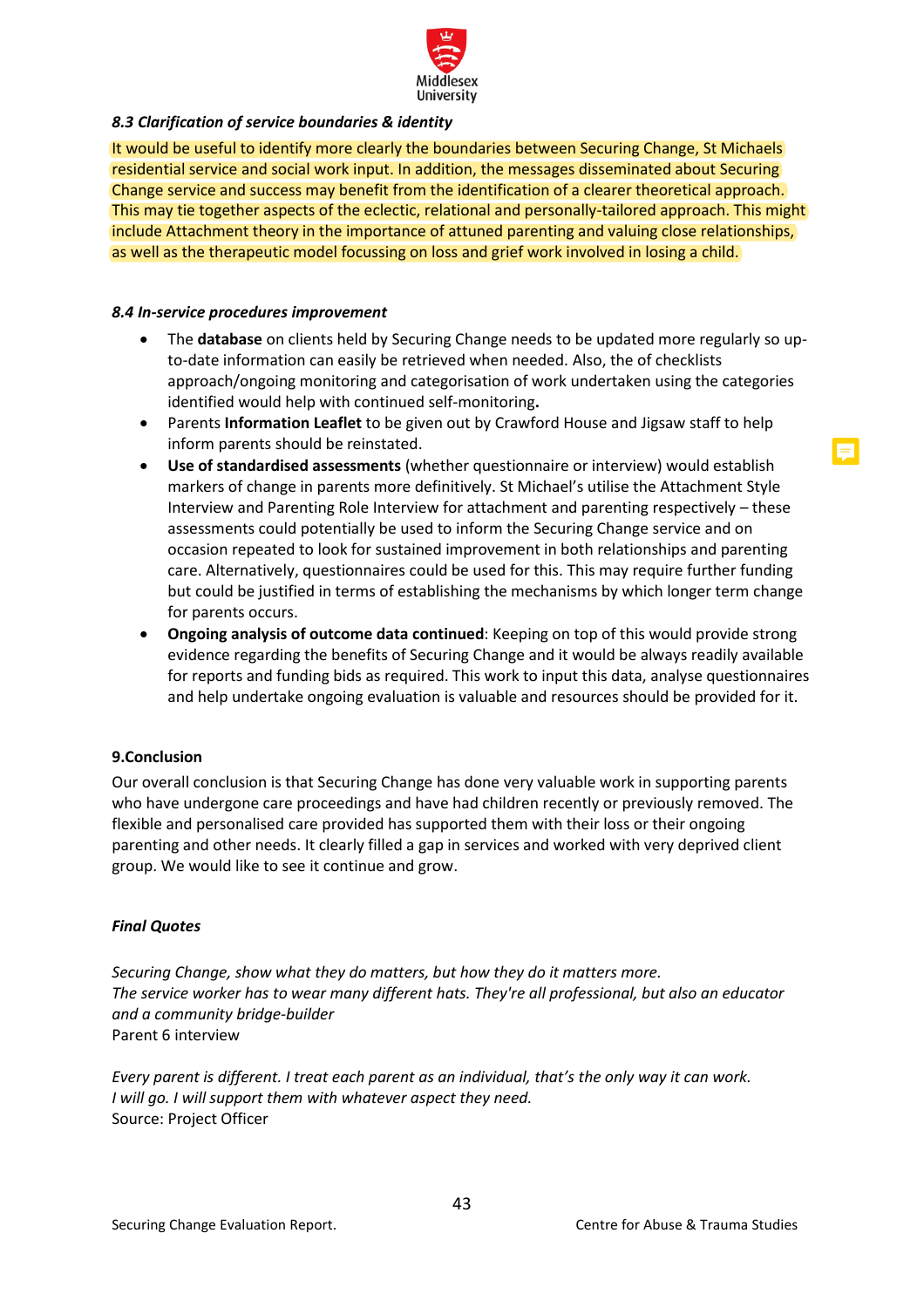

# <span id="page-43-0"></span>*Acknowledgments*

We would like to thank St Michael's CEO Sue Pettigrew, Managers, Elaine, Kate, Denise and most of all Securing Change Project Officer Ann-Marie Wallace for their time and help contributing to this evalaution.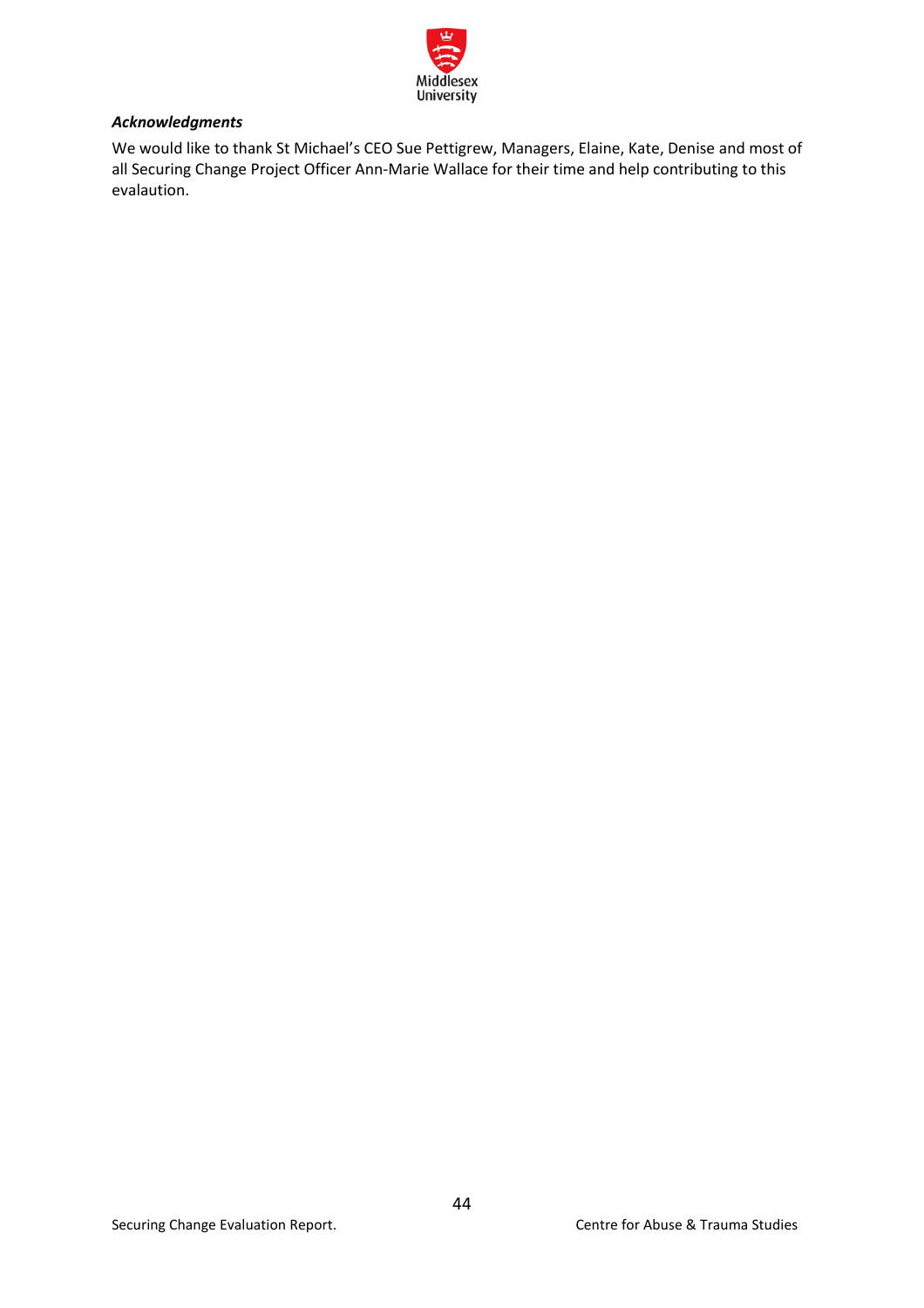

# <span id="page-44-0"></span>**Appendix 1 Evaluation Case Studies**

Three case studies were compiled to illustrate the work of the Securing Change team. These were based on the interviews undertaken with further Project Officer and CEO comments made on request. These have been set out according to the seven model subcategories described earlier.

# <span id="page-44-1"></span>*Case Study A*

## **Parent 7 – Mother with learning needs and partner – child removed- repeat pregnancy**

This is a mother and father with whom the Project Officer worked extensively over a period of 12 months. The mother had learning needs and the father a gambling problem and signs of depression leaving the mother to manage everything. She had a child removed and then got pregnant again but tried to hide this. The service supported her and a second court case was planned – outcome unknown but impacts of the service considered positive.

## **Supporting learning needs**

The Securing Change Project Officer worked extensively with this mother and father regarding their considerable learning needs that were affecting their ability to run a household and parent their child. The specific work she undertook around with this family to help with their learning requirements is shown below:-

The CEO commented:

*We worked with a family who had significant learning needs. The father had lost a child prior to his relationship with the mother. Supporting parents with learning difficulties is what we were trying to do.. what was obvious was that these parents really loved the child they really did love her and didn't want any harm to come to her. We felt there should be more to support them. One of the things the staff at 46 had been looking at was an extended fostering type arrangement for families with learning needs to enable them to continue to care for their child and this was living alongside the whole family to have the oversight, or it was about providing attached accommodation to their own home that enabled them to have that ongoing oversight. We thought that if something like that was available to this family and to others we've worked with then that would provide a solution.* CEO interview

*So, firstly, I would break down everything, if there was anything that they didn't understand in their letters I would break it down for them so that they would understand it. I did forms and I sat with the mother and we went through it all. And I typed it up, wrote the up and then took it back to the office, we met in the community photocopied it sent her a copy back and send them the original.* Project Officer interview

# **Support with housing needs**

The Securing Change Project Officer worked extensively with this mother and father regarding their extensive housing needs. The specific work the Securing Change Project Officer undertook around with this family in this arena is shown below:-

*I got charity applications so they could get stuff for their house and got donations of furniture. They had no heating.* 

*We managed to get some electric* 

*When they got a flat I did the housing benefit and spoke to the house and benefit officer on their behalf.*

Project Officer interview

*She and he were in a hostel temporary housing that was really not very pleasant at all.*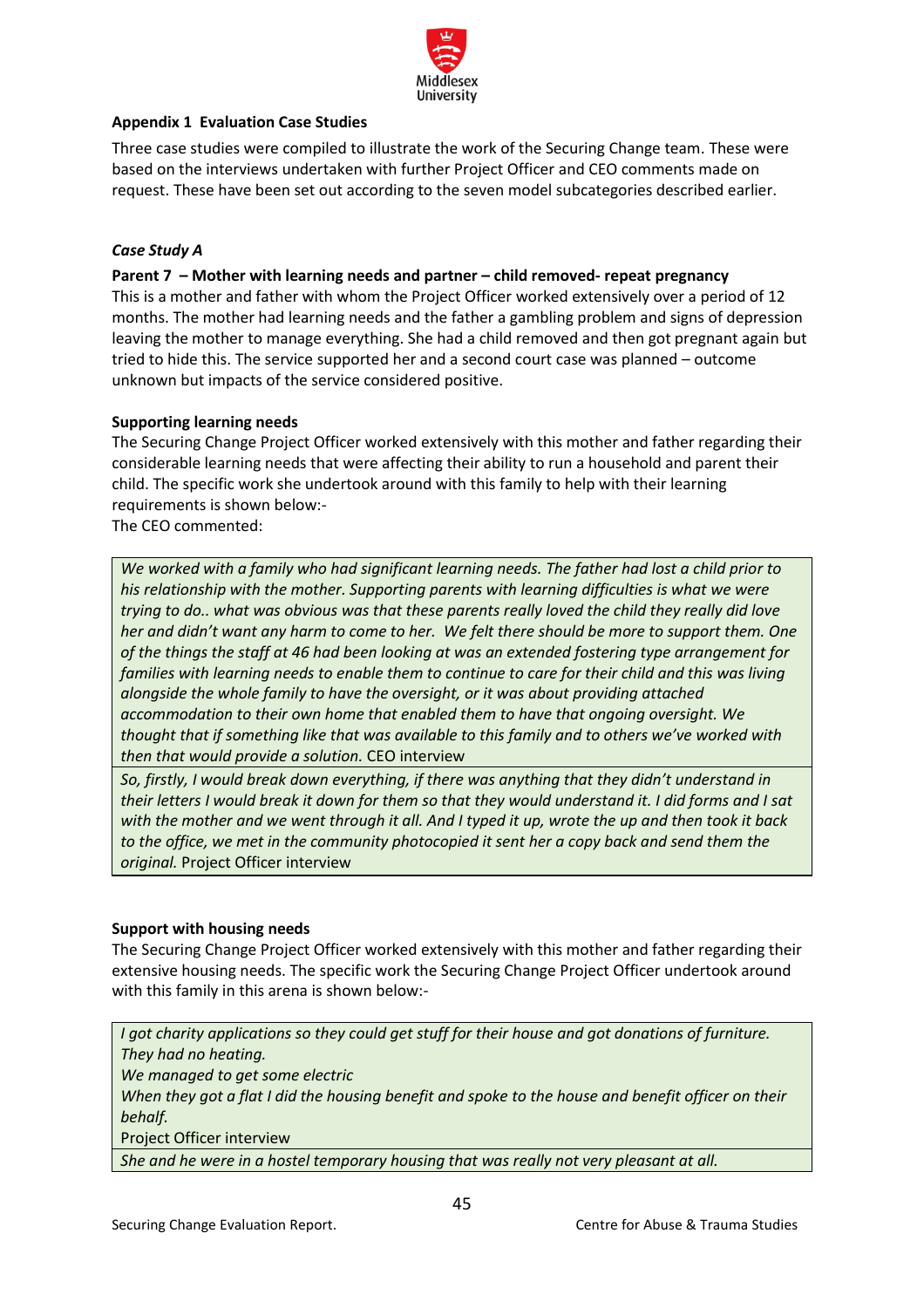

*Their food was being stolen.* Source CEO Evaluation interview

## **Supporting financial stability**

The Securing Change Project Officer also worked extensively with this mother and father to stabilise their finances needs. The specific work the Securing Change Project Officer undertook around with this family in this arena is shown here:-

*I filled out forms, like a welfare agency and they helped her to get paid. I also did the Universal Credit extension* 

*There was many times when they had no food. I would get money, meet them get shopping. And after coming out of the hostel they had nothing - So we got them a washing machine, a bed, a donated sofa and rugs delivered.* 

*The mother could not cook, so I tried to teach her how to cook …. we bought all the ingredients and, and showed her how to make a lasagna, because a lot of their meals were out of a packet. We've done work on dietary needs because it often. They drink a lot of soft drinks - waste a lot of money – so we worked on that.* 

*And before the month they would have nothing. (I'm not saying that benefit money's a lot) They had no budgeting skills and just quite child-like really* 

*The mum got back pay of £2000 something pounds. I tried to help her open up a savings account, to put the money in there as they were expecting a baby, but I found that every penny was gone. And then he also got back pay £4000 pounds and that went*

*I* also contacted Thames Water to make sure they had a plan to pay as they were in debt... it was *direct debit, so we've got all that organized so that they didn't get a debt issue. So, I did the Thames Water, and the gas and electricity.* 

Project Officer interview

*The mother often didn't have money and would walk long distances in order to make her anti natal appointments. Later on the mother was supposed to be coming here to collect food because we have a food bank here now.* 

CEO interview

## **Supporting training, or work**

In terms of supporting these parents to progress to training or work the Securing Change Project Officer helped the mother to access online parenting programme, where she would learn the various milestones of development for a child.

*I was able to find an online programme and which was design for parents will learning needs and the course goes at the pace of the parent. I spoke to the facilitator who was happy to have the mother on the course. The information was share to the parents and she did start the course. She did not complete the course, despite my help* Source Securing Change Project Officer Evaluation interview

## **Supporting physical, mental health and with domestic violence needs**

The Securing Change Project Officer worked with this mother and father to help them with their mental health needs. The specific work the Securing Change Project Officer undertook around with this family in this arena is shown below:-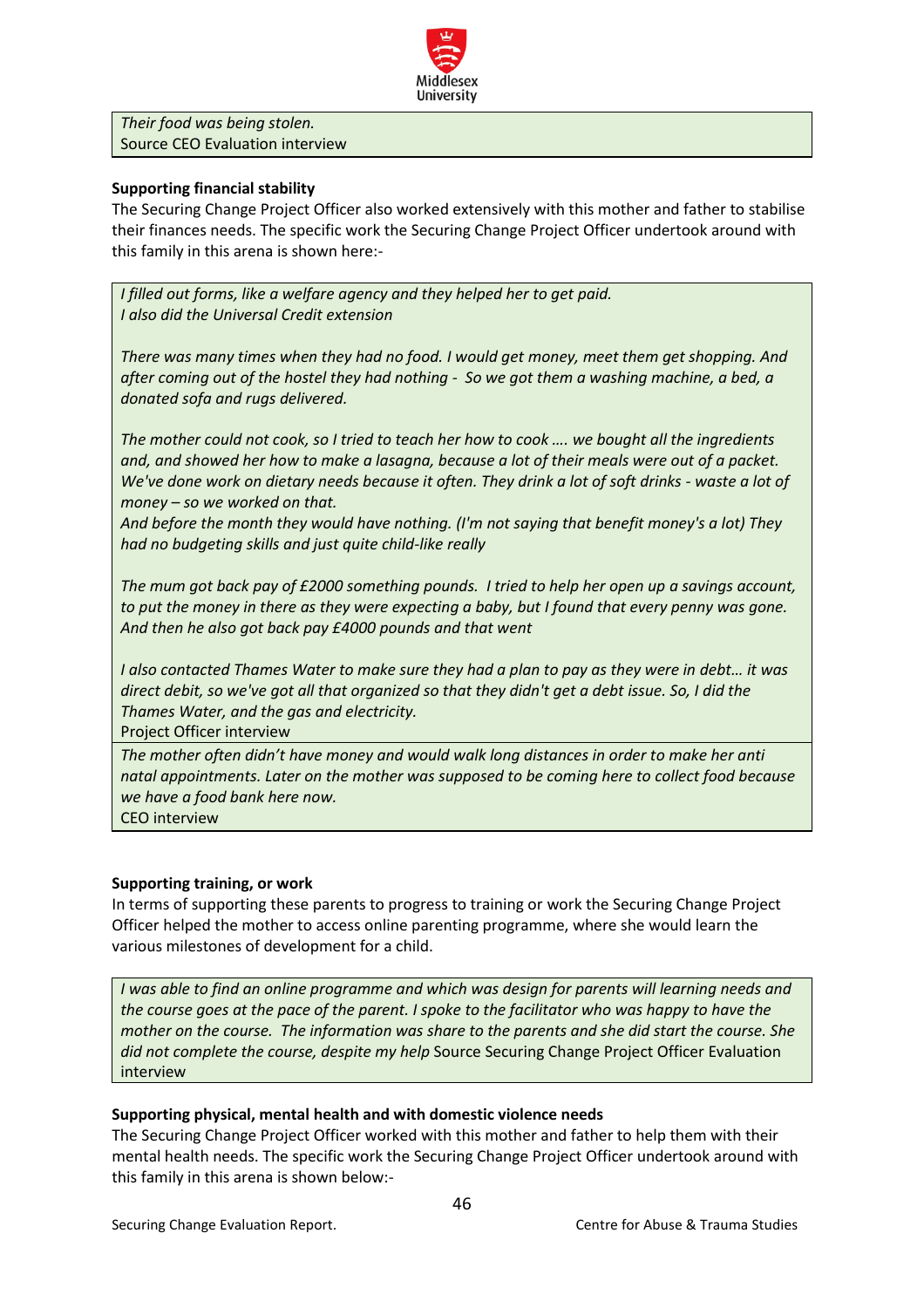

*The dad had a gambling issue*

*I* supported the dad to register for the GP, get assessed for depression and then for them to attend *appointments.*

*I would support the to go to the hospital appointments, because she would have to go and get appointments with the midwife. And I also was going to see the mum, which was in hospital when she had the baby.* 

*There were often issues between the parents, so I would help them to engage because there was occasions that the Dad wouldn't work with me, and the mum helped me.* Project Officer interview

*She was doing it all, he wasn't, he was staying at home in bed feeling very low I would say.*  CEO interview

#### **Supporting parenting skills**

The Securing Change Project Officer also worked extensively with this mother and father to help them with their parenting needs:

*We worked extremely hard with them at 46. They needed support all the time and we were never able to pull back to a point where you could say they would be able to manage on their own. And sadly by the time they moved from 46 she was pregnant again. The Securing Change Project officer was involved with her during that pregnancy and she tried so hard so hard to keep baby number 2 – she attended parenting classes kept her anti-natal appointments.* 

*They were highly compliant you know wanting to do well. It was when we started to pull back a bit to see what they were capable of doing by that then there were some issues. When you think you know if something isn't put in place effectively here is a young woman in her early 20s … Think of the years of childbearing that she has in front of her with someone who's desperate to be a mum and because that need hasn't been fulfilled there's still the need isn't there and the unresolved trauma and you know that doesn't you know the amount of work that needs to happen to process that.*

CEO interview

*And as well, when she was going to she was having contact. Now, when the baby got removed, I would meet her. And we'd go for because she often be upset so I'm meeting with go in the community and have coffee or something to eat, or just to make her feel a bit better. And I would attend all meetings, and they would be in the hospital. So, I would attend to all the meetings.* Source Securing Change Project Officer Evaluation interview

## **Supporting with Local Authority requirements**

The Securing Change Project Officer worked extensively with this mother and father to advocate for them and would ensure they were able to access the information shared in meetings.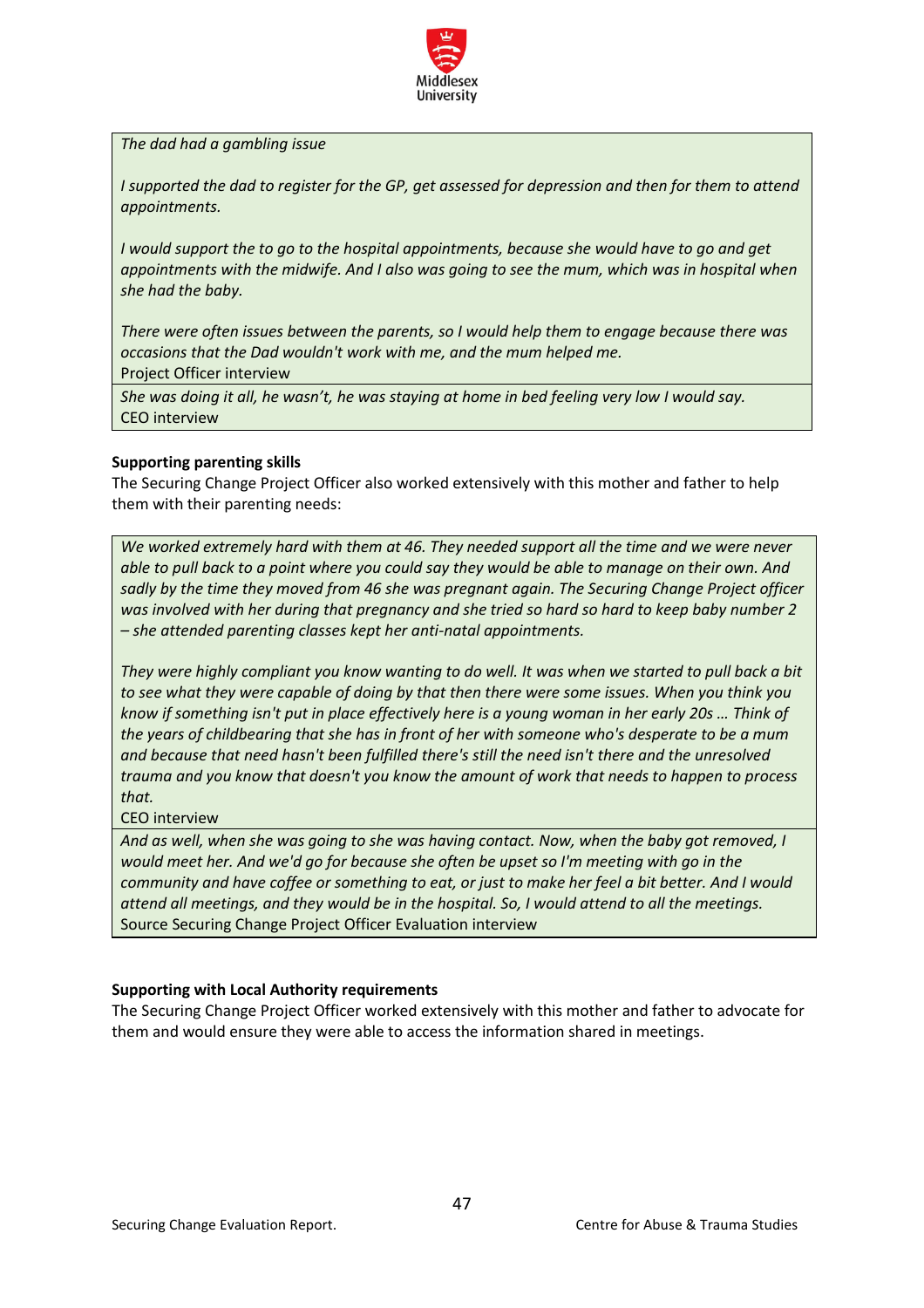

*I also would advocate on their behalf. My role was incorporated into the LA plan and I saw to support the parents to access services, as well aid them to cope within the community, such as budgeting, cooking meals from fresh, setting up payment plan for their utilities. I supported the midwife to do a memory box following their son being taken into LA care. I also provided individual sessions for the couple regarding grief and loss when their daughter was placed in care of LA. For me the most important thing was getting the parents to realise making the positive change needed, to care for child, before having more kids. Enabling this family was the best way forward, and helping them to place their child needs ahead of their own. Learning how to budget, accessing resources attend all medical appointments etc.*

*I used Attachment and Narrative therapy, Relationship therapy, child development, loss and bereavement and Maslow's hierarchy of needs with this family. I needed to use various models of therapy with this family due to their learning disability as it was sometimes difficulty in keeping them focus and on track. What also aided my work was using rewards - carrot and stick.*  Project Officer Evaluation interview

*At that time she was having contact with her first child. Later, she didn't turn up to the food bank and it turned out she was pregnant again and she was wanting to hide it was a long as she could, because she knew what would happen. She had the baby and it went to court with plans to remove. And the judge ordered a further assessment. The work we did was positive.*  Source CEO interview

## <span id="page-47-0"></span>*Case Study B*

## **Parent 2 – retained child – mother an alcohol and drug user**

This mother had her first child, her daughter, when she was in her 20s. Currently, she also has both a teenage son, and then the little girl who have both remained in her care.

The Securing Change Project Officer reports at the beginning of her work that this mother was homeless and the father of her child was someone she knew from the streets. The work carried out by the Project Officer included Child development, cognitive behaviour therapy (CBT) to address the mother's low self-esteem, Narrative therapy to identify the areas of trauma in the mother life and the cycle of change.

(When did A-M get in touch?) S*he got in touch a week or two after I was emailed about the service. I had finished the foster placement by that point, no actually it was near the end of it, so I was close to finishing it Why did they get in contact with you at that point do you think? Because Denise, my keyworker said to me about it – do you want to get in touch, I guess as I was going home and you know they might have thought it would be nice for me to have some support for when I'm at home because I don't have any support from my anyone else.* Parent 2 Interview

*She had lead a difficult life and the interaction with services that she was very, very wary of St Michael's, and she was extremely challenging to work with, initially, because she didn't trust us. She really didn't trust us. We had to gain that trust, but having gained it. Then there was no real breakthrough with her, and I think she realized that we were supporting her determination to be successful with this child, and she did everything that was asked her.*  Project Officer interview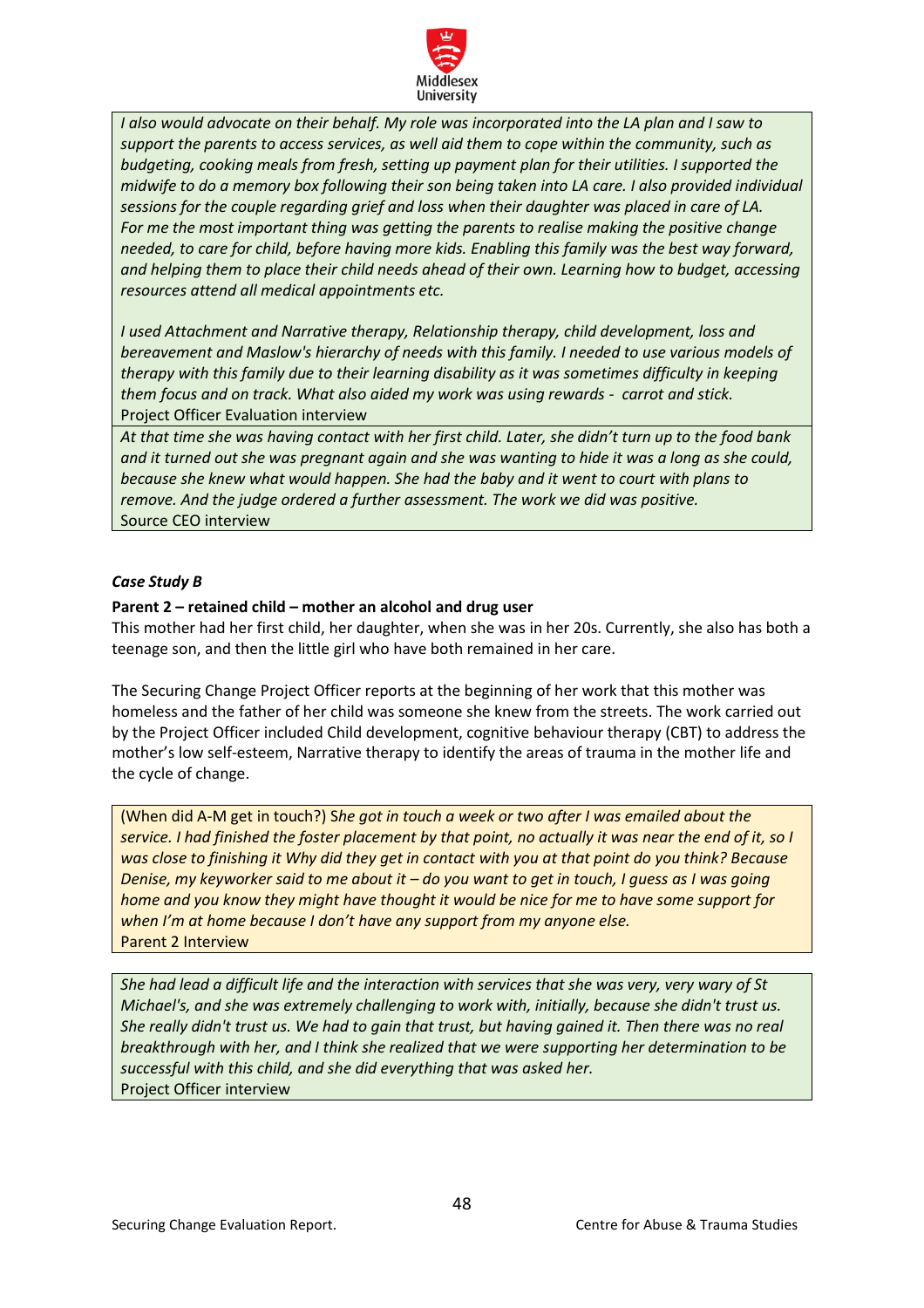

## **Supporting this mother with her housing needs**

*I supported this mum to live back in the community, accessing services for herself and daughter. I was able offer practical support.* Source Securing Change Project Officer Evaluation interview

#### **Supporting this mother with her financial stability**

In her interview with the evaluation team, this parent reported:-

(So what did AM's service do for you?) *AM she got me. she applied for a grant, some things to buy, you know because I'm on benefits, you know, that would help. I got 3 stairgates, a new wardrobe for my daughter's clothes, a slip mat, so basically I got £200 and I could choose what I wanted, but it couldn't be toys, it had to be something I needed, like I got a hoover as the last one broke – laughs. In July, we went on a holiday to Haven's caravan holiday park, A-M sorted it out, she applied through a charity, so we could go on holiday.* 

Did that all work well? *Yeah, yeah I mean my daughter never been swimming before as we'd been in COVID and nothing was open so we went swimming there and when I got home I come back and signed her up for swimming lessons and we go three times a week now. And they donated me a computer because I write articles for a magazine, so I was using my phone basically… I bought a lap top for social services online meetings and stuff like, but they got donated a load of computers and so she came round and donated me a computer!* Did she help you set it up too? *Laughs yes she did! It wouldn't work with the wifi, so she phoned their tech services place and they said they'd need to be a wire that goes from the box into the computer. She went and got that and set it all up for me.* And does she pay for the bits like that? *Yes they paid.* Source: Parent 2 Interview

#### **Supporting this mother with her progress to training, or work**

The Securing Change Project Officer provided child care for this mother's daughter and helped her look for voluntary work, and plan what her future could look to like now she is free from any form of substances.

*I was able to provide mother with her own PC so she would be able to continue to write her free article for the homeless and this contributed to her developing a new positive identity born out of overcoming her adversities.* Source Securing Change Project Officer Evaluation interview

In her interview with the evaluation team, this parent reported:-

(Do you think this bit with A-M has helped your self-confidence or belief?) *Yes, And it is nice to speak to her, because apart from you know my course I volunteer in a charity shop, you know I sit in with my daughter on my own so it is nice to have someone to speak to and just.. say what I'm up to and what I'm doing and if errr, you know moan about something … knowing that I've got that support if I need it …* (Any more goals in the next year you'd like to get to?) *I'm doing my training course, I'd like to be in paid employment in a year's time in the recovery service, working with women or women and families, working with women who find themselves, you know, in situations like mine or pregnant and need some support. So I'd like to be in paid employment, I wouldn't say in a year, I'd say in two… Yes* 

(Do you think you'll be able to talk to A-M about job applications and things like that?) *Yeah, yeah, I'd be able to if I got stuck on a question, or something, yes I'd be able to email and just ask what she'd suggest I'd write instead Yeah* Source: Parent 2 Interview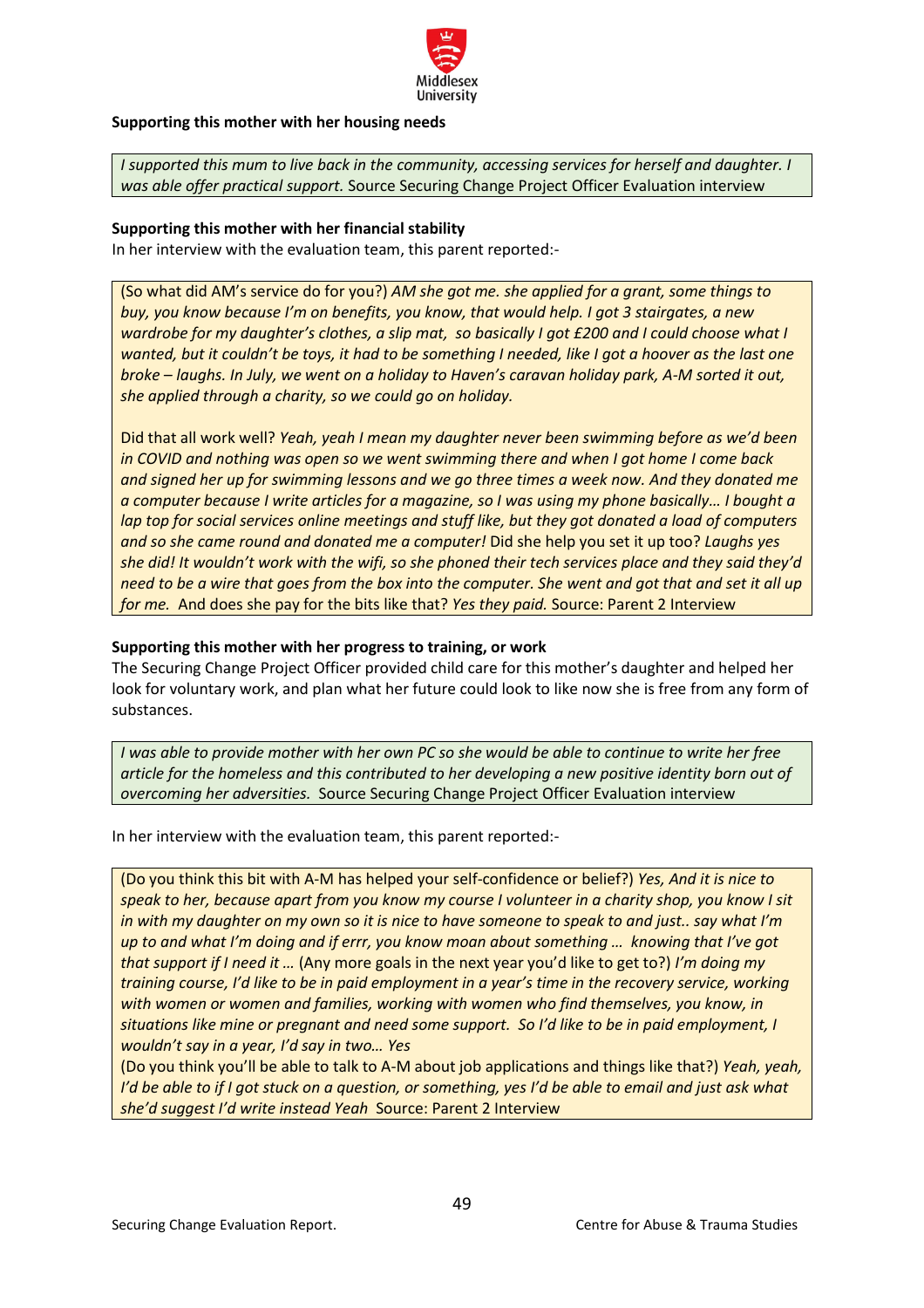

# **Supporting with Physical, Mental Health and with Domestic Violence needs**

The mother had been a long-term alcohol user and drug user and the Securing Change Project Officer reported she sourced information regarding the AA so that mother could access this within her local area.

The mother also successfully completed a DV programme and went onto train to become a facilitator *for women that have been subjected DV and is volunteering for turning point.* Source Securing Change Project Officer interview.

In her interview with the evaluation team, this parent reported:-

(Do you talk to her about your alcohol recovery*?) Yeah yeah*

*Also, when I first saw her I have no front teeth due to domestic violence. I had them punched out, so I had no front teeth and I said to her I'd like to go to the dentist and get some dentures as it is*  not very nice for me not having no front teeth basically and my daughter will go to school and will *call me 'gummy' and she'll get bullied and it's not good for my confidence, so, yeah she helped look after my daughter while I kept going to the dentist and it took like four times to go there. She watched my daughter even though it was COVID.. and they wouldn't allow babies in there*

*(*Do you feel like you can pretty much tell her anything in confidence?) *Well, yeah, I don't really have much to say in that way, I'm not a person that talks about feelings and stuff like that. I mean, you know, I've always been paranoid because you know, where people can just report you to social services for nothing these days, and because I've already been involved with them, it would be a lot more harder for me, you know so basically if I meet someone I'm not going to tell them anything about being in an assessment centre, you know, anything … like that, so it will be just presume I'm like any other normal mum and I came home with my baby ..I'm not mentioning anything about that.* 

(Have you talked about that kind of thing with A-M?) *Yeah, People can use it against you. So I wouldn't tell anyone anything.* 

*(*And that's the kind of thing you can talk to A-M about?) *Yeah*

*Social services agreed that I could continue my recovery because they said that I was a pleasure to work with and they don't want to be involved with me again, they pay for nursery, while I go to recovery and then I'm not so isolated*  Parent 2 Interview

# **Supporting with parenting skills**

The Securing Change Project Officer supported this the mother with various child focussed activities and they discussed the milestones of development. Securing Change provided a stairgate to keep the child safe. Advice was provided to the mother so she could access financial support from the LA for child care in order for her to be able pursue her future goal to seek out voluntary work as well as her daughter getting interaction with her peer group. In her interview with the evaluation team, this parent reported:-

*I mean I've got my daughter, who is two next month and it's been a while since I bought up a baby and potty training … I had no idea about so I sort of ask her advice for some things you know like she kept getting out of bed at one point and then coming into my bed so I sort of could ask her like for advice and stuff like that. Actually, I've gone to some baby groups and that to see if I meet anyone, but you know I find it hard, you know, obviously due to the situation I have been in, the assessment centre, being judged and that and I still find it a bit difficult and that But I've got so much other things going on She goes to nursery twice a week* Source: Parent 2 Interview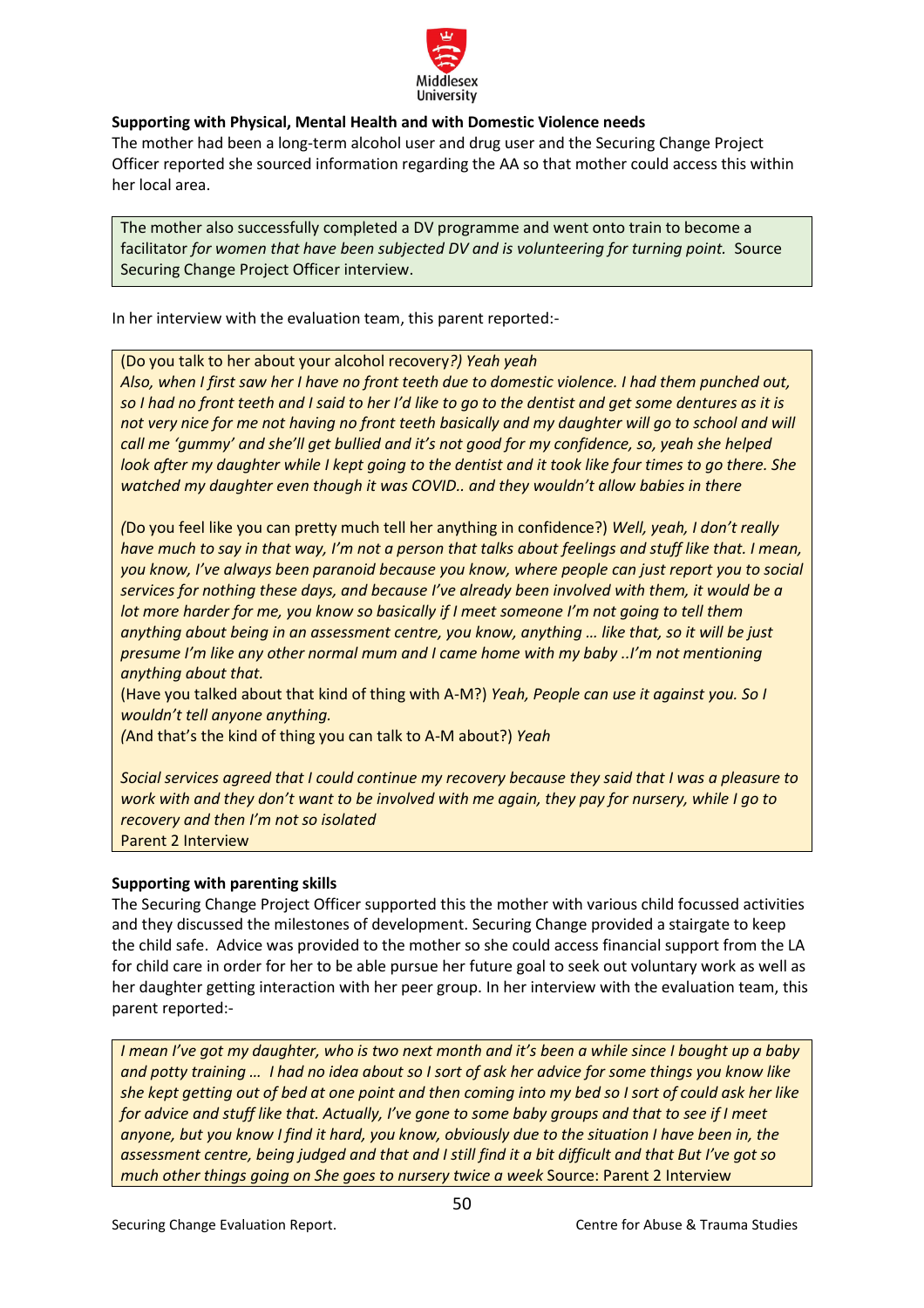

# **Supporting with the Local Authority requirements**

The Securing Change Project Officer helped this mother with her a supervision order and would have to attend 3-monthly meetings. The outcome was her two children are reunited with her and with no local authority involvement**.** 

*I don't really need the support, I've done my things… she says she works with families who are still going through court procedures, stuff like that, it's a totally different thing Source: Parent 2* Interview

## **Parent Satisfaction with the service**

This parent reported high satisfaction with Securing Change:-

*I just think they are fantastic and that they, you know, are giving a good service.. If I need to speak with her, I just pick up the phone her.* Do you get on well with the Project Officer*? Yeah, yeah Is the main idea just to have someone you can have a chat with? Is that right? Yeah*

And do you trust her? *Can you talk to her properly without having to worry about what you say? Yeah.* Is there anything negative you've found about this service? *No.* Is there anything she's done that hasn't been helpful or happy with? *No, it's all been good. I just think they are fantastic and that they, you know are giving a good service, cos it's different for me cos I'm a success and the other families she works with are in completely different situations, some might have their babies, some might not have their babies* Source: Parent 2 evaluation Interview

## <span id="page-50-0"></span>*Case Study C*

## **Parent 5 – child removed – childhood trauma**

This is a mother of both a 5 & 15-year-old. The Securing Change Project Officer worked extensively over a period of 41 months with her. In her interview with the evaluation team the Securing Change Project Officer reported:-

*This mother was having counselling to address past trauma in her childhood. I was able to do some attachment therapy with her as well as used some of the models of family therapy. We looked at her childhood and what she took from it and used in her own parenting for her children.* 

*We talked about how she used positive discipline method for her 5 & 15-year-old. This mother was a victim of DV in her last relationship and we therefore did work on ensuring she recognised the signs of a perpetrator and what she needs to do in the future when she does enter into another relationship in order to reduce this happening again and how to identify this so that she does not become a victim again. This mother also dealt with loss and grief when her sons where taken in care. She developed low self-esteem and confidence and her ability to be a good parent and how she would manage challenging behaviour when her children returned back her care. I was able to do some worksheets where we did gratitude list, visualization exercise and strength exploration. This mother was able to draw on her abilities as a parent and when she felt unsure we would talk about her concerns and how she would manage the situation.* Source Securing Change Project Officer interview

The mother reported in her interview with the evaluation team:-

*and they just took both of them away so I do understand and I do agree with the proceedings and I did from the very get go… I didn't fully agree with the plan* Source: Parent 5 interview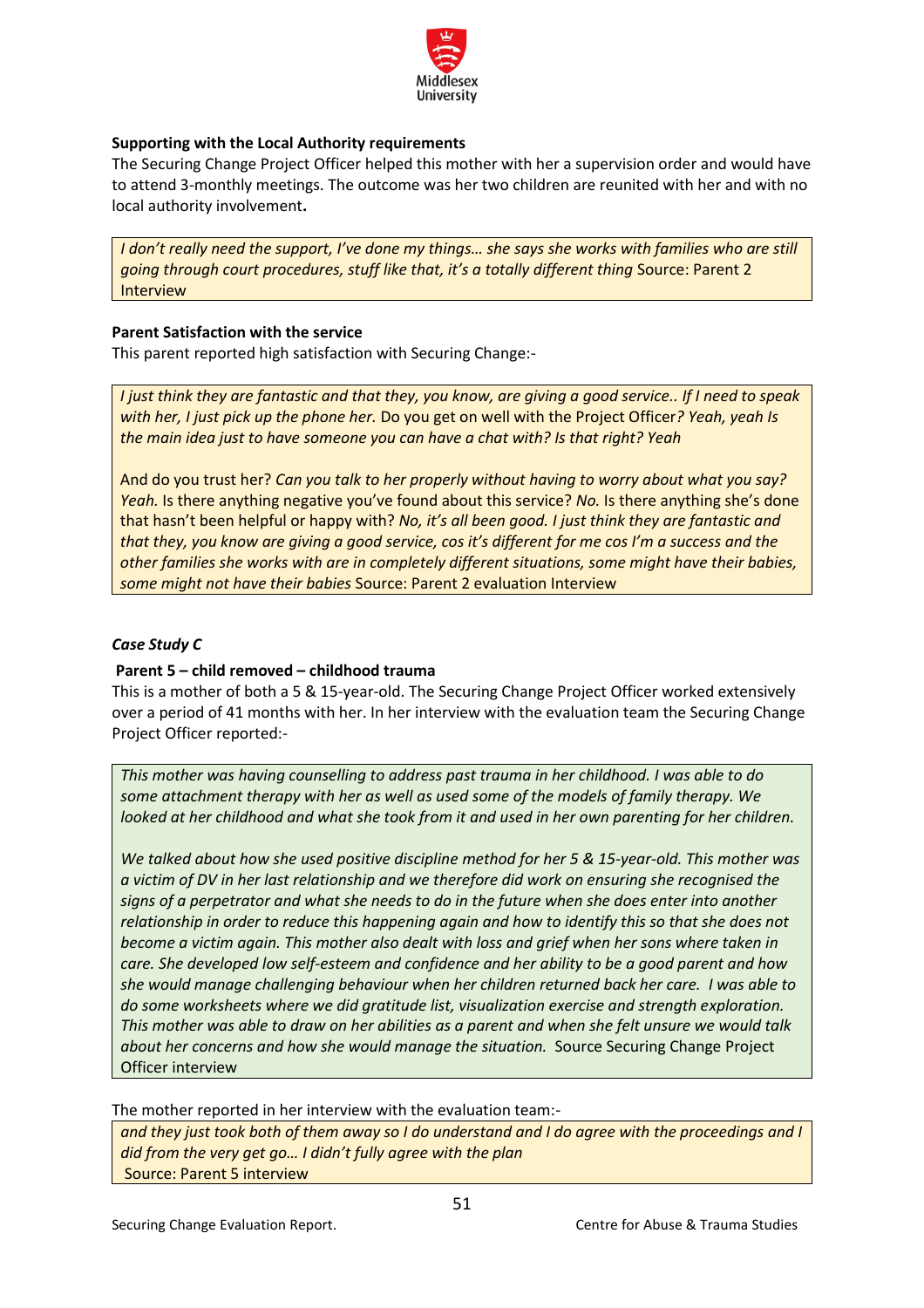

# **Supporting this mother with her housing needs**

The Securing Change Project Officer reported in her interview with the evaluation team:-

*During lockdown I was able to assist the mother and we looked into what housing benefit she would be entailed to when her sons came back into her care.* Source Securing Change Project Officer Evaluation interview.

## **Supporting this mother with her financial stability**

The Securing Change Project Officer reported in her interview with the evaluation team:-

*I was able to provide Christmas presents for the family and food hampers.* 

Source Project Officer interview.

## **Supporting this mother with her Progress to training, or work**

The Securing Change Project Officer reported:-

*I provided information for the mother so she could do an online parenting programme during lockdown, which she successfully completed.* Source Securing Change Project Officer Evaluation interview.

# **Supporting this mother with her physical, mental health and with domestic violence needs** The Securing Change Project Officer reported:-

*This mother had a non-molestation order, which was expiring and she asked for advice on it and I was able to look into this matter and share with the parent what I found. The mother was also having counselling to address issues relationship to her own past trauma and her relationship with her son father where she was a victim of DV.*  Source Project Officer interview.

In her interview with the evaluation team the mother reported:-

*Obviously, I didn't want my kids to go away from me, but I got it and it was once I started addressing the issues that I had, that things started improving g but I wouldn't have even started to identify with them, I was in such a dark place, if it wasn't for the support of St M Source:* Source Parent 5 Interview

## **Supporting this mother with her parenting skills**

*I supported this mum with her having a better understanding the needs of her sons*  Source Project Officer interview.

## In her interview with the evaluation team the mother reported:-

*For me to be open, as anyone can take a parenting course, you know, it's not about taking and presenting at the sessions, it's about really believing that there's something wrong with you, that sounds bad, but I know what I mean… meaningful change? Yes … Deep work so that was, yeah the biggest thing for me was that I stopped being in denial, about myself. It was a very dark time for me and I was very receptive, I just knew that I needed help, so, I was like I'm going to listen to as much advice as I can, then it was about understanding the advice so when I got to the .. it guess it took me about 4 months to actually realise you've got to change, your life has literally just spiralled downwards, and change is not just finding a job, you need to try and search for why you were so unhappy…* 

*So it's if I have any goals it is to be more natural with those kind of responses because I feel so guilty about the whole situation, and it is very adult things that have happened in my children's lives, so it is about that balance about being honest with them and learning to be better at that, because I have relied on A-M quite a lot, you know and said 'oh he's come out with this, what do I say to him?' Does she? Yeah, yeah, yeah We reflect on it Yeah* Source: Parent 5 Interview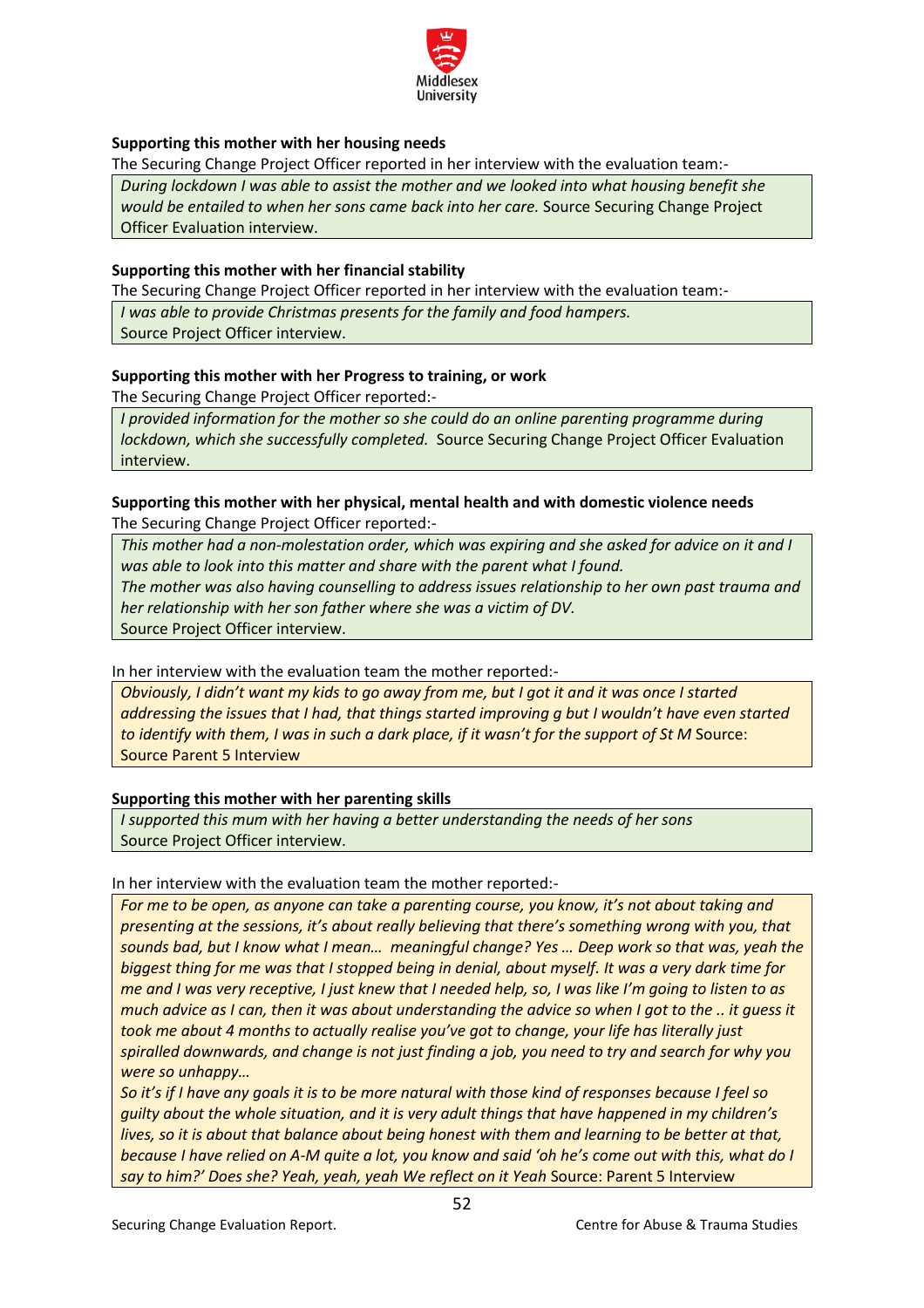

## **Supporting with Local Authority requirements**

In her interview with the evaluation team the Securing Change Project Officer reported:-

*I attended all the LAC meeting and advocated on behalf of the mother, I did weekly home visits. My work was combined into the LA plan and I also was able explain any area she was confused about and the expectation of the LA for her. I also worked with the mother to ascertain her family history and identify why she was unable to recognise that physicals chastisement was abuse. I provided external parenting programme and we looked at how she would manage any of her son challenging behaviour, where she was not using any form of physical chastisement.* Source: Securing Change Project Officer interview

## The mother reported:-

*A lot of the time she explained to me that she understands my feelings, she sometimes may not agree with them.* (How does what she did compare to other services, support workers?) *And like foster carers had social workers, and my boys had two different orders, so there were so many people involved so I have navigated all of that, so yes I would say again, for my liking, it (A-M's service) was … what I found hardest dealing with the LA and professionals was that you would have a conversation with them, and then you'd come out of there not knowing how it's gone, anything could be written on paper. So, throughout all the review meetings with the LA I would be getting reports and I'm like, "oh my gosh, how can you say this about me?" type of thing, because they would never be open about, you know, pulling me up when I'm wrong, for example (Were* you able to say to St M just how upset you were at times?) *Yeah, I was very open with anybody from Securing Changes I mean to be honest, I was open with social workers as well, but it wasn't received the same way. Also, there was really poor communication with the foster carer so I wasn't sure what he (youngest son) had been told, I didn't want to confuse my child And A-M was* there for all of that? *Yes. I remember being in meetings where she raised that and said 'look, this is an Important point, there is no communication with the foster carer and this women doesn't know what her kid has been told, and the child is presenting questions that she needs to answer and she can't just ignore him'.* Source: Parent 5 Interview

## **Outcome for this mother: Pregnancy prevention**

The mother reported in her interview with the evaluation team:-

*For me the most important thing was having their involvement making me aware that having more kids was not a solution and actually taking that perspective away from my and turning right back into myself to look deep as into where I went wrong and try to repair those issues.* Source: Parent 5 Interview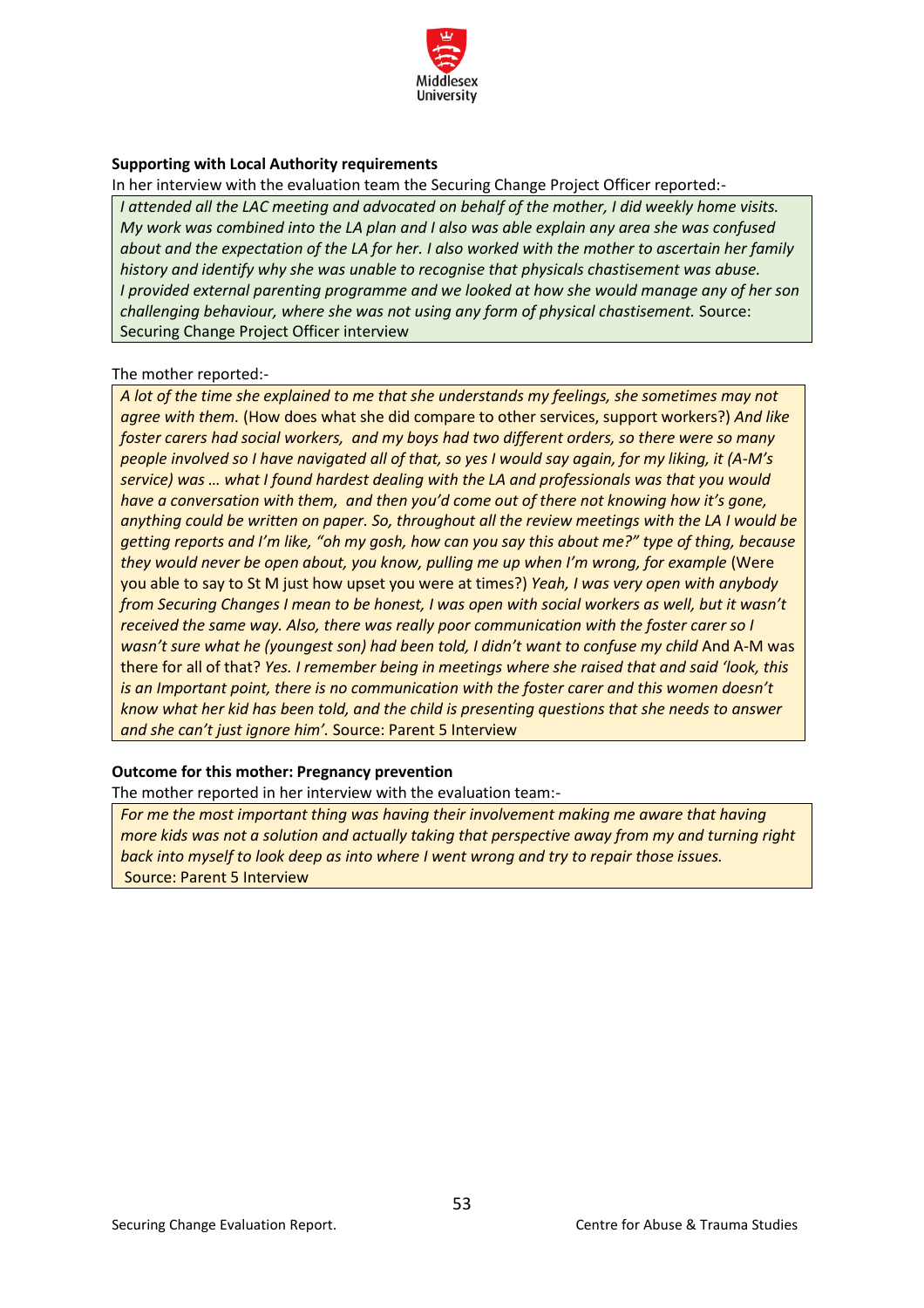

# <span id="page-53-0"></span>*Appendix 2*

## <span id="page-53-1"></span>**Experiences and support needs of mothers who have had a child removed into care**

## <span id="page-53-2"></span>**Dr Richard Barry & Amy Lucas**

Centre for Abuse and Trauma Studies, Middlesex University

#### Abstract

The human and economic costs associated with recurrent cases of child removal have recently been highlighted and efforts to understand and address the needs of birth parents have increased. Although still relatively sparse, previous research strongly suggests that mothers (the focus of the vast majority of studies) who have multiple children removed tend to have complex personal histories and lives that are marred by problems such as alcohol/substance abuse, poor mental health, learning difficulties, and/or domestic / intimate partner violence. Furthermore, involuntary child removal tends to exacerbate pre-existing problems (e.g. increase symptoms), produce complex grief reactions, lower self-esteem, damage identity, reduce social support, and induce feelings of powerlessness and distrust of social services processes and professionals. The study reported here aimed to further understanding of the experience of involuntary child removal by gathering the perspectives of seven mothers who had undergone this process, elaborating their experiences and garnering their views on their support needs both at the time and subsequent to losing their child. Formal thematic analysis revealed five themes, which described the common factors leading up to child removal and the mothers' understanding of them, the devastating experience of loss, how to move forward after the child has been removed, challenges presented by the system and related professionals, and their views on the support needed for parents in the wake of compulsory child removal. These findings indicated broad similarity with previous research in the area, highlighting the necessity of post-removal support with regards to grief and coping strategies, managing mental health, helping parents understand the reasons - both personal and practical - that led them to the point of removal, repairing social networks, and rebuilding identity and self-esteem. The fundamentally essential nature of trust in services and professionals was also emphasised, and the potential for explicit adoption of attachment models in providing support was discussed.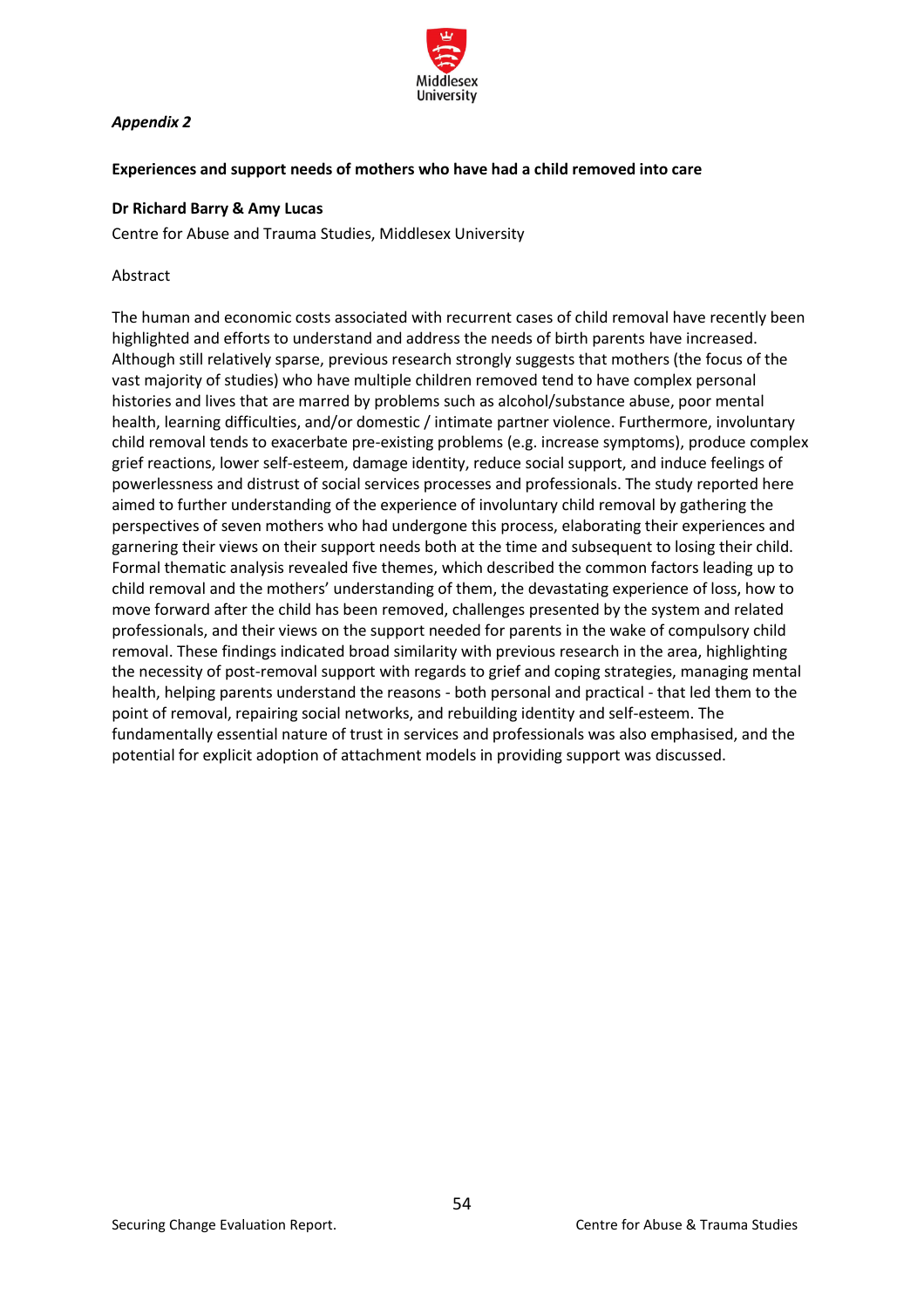

## <span id="page-54-0"></span>**Appendix 3 Interview and Focus Group Schedule**

## <span id="page-54-1"></span>*Interview*

- 1. Tell us about your experience of Securing Change
	- expectations of service
	- positive/negative experience of service
- 2. How does this compare with other services you may have used before?
	- positive/negative differences
	- what other services

3. Have you been able to use what you have learned through Securing Change in everyday life?

4. Has Securing Change made any difference to how you see yourself? (self-esteem/self-confidence, ability to cope with life and with crises, sense of belonging)

- what was it about Securing Change that made the difference?

5. Has Securing Change made any difference to your relationships? (interest in forming new relationships/decreased feelings of isolation)

- what was it that made the difference?
- 6. Has Securing Change given you confidence to access services?
	- participating in any voluntary/training opportunities?
	- accessing general services?
- 7. Is there anything you would change about Securing Change?
- 8. Where do you see yourself in a year's time? - any goals/plans

## <span id="page-54-2"></span>*Focus Group Schedule*

- 1. Has Securing Change been implemented as planned? - If not, why?
- 2. How well do you think the aims of Securing Change have been achieved?
	- short term and long-term
	- What has worked well/not so well
	- what are best practices in relation to delivery
- 3. Do you think parents are satisfied with the delivery of Securing Change?
	- who benefitted and in what circumstances
- 4. What do you think the impact of Securing Change on parents has been?
	- personally (e.g. confidence/coping/relationships)
	- behaviourally (e.g. reduced repeated care proceedings, increased training opportunities)

55

5. Were there any unintended outcomes?